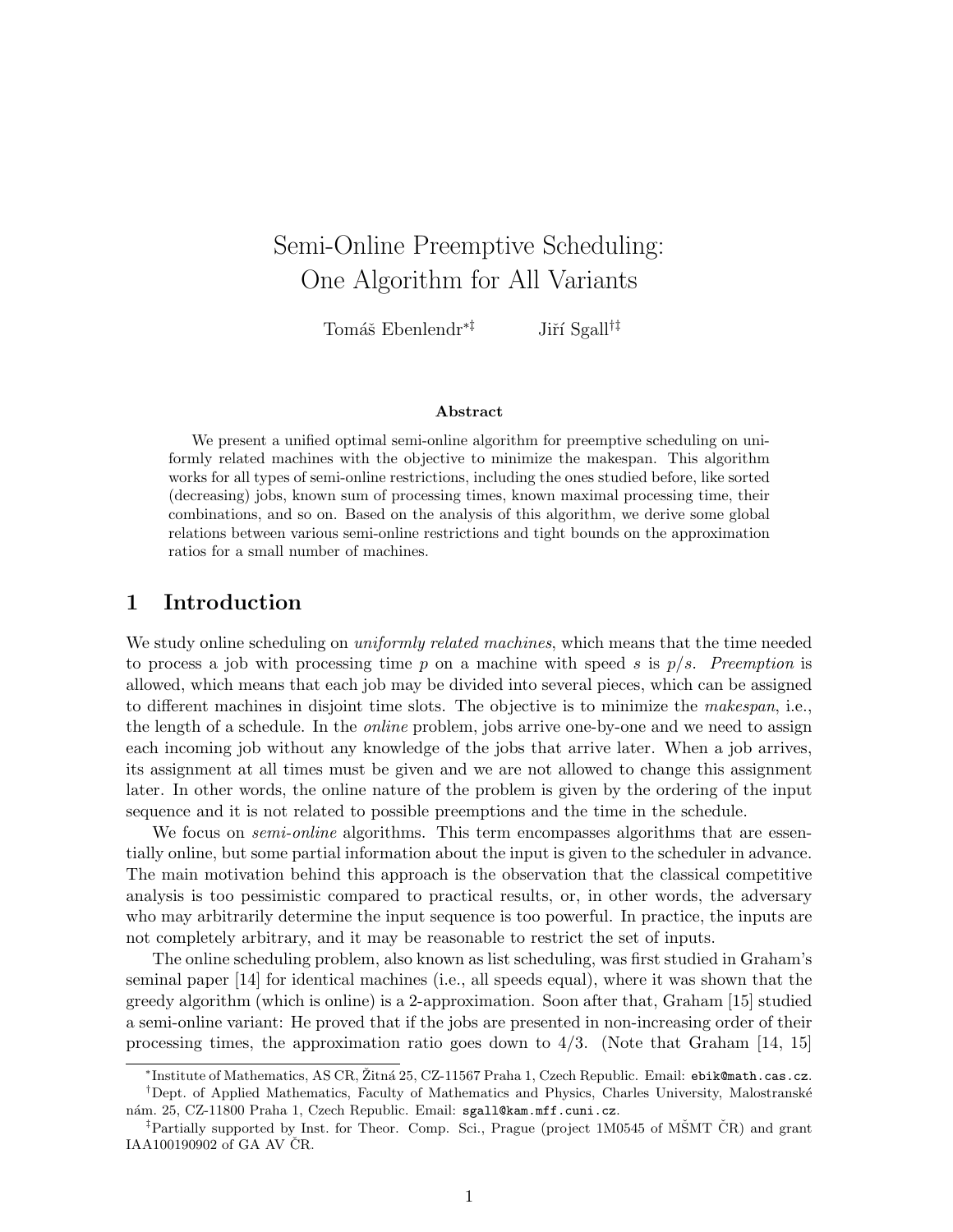studied the non-preemptive version, but the cited result from [14] holds for the preemptive version, too.)

Since then, in scheduling, numerous semi-online models have been studied; typical examples include (sequences of) jobs with decreasing processing times, jobs with bounded processing times, sequences with known total processing time of jobs and so on. Most of these models can be viewed as online algorithms on a restricted set of input sequences. Restrictions of this type have been studied also for other online problems; the most prominent example is paging with locality of reference [1].

#### General results

We give a semi-online algorithm for preemptive scheduling on uniformly related machines which is optimal for any chosen semi-online restriction. This means not only the cases listed above—the restriction can be given as an arbitrary set of sequences that are allowed as inputs. For any semi-online restriction, the algorithm achieves the best possible approximation ratio for any number of machines and any particular combination of machine speeds; it is deterministic, but its approximation ratio matches the best possible approximation ratio of any randomized algorithm.

This generalizes and unifies previous results for various special cases of semi-online preemptive scheduling. We find such a general result providing a provably optimal algorithm for many problems quite exceptional not only in the area of scheduling but also in the whole area of online algorithms.

Our result also provides a clear separation between the design of the algorithm and the analysis of the optimal approximation ratio. While the algorithm is always the same, the analysis of the optimal ratio depends on the studied restrictions. Nevertheless, the general result also provides crucial new insights and methods and thus we can analyze the optimal ratio in cases that have been out of reach with previously known techniques.

#### Results for specific restrictions

For typical semi-online restrictions, we show that the optimal ratio can be computed by linear programs (with machine speeds as parameters). Studying these linear programs allows us to progress in two directions. First, we are able to completely analyze the optimal ratio for particular cases with a small number of machines. Second, we are able to study the relations between the optimal approximation ratios for different semi-online restrictions and give some bounds for a large number of machines.

The exact analysis of special cases for a small number of machines was given in [9, 4, 16, 17, 20] for various restrictions, and in many more cases for non-preemptive scheduling. Typically, these results involve similar but ad hoc algorithms and an extensive case analysis which is tedious to verify, and can be done for two uniformly related machines or for more identical machines. Using our linear programs we can calculate the ratio as a formula in terms of speeds. This is a fairly routine task which can be simplified (but not completely automated) using standard mathematical software. Once the solution is known, verification amounts to checking the given primal and dual solutions for the linear program. Typically the verification is quite simple for  $m = 3$  or  $m = 4$ . We present several examples of such results for  $m = 3$ . For a more detailed discussion of the automated techniques and examples of calculations for  $m = 4$ , see [5].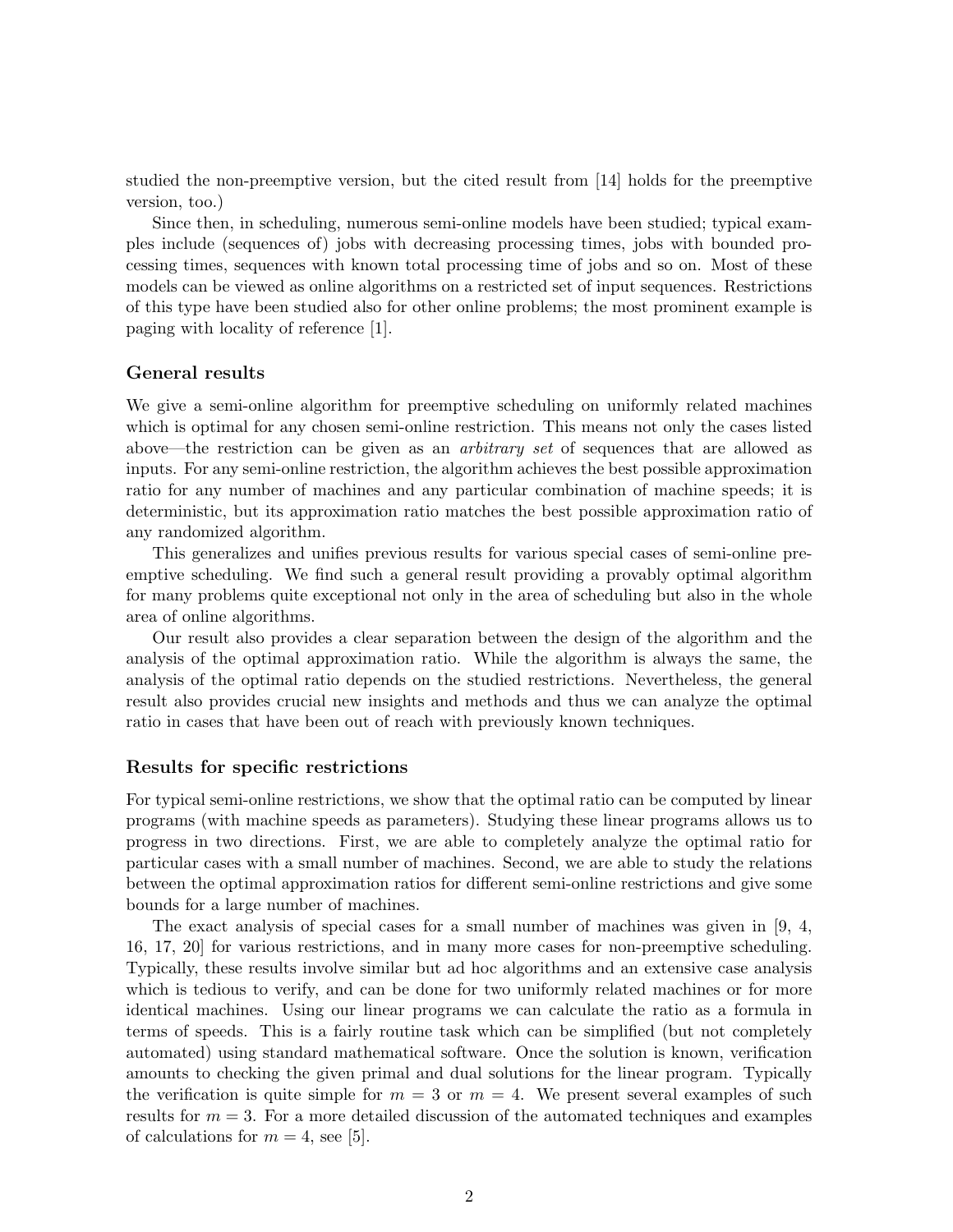Another research direction is to compute, for a given semi-online restriction, the optimal approximation ratio which works for any number of machines and combination of speeds. This task appears to be much harder, and even in the online case we only know that the ratio is between 2.054 and  $e \approx 2.718$ ; the lower bound is shown by a computer-generated hard instance with no clear structure [6]. Only for identical machines, the exact ratio for any number of machines is known (i) for the online case, where it tends to  $e/(e-1) \approx 1.58$  [2], mumber of machines is known (i) for the online case, where it tends to  $e/(e-1) \approx 1.366$ <br>and (ii) for non-increasing processing times, where it tends to  $(1 + \sqrt{3})/2 \approx 1.366$  [22].

We are able to prove certain relations between the approximation ratios for different restrictions. Some basic restrictions form an inclusion chain: The inputs where the first job has the maximal processing time (which is equivalent to known maximal processing time) include the inputs with non-increasing processing times, which in turn include the inputs with all jobs of equal processing time. Typically, the hard instances have non-decreasing processing times. Thus, one expected result is that the restriction to non-increasing processing times gives the same approximation ratio as when all jobs have equal processing times, even for any particular combination of speeds. The overall approximation ratio of these two equivalent problems (non-increasing and the largest job first) is at most 1.52, see Section 5. On the other hand, for known maximal processing time of a job we have a computer-generated hard instance with approximation ratio 1.88 with  $m = 120$ . Thus restricting the jobs to be nonincreasing helps the algorithm much more than just knowing the maximal processing time of a job. This is very different from identical machines, where knowing the maximal processing time is equally powerful as knowing that all the jobs are equal, see [22].

More interestingly, the overall approximation ratio with known sum of processing times is the same as in the purely online case—even though for a small fixed number of machines knowing the sum provides a significant advantage. This is shown by a padding argument, see Section 6.1. In fact this is true also in presence of any additional restriction that allows scaling input sequences, taking a prefix, and extending the input by small jobs at the end. Thus, for example, the overall approximation ratio with non-increasing jobs and known sum of processing times is at least 1.366, using the bound for identical machines from [22]. (Note that the ratio with equal jobs and known sum is 1; the restriction to equal jobs does not allow padding.)

#### Organization of the paper

In Section 2, in addition to standard preliminaries, we introduce various semi-online restrictions and survey the specific results, old and new. In Section 3 we prove our general results, namely we present the algorithm, prove its optimality, and also introduce notation for the values of the optimal ratio. In Section 4 we introduce a notion of a proper restriction, which encompasses the usual semi-online restrictions, and allows to simplify the calculations for the specific restrictions. Here we also survey the general principles that allow us to construct linear programs for specific restrictions. The rest of the paper, Sections 5 to 10 is devoted to the specific restrictions. One unifying purpose is to demonstrate various aspects and possibilities in calculating the optimal ratio, usually using linear programming. And, not the least, we present there the specific results, both the general ones mentioned above and specific bounds typically for three machines.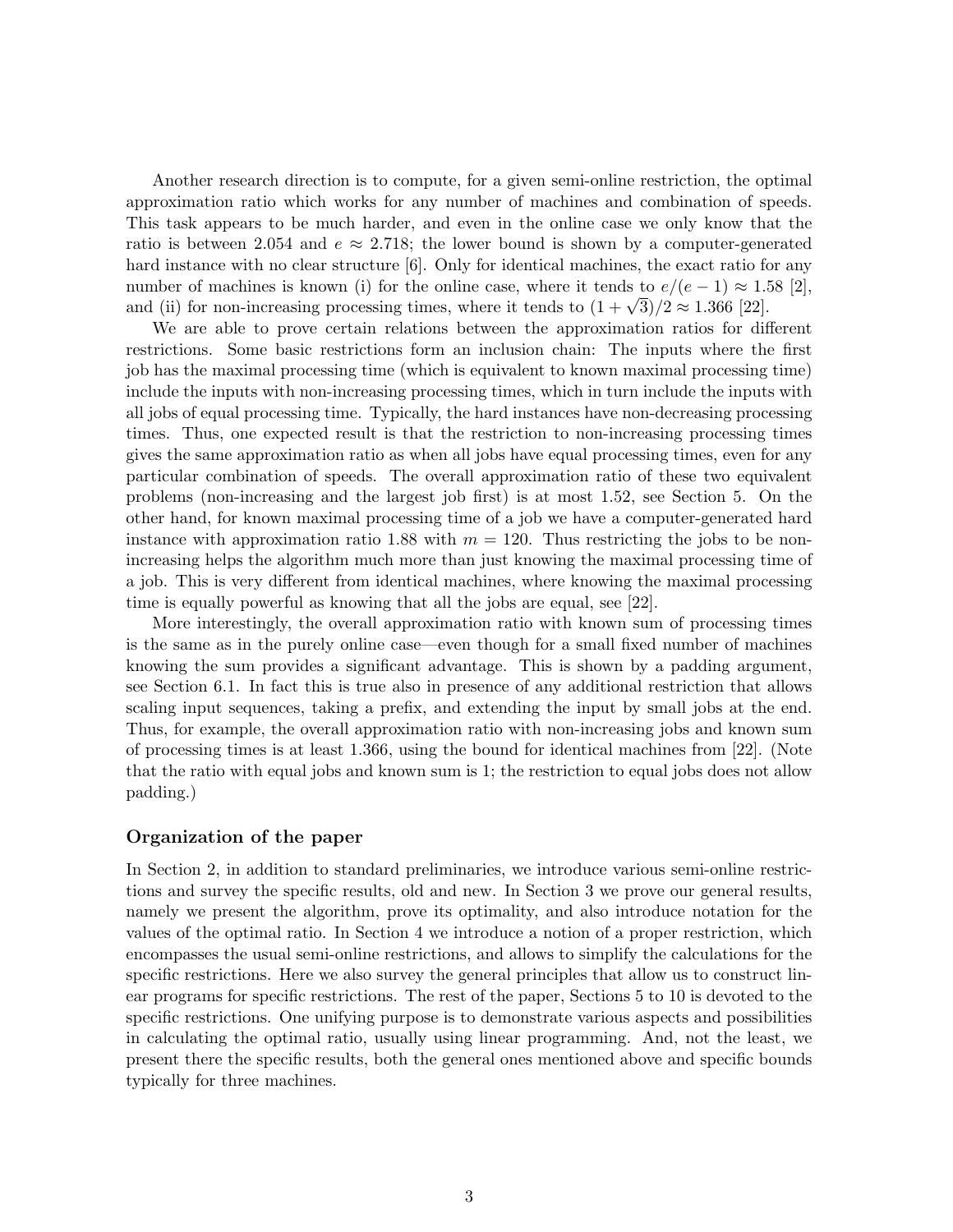# 2 Preliminaries

Let  $M_i$ ,  $i = 1, 2, \ldots, m$ , denote the m machines, and let  $s_i$  be the speed of  $M_i$ . W.l.o.g., we assume that the machines are sorted so that speeds are non-increasing, i.e.,  $s_1 \geq s_2 \geq \ldots \geq$  $s_m$ . To avoid degenerate cases, we assume that  $s_1 > 0$ . The vector of speeds is denoted s. The sum of the speeds is  $S = \sum_{i=1}^{m} s_i$  and  $S_k = \sum_{i=1}^{k} s_i$  is the sum of the k largest speeds. To simplify the description of the algorithm, we assume that there are infinitely many machines of speed zero, i.e., we put  $s_i = 0$  for any  $i > m$ . Scheduling a job on one of these zero-speed machines means that we do not process the job at the given time at all. Also, note that the case of m identical machines now corresponds to the case with  $s_i = 1$  for  $i \leq m$  and  $s_i = 0$ for  $i > m$ . The machines  $M_i$ , including the machines of speed zero, are called real machines (to be distinguished from virtual machines introduced later in the algorithm).

Let  $\mathcal{J} = (p_j)_{j=1}^n$  denote the input sequence of jobs, where *n* is the number of jobs and  $p_j \geq 0$  is the the processing time, or the size, of the jth job. (Note that we allow jobs of size zero, which has technical advantages for formulation of linear programs, as we can easily avoid sharp inequalities; this is inessential as in all the cases we can replace such jobs by jobs with size going to 0 in the limit.) The sum of processing times is denoted  $P = P(\mathcal{J}) = \sum_{j=1}^{n} p_j$ . Given  $\mathcal J$  and  $i \leq n$ , let  $\mathcal J_{[i]}$  be the prefix of  $\mathcal J$  obtained by taking the first i jobs.

The time needed to process a job  $p_j$  on machine  $M_i$  is  $p_j/s_i$ ; each machine can process at most one job at any time. Preemption is allowed, which means that each job may be divided into several pieces, which can be assigned to different machines, but any two time slots to which a single job is assigned must be disjoint (no parallel processing of a job); there is no additional cost for preemptions. Formally, if  $t_i$  denotes the total length of the time intervals when the job  $p_j$  is assigned to machine  $M_i$ , it is required that  $t_1s_1+t_2s_3+\cdots+t_ms_m=p_j$ . (A job may be scheduled in several time slots on the same machine, and there may be times when a partially processed job is not running at all.) In the (semi-)online version of this problem, jobs arrive one-by-one and at that time the algorithm has to give a complete assignment of this job at all times, without the knowledge of the jobs that arrive later. The objective is to find a schedule of all jobs in which the maximal completion time (the makespan) is minimized.

For an algorithm A, let  $C_{\text{max}}^{\mathsf{A}}[\mathcal{J}]$  be the makespan of the schedule of  $\mathcal J$  produced by A. By  $C_{\text{max}}^*[\mathcal{J}]$  we denote the makespan of the optimal offline schedule of  $\mathcal{J}$ . An algorithm A is an R-approximation if for every input  $\mathcal{J}$ , the makespan is at most R times the optimal makespan, i.e.,  $C_{\text{max}}^{\mathsf{A}}[\mathcal{J}] \leq R \cdot C_{\text{max}}^{*}[\mathcal{J}]$ . In case of a randomized algorithm, the same must hold for every input for the expected makespan of the online algorithm,  $\mathbb{E}[C_{\text{max}}^{\mathsf{A}}[\mathcal{J}]] \leq R \cdot C_{\text{max}}^{*}[\mathcal{J}]$ , where the expectation is taken over the random choices of the algorithm.

The optimal makespan can be computed as

$$
C_{\max}^*[\mathcal{J}] = \max\left\{\frac{P}{S}, \quad \max\left\{\frac{P_k}{S_k} \middle| k=1,\dots,m-1\right\}\right\},\tag{1}
$$

where  $P_k$  denotes the sum of the k largest processing times in  $\mathcal J$  and  $S_k$  is the sum of the k largest speeds. It is easy to see that the right-hand side is a lower bound on the makespan, as the first term gives the minimal time when all the work can be completed using all the machines fully, and similarly the term for  $k$  is the minimal time when the work of the  $k$  largest jobs can be completed using the k fastest machines fully. The tightness of this bound is a classical result, see e.g. [19, 13, 7].

A useful observation is that the optimal set of jobs in (1) always contains all the jobs of the same size or none of them. More precisely, if the maximum in (1) is equal to  $P_k/S_k$  for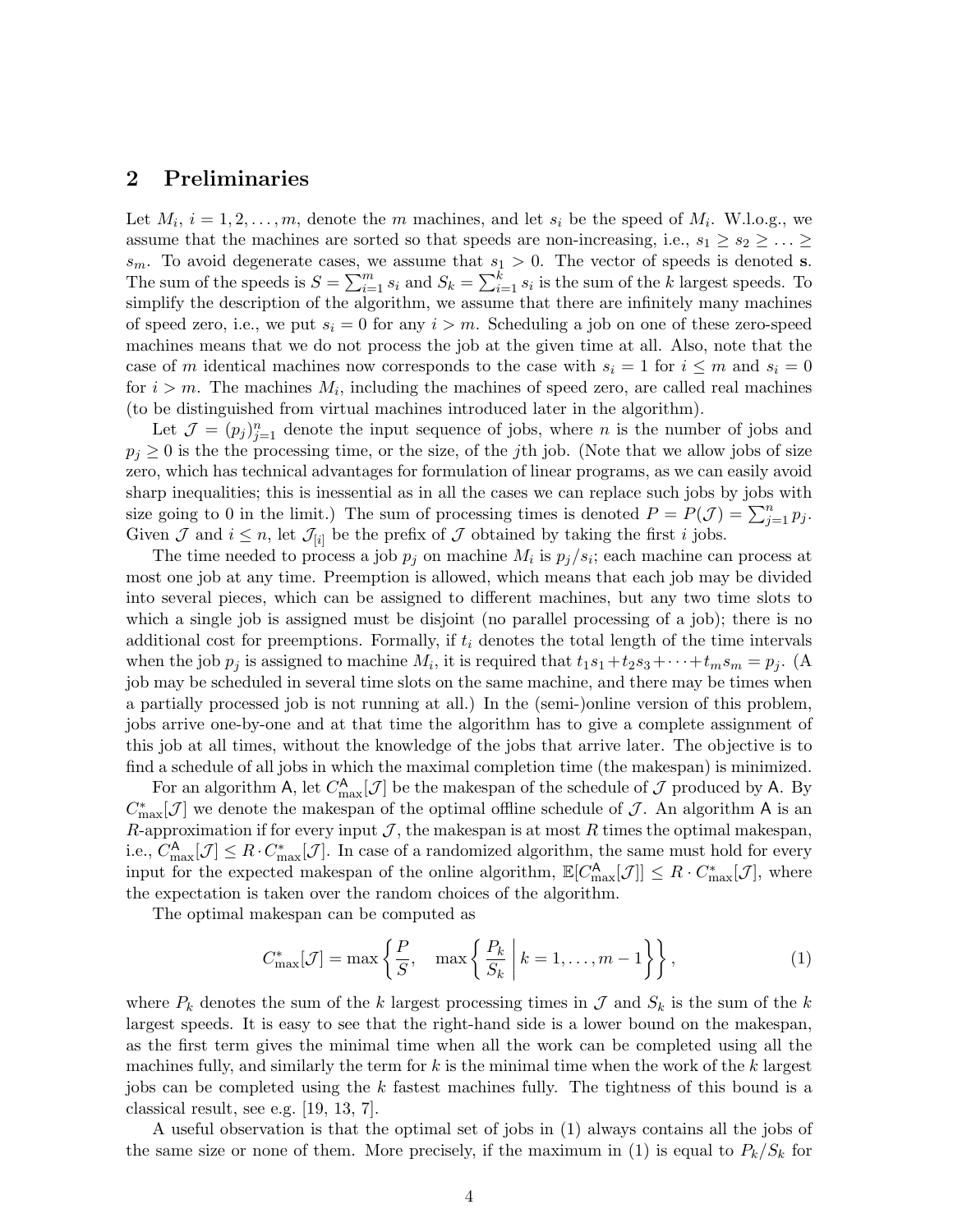some k, then we may assume that the  $(k+1)$ st largest job is strictly smaller than kth largest job. This follows by a standard manipulation: If there are two or more jobs with equal size, and adding one of them to  $P_k$  increases the bound, then adding another job of the same size again increases the bound, using the fact that the speeds added to  $S_k$  are non-increasing.

In particular this implies that if there are  $m$  jobs of the same size, then either the optimum is  $P/S$  or the optimum is  $P_k/S_k$  for some k such that  $P_k$  does not contain any of these equal jobs. The possibility that  $P_k$  contains all of the jobs is now excluded, since it would imply that  $k \geq m$  and such a bound is dominated by  $P/S$ .

#### 2.1 Semi-online restrictions and previous work

We define a general semi-online input restriction to be simply a set  $\Psi$  of allowed inputs, also called *input sequences*. We call a sequence a *partial input* if it is a prefix of some input sequence; the set of all partial inputs is denoted pref $(\Psi)$ . Thus the partial inputs are exactly the sequences that the algorithm can see at some point. A (randomized) semi-online algorithm A with restriction  $\Psi$  is an R-approximation algorithm if  $\mathbb{E}[C_{\max}^{\mathsf{A}}[\mathcal{J}]] \leq R \cdot C_{\max}^*[\mathcal{J}]$  for any  $\mathcal{J} \in \Psi$ . Note that this implies that for any prefix  $\mathcal{J}'$  of  $\mathcal{J}, \mathbb{E}[C_{\max}^{\mathsf{A}}[\mathcal{J}'] \leq R \cdot C_{\max}^*[\mathcal{J}].$ 

Below we list some of the restrictions that are studied in the literature, together with the notation that we are going to use, the previous work, and our results. We list previous work mainly in the preemptive case, the non-preemptive results are a narrow selection mainly of the papers that introduced the restriction. All our results are for the preemptive case.

**Online scheduling.** Here  $\Psi$  contains all sequences. In our (i.e., the authors and Wojtek Jawor) previous work [6], we have designed an optimal online algorithm for all speed vectors. The algorithm and the proof of the main result in this paper generalize that result, using the same techniques, however, some technical issues have to be handled carefully to achieve the full generality of our new result. Online preemptive scheduling was studied first in [2].

**Known sum of processing times, denoted**  $\sum p_j = P$ . For a given value P,  $\Psi$  contains all sequences with  $P = P$ . Note that we distinguish P, the general notation for the sum of the processing times in an input  $\mathcal J$  (also used in the name of the restriction), and P, the actual value given to the algorithm at the beginning; similarly for the other restrictions later. This restriction, for non-preemptive version on two machines, was studied in [21], which is probably also the first paper which studied and compared several notions of semi-online algorithms. We prove that the overall ratio is surprisingly the same as in the general online case, on the other hand we note that for two machines 1-approximation is possible, and we analyze the cases of three machines.

Non-increasing processing times, denoted decr. Here  $\Psi$  contains all sequences with  $p_1 \geq p_2 \geq \cdots \geq p_n$ . For  $m=2$ , the optimal algorithm for all speeds was analyzed in [9] and for identical machines in [22]. We prove that for any speeds this case is the same as the case with all jobs equal. We analyze the cases for  $m = 2, 3$ , and prove some bounds for larger m.

Known optimal makespan, denoted  $C_{\text{max}}^* = T$ . For a given value  $\bar{T}$ ,  $\Psi$  contains all sequences with  $C_{\text{max}}^*[\mathcal{J}] = \overline{T}$ . A 1-approximation semi-online algorithm is known for any s, see  $|7|$ .

Known maximal job processing time, denoted  $p_{\text{max}} = p$ . For a given value  $\bar{p}$ ,  $\Psi$ contains all sequences with  $\max p_j = \bar{p}$ . It is easy to see that this restriction is equivalent to the case when the first job is maximal, as any algorithm for that special case can be used also for the case when the maximal job arrives later. Thus this restriction also includes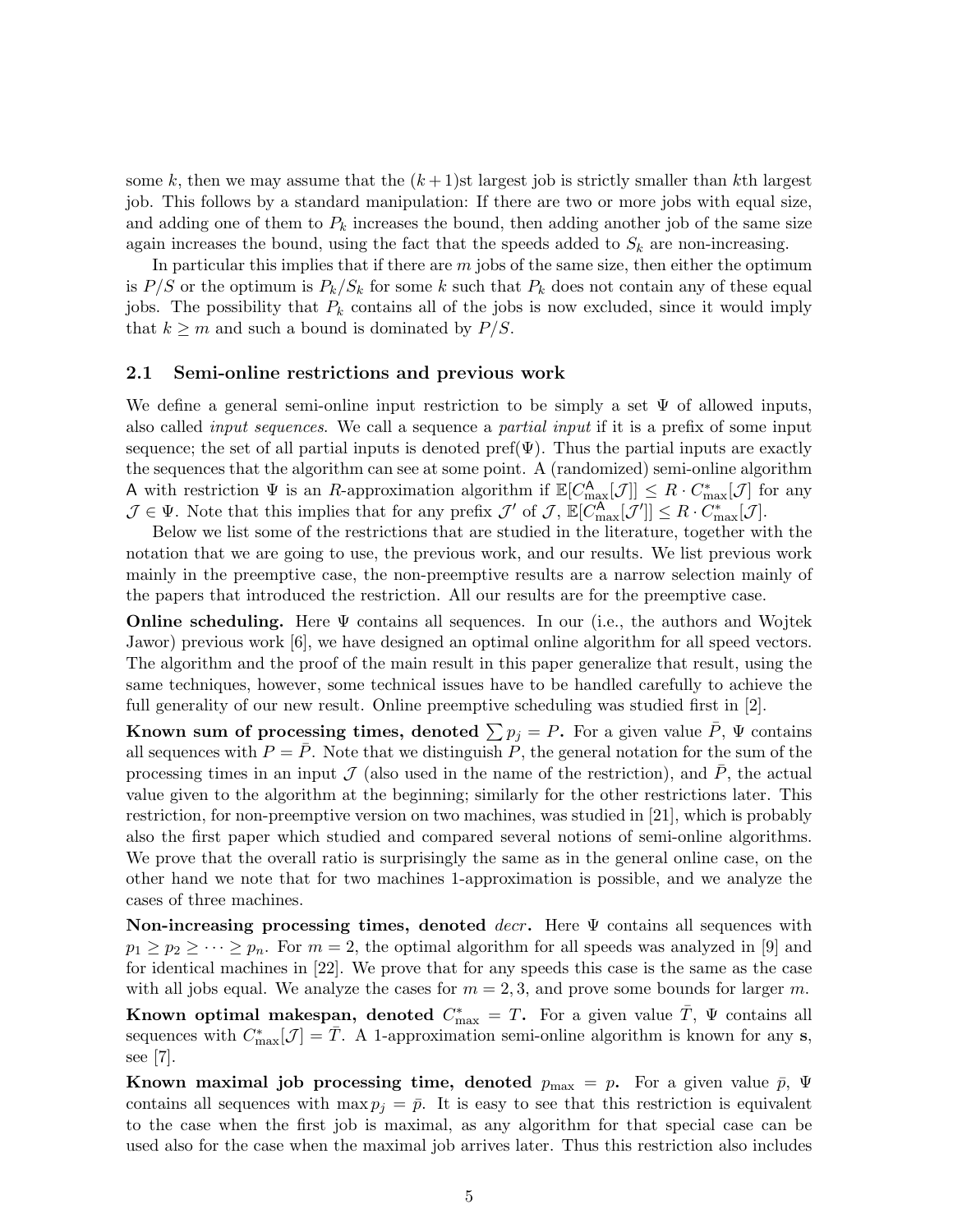non-increasing jobs. This restriction was introduced in [18] for non-preemptive scheduling on 2 identical machines. The complete analysis of the preemptive version on two machines was given in [16]. In [22] it is shown that for identical machines, the approximation ratio is the same as when the jobs are non-increasing. We show that this is not the case for general speeds. We also give a complete analysis for three machines.

Inexact partial information. In this case, some of the previously considered values (the optimal makespan, the sum of the processing times, the maximal processing time) is not known exactly but only up to a certain factor. These variants were studied first in [24] without preemption. The complete analysis of the preemptive version with approximately known optimum and maximal processing time on two machines and approximately known optimum on identical machines was given in [20]. We give a complete analysis for an approximately known optimum for three machines, denoted  $T \leq C_{\text{max}}^* \leq \alpha T$ .

Tightly grouped processing times, denoted  $p \leq p_j \leq \alpha p$ . For given values  $\bar{p}$  and  $\alpha$ ,  $\Psi$ contains all sequences with  $p_j \in [\bar{p}, \alpha \bar{p}]$  for each j. This restriction was introduced in [18] for non-preemptive scheduling on 2 identical machines. The complete analysis of the preemptive version on two machines was given independently in [4, 16]. The case of three identical machines was analyzed in [17]. We sketch a complete analysis for two machines, reproving the results of [4, 16] in a simpler way.

Combined restrictions. In this case we have two different types of information. Technically, in our framework, we have  $\Psi = \Psi' \cap \Psi''$  for some other restrictions  $\Psi'$  and  $\Psi''$ . We denote such a restriction  $\Psi', \Psi''$ . Some combinations of the previous restrictions were studied in [23] for non-preemptive scheduling on identical machines. We present two variants; the restriction of the known sum of processing time is combined either with the known maximal processing time or with non-increasing jobs.

We should note that there are also semi-online models that do not fit into our framework. Some of them can still be solved by extending our methods, for others we do not know a good solution at this point. We discuss such variants briefly in the conclusions.

# 3 The optimal algorithm

The new algorithm is based on the algorithm for online scheduling from [6]. In this section we present the algorithm and the proof of its optimality with emphasis on the issues that need to be handled differently in the more general semi-online setting.

Suppose that we are given a parameter  $r$  and we try to develop an  $r$ -approximation algorithm. In the online case, we simply make sure that the current job completes by time  $r$ times the current optimal makespan. In the semi-online case, if the restriction is not closed under taking a prefix, this would be too pessimistic. It may happen that the current partial input is not in  $\Psi$  and we know that any extension in  $\Psi$  has much larger optimal makespan (e.g., if the restriction forces that some large jobs will arrive later). In this case we can schedule the current job so that it complete much later than at time  $r$  times the current optimal makespan. For this purpose, we define the appropriate quantity to be used instead of the current optimal makespan.

**Definition 3.1** For an input restriction  $\Psi$  and a partial input  $\mathcal{I} \in \text{pref}(\Psi)$ , we define the optimal makespan as the infimum over all possible end extensions of  $\mathcal J$  that satisfy  $\Psi$ :

$$
C_{\max}^{*,\Psi}[\mathcal{I}] = \inf \{ C_{\max}^*[\mathcal{J}] \mid \mathcal{J} \in \Psi \& \mathcal{I} \text{ is a prefix of } \mathcal{J} \}
$$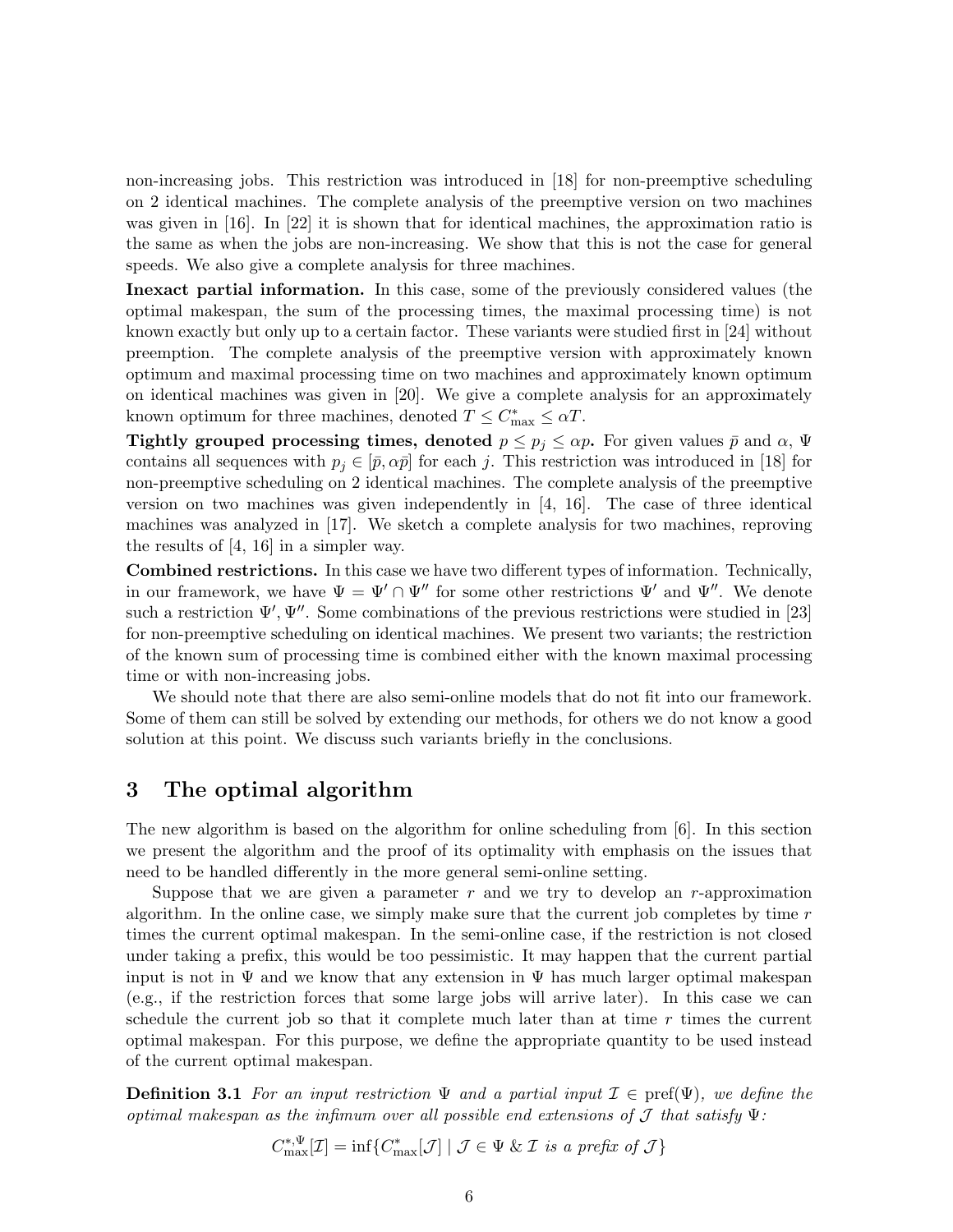Note that for any input sequence  $\mathcal{J} \in \Psi$  we have  $C_{\text{max}}^*[\mathcal{J}] = C_{\text{max}}^{*,\Psi}[\mathcal{J}].$ 

#### 3.1 Description of the algorithm

Our algorithm takes as a parameter a number r which is the desired approximation ratio. Later we show that, for the right choice of  $r$ , our algorithm is optimal. Given  $r$ , we want to schedule each incoming job so that it completes at time  $r \cdot C_{\max}^{*,\Psi}[\mathcal{J}_{[j]}].$  By the definition of  $C_{\max}^{*,\Psi}[\mathcal{J}_{[j]}],$  any schedule for any possible extension of the current partial input will have makespan at least  $C_{\max}^{*,\Psi}[\mathcal{J}_{[j]}],$  in particular  $C_{\max}^{*,\Psi}[\mathcal{J}_{[j]}] \leq C_{\max}^*[\mathcal{J}].$  Thus, if each job j completes by time  $r \cdot C_{\max}^{*,\Psi}[\mathcal{J}_{[j]}] \leq r \cdot C_{\max}^*[\mathcal{J}],$  we have an *r*-approximation algorithm.

Even when we decide the completion time of a job, there are many ways to schedule it given the flexibility of preemptions. We choose a particular one based on the notion of a *virtual machine* from [7, 6]. We define the *i*th *virtual machine*, denoted  $V_i$ , so that at each time  $\tau$  it contains the *i*th fastest machine among those real machines  $M_1, M_2, \ldots$ , that are idle at time  $\tau$ . Due to preemptions, a virtual machine can be thought and used as a single machine with changing speed. When we schedule (a part of) a job on a virtual machine during some interval, we actually schedule it on the corresponding real machines that are uniquely defined at each time. Recall that the real machines include the machines of speed zero, thus  $V_i$  is always defined; scheduling a job on such a real machine means that the job is not running.

Upon arrival of a job j we compute a value  $T_j$  defined as  $r \cdot C_{\max}^{*,\Psi}[\mathcal{J}_{[j]}].$  Then we find two adjacent virtual machines  $V_k$  and  $V_{k+1}$ , and time  $t_j$ , such that if we schedule j on  $V_{k+1}$  in the time interval  $(0, t_j]$  and on  $V_k$  from  $t_j$  on, then j finishes exactly at time  $T_j$ . We need to show that we can always find such machines  $V_k$  and  $V_{k+1}$ . Since we have added the machines of speed 0, it only remains to prove that each job can fit on  $V_1$ . This is true for an appropriate value of  $r$ , as we show in Theorem 3.4.

To facilitate the proof, we maintain an assignment of scheduled jobs (and consequently busy machines at each time) to the set of virtual machines, i.e., for each virtual machine  $V_i$ we compute a set  $S_i$  of jobs assigned to  $V_i$ . Although the incoming job j is split between two different virtual machines, at the end of each iteration each scheduled job belongs to exactly one set  $\mathcal{S}_i$ , since right after j is scheduled the virtual machines assigned to this job are merged (during the time when j is scheduled to be running on them). The sets  $S_i$  serve only as means of bookkeeping for the purpose of the proof, and their computation is not an integral part of the algorithm.

At each time  $\tau$ , machine  $M_{i'}$  belongs to  $V_i$  if it is the *i*<sup>th</sup> fastest idle machine at time  $\tau$ , or if it is running a job  $j \in \mathcal{S}_i$  at time  $\tau$ . At each time  $\tau$  the real machines belonging to  $V_i$  form a set of adjacent real machines, i.e., all machines  $M_{i'}, M_{i'+1}, \ldots, M_{i''}$  for some  $i' \leq i''$ . This relies on the fact that we always schedule a job on two adjacent virtual machines which are then merged into a single virtual machine during the times when the job is running, and on the fact that these time intervals  $(0, T<sub>j</sub>]$  increase with j, as adding new jobs cannot decrease  $C_{\text{max}}^{*,\Psi}[(p_i)_{i=1}^j]$ . See Figure 1 for an example of a step of the algorithm.

Let  $v_i(t)$  denote the speed of the virtual machine  $V_i$  at time t, which is the speed of the unique idle real machine that belongs to  $V_i$ . Let  $W_i(t) = \int_0^t v_i(\tau) d\tau$  be the total work which can be done on machine  $V_i$  in the time interval  $(0, t]$ . By definition we have  $v_i(t) \ge v_{i+1}(t)$ and thus also  $W_i(t) \geq W_{i+1}(t)$  for all i and t. Also  $W_{m+1}(t) = v_{m+1}(t) = 0$  for all t. We leave out some implementation details. We only note that the functions  $w_i$  and  $W_i$  are piecewise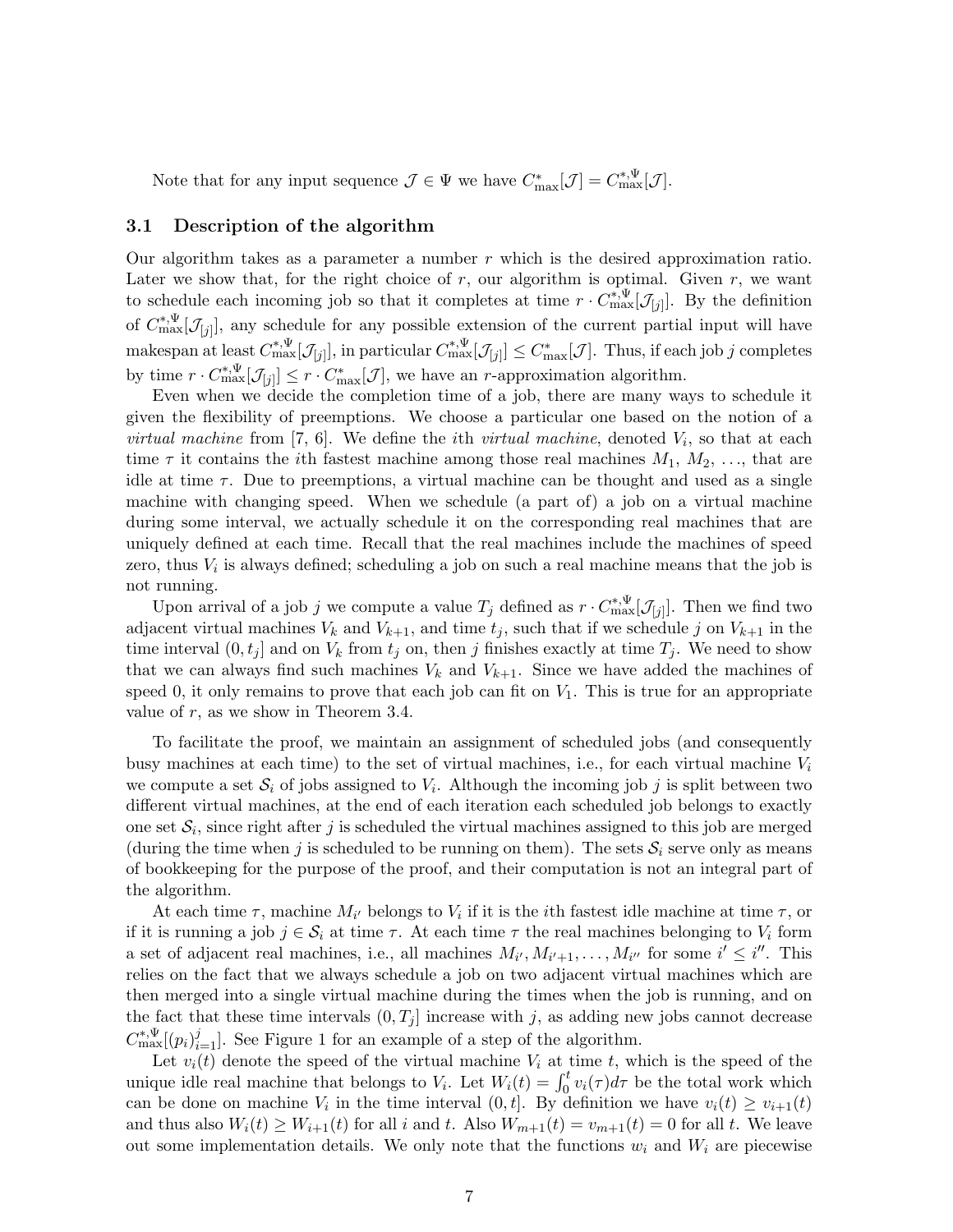

Figure 1: An illustration of a schedule of two jobs on three machines produced by RatioStretch. Vertical axis denotes the time, horizontal axis corresponds to the speed of the machines. The pictures on the left depict the schedule on the real machines, with bold lines separating the virtual machines. The pictures on the right show only the idle time on the virtual machines. The top pictures show the situation after the first job, with the second job being scheduled on the first two virtual machines. The bottom pictures show the situation after the second job is scheduled and virtual machines updated.

linear with at most 2n parts. Thus it is possible to represent and process them efficiently.

**Algorithm RatioStretch.** Let r be a parameter. Initialize  $T_0 := 0$ ,  $S_i := \emptyset$ ,  $v_i(\tau) := s_i$ , for all  $i = 1, 2, \ldots, m + 1$  and  $\tau \geq 0$ . This also sets  $v_{m+1}(\tau) \equiv 0$ .

For each arriving job  $j$ , compute the output schedule as follows:

- 1. Let  $T_j := r \cdot C_{\max}^{*,\Psi}[(p_i)_{i=1}^j].$
- 2. Find the smallest k such that  $W_k(T_j) \geq p_j \geq W_{k+1}(T_j)$ . If such k does not exist, then output "failed" and stop. Otherwise find time  $t_j \in [0, T_j]$  such that  $W_{k+1}(t_j) + W_k(T_j) - W_k(t_j) = p_j$ .
- 3. Schedule job j on  $V_{k+1}$  in time interval  $(0, t<sub>j</sub>]$  and on  $V_k$  in time interval  $(t_i, T_i].$
- 4. Set  $v_k(\tau) := v_{k+1}(\tau)$  for  $\tau \in (t_j, T_j]$ , and  $v_i(\tau) := v_{i+1}(\tau)$  for  $i = k+1, \ldots, m$ and  $\tau \in (0, T_j]$ . Also set  $\mathcal{S}_k := \mathcal{S}_k \cup \mathcal{S}_{k+1} \cup \{j\}$ , and  $\mathcal{S}_i := \mathcal{S}_{i+1}$  for  $i =$  $k+1,\ldots,m$ .

Before we analyze the algorithm, we make a few remarks concerning its efficiency and uniformity. The only parts of the algorithm that depend on the semi-online restriction are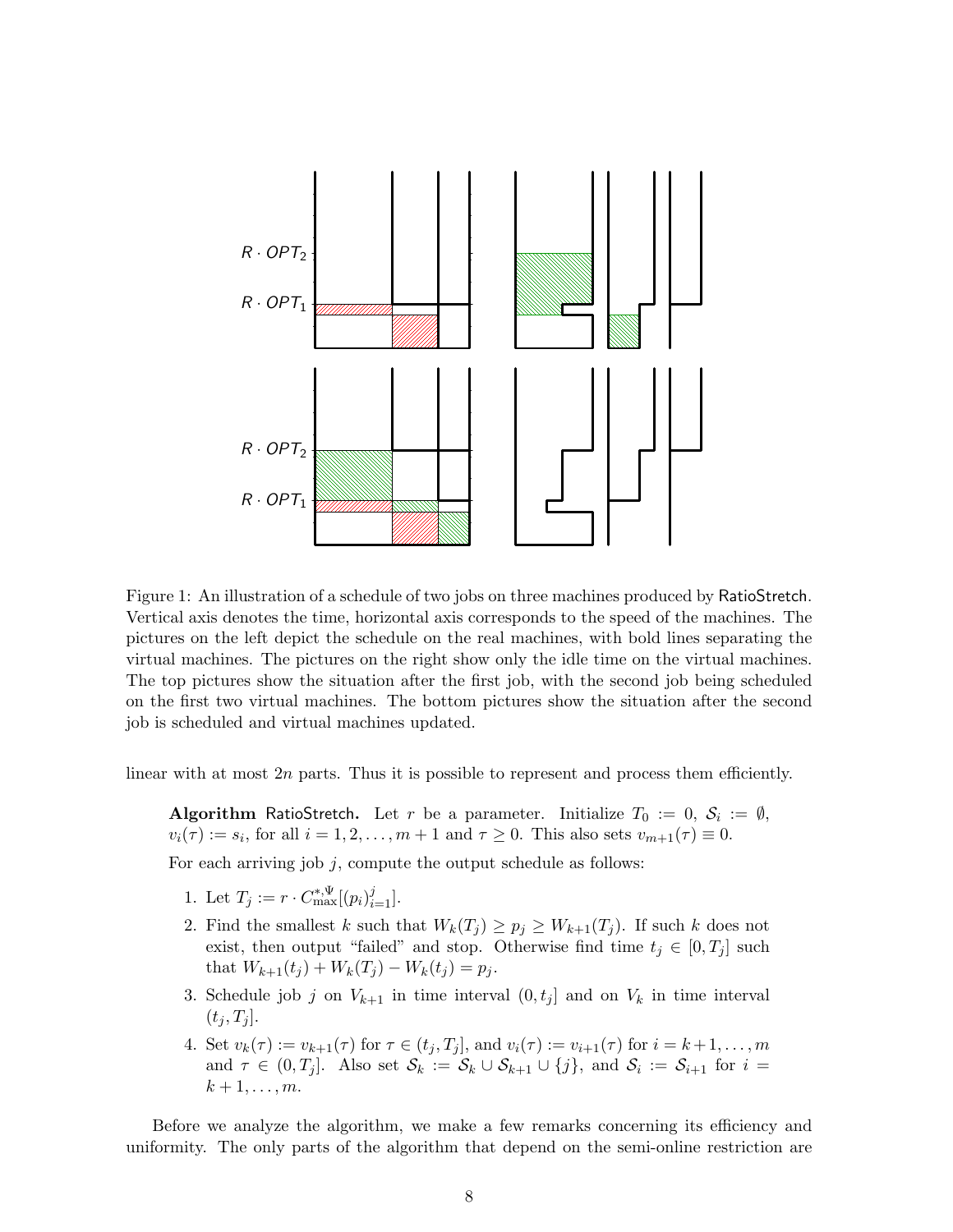(i) the computation of the parameter  $r$ , which should be equal to the optimal approximation ratio, and (ii) the computation of  $C_{\text{max}}^{*,\Psi}[\mathcal{J}]$ . The rest of the algorithm is independent of the restriction and very efficient.

Similarly to the online algorithms, for semi-online algorithms we generally do not require the computation to be polynomial time. For a general restriction the optimal algorithm cannot be efficient. (If the set of input sequences is, e.g., not recursive, then it may be algorithmically undecidable how much time we have even for scheduling the first job. Besides, there are more possible restrictions than algorithms.)

Nevertheless, the algorithm is efficient for many natural restrictions. Computing  $C_{\text{max}}^{*,\Psi}[\mathcal{J}]$ is usually simple. If the restriction is closed under taking prefixes, then it is equal to  $C^*_{\text{max}}[\mathcal{J}]$ . In other cases it is easy to see which extension has the smallest makespan. Computing the optimal approximation ratio is more difficult, but in Sections 5 to 10 it is shown that in many natural cases it reduces to linear programming or other more explicit expressions. Alternatively, we can use any upper bound on the approximation ratio and give it to the algorithm as the parameter r.

#### 3.2 Optimality of Algorithm RatioStretch

Our goal is to show that Algorithm RatioStretch works whenever the parameter r is at least the optimal approximation ratio for the given  $\Psi$  and s. We actually prove the converse: Whenever for some input  $\mathcal J$  Algorithm RatioStretch with the parameter r fails, we prove that there is no r-approximation algorithm.

This is based on a generalization of a lemma from [11] which provides the optimal lower bounds for online algorithms, as shown in [6]. The key observation in its proof is this: On an input  $\mathcal{J}$ , if the adversary stops the input sequence at the *i*th job from the end, any rcompetitive online algorithm must complete by time  $r$  times the current optimal makespan, and after this time, in the schedule of  $\mathcal{J}$ , only  $i-1$  machines can be used. This bounds the total work of all the jobs in terms of  $r$  and optimal makespans of the prefixes, and thus gives a lower bound on r. To generalize to an arbitrary restriction  $\Psi$ , we need to deal with two issues.

First, the adversary cannot stop the input if the current partial input is not in Ψ. Instead, the sequence then must continue so that its optimal makespan is the current  $C_{\text{max}}^{*,\Psi}$  (or its good approximation). Consequently, the bound obtained uses  $C_{\text{max}}^{*,\Psi}$  in place of previous  $C_{\text{max}}^*$ , which possibly decreases the obtained bound.

Second, for a general semi-online restriction, using the last m prefixes of  $\mathcal J$  may not give the best possible lower bound. E.g., the restriction may force that some job is tiny, and thus using the prefix ending at this job is useless; in general, we also cannot remove such a job from the input sequence. To get a stronger lower bound, we choose a subsequence of important jobs from  $\mathcal J$  and bound their total work in terms of values  $C_{\max}^{*,\Psi}$  of the prefixes of the original sequence  $\mathcal{J}$ .

**Lemma 3.2** Let A be any randomized R-approximation semi-online algorithm for preemptive scheduling on m machines with an input restriction  $\Psi$ . Then for any partial input  $\mathcal{J} \in$ pref(Ψ), for any k, and for any subsequence of jobs  $1 \le j_1 < j_2 < \cdots < j_k \le n$  we have

$$
\sum_{i=1}^k p_{j_i} \leq R \cdot \sum_{i=1}^k s_{k+1-i} C_{\max}^{*,\Psi} [\mathcal{J}_{[j_i]}].
$$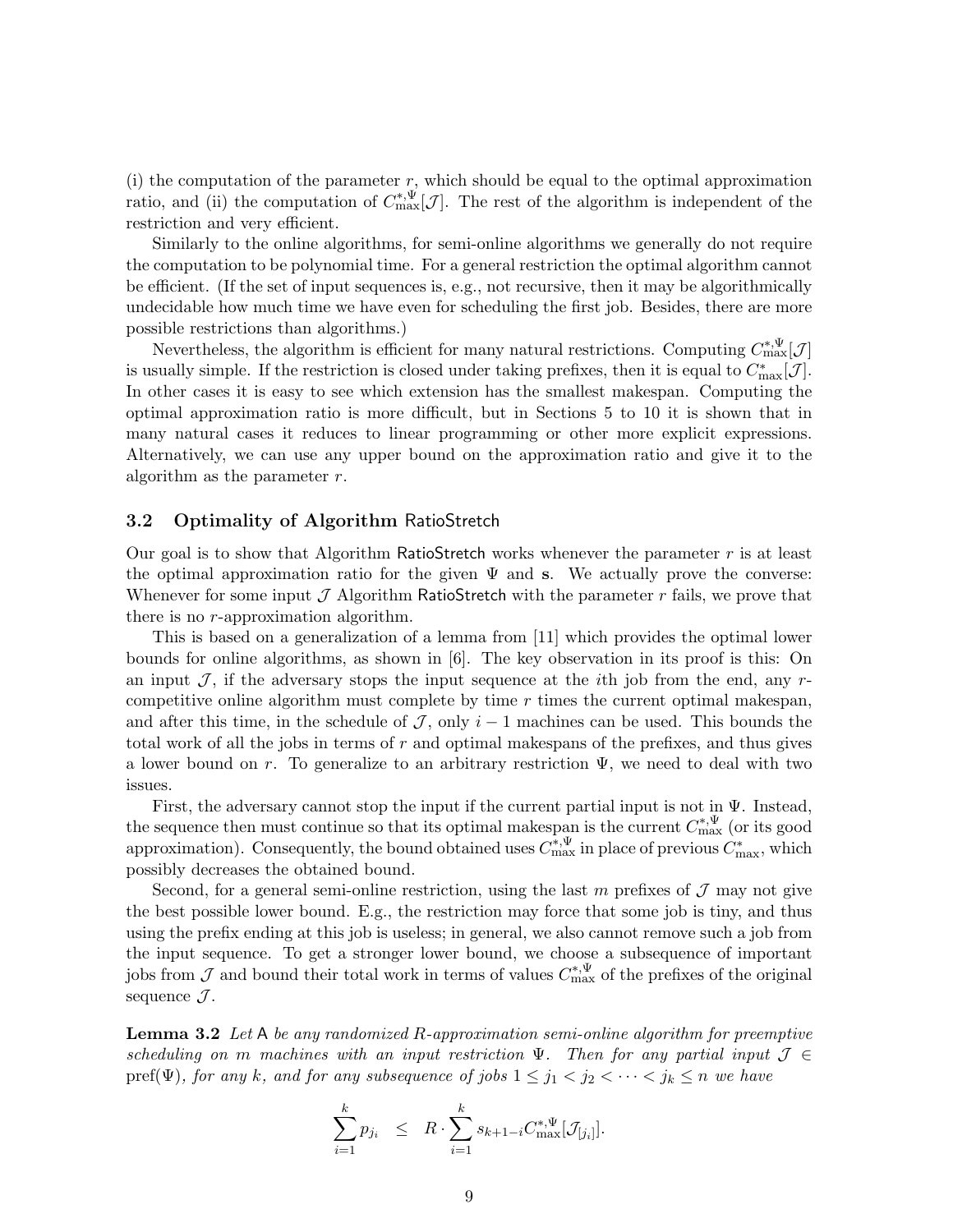*Proof:* Fix a sequence of random bits used by A and the corresponding schedule for  $J$ . For  $i \leq k+1$ , let  $T_i$  denote the last time when at least i machines are running the jobs from subsequence  $j_1, j_2, \ldots, j_k$ ; note that  $T_{k+1} = 0$ . First observe that

$$
\sum_{i=1}^{k} p_{j_i} \leq \sum_{i=1}^{k} s_i T_i.
$$
 (2)

During the time interval  $(T_{i+1}, T_i]$  at most i machines are busy with jobs from  $(j_\ell)_{\ell=1}^k$ , and their total speed is at most  $s_1 + s_2 + \ldots + s_i$ . Thus the maximum possible work done on  $(j_{\ell})_{\ell=1}^k$  in this interval is  $(T_i - T_{i+1})(s_1 + s_2 + \ldots + s_i)$ . Summing over all  $i = 1, \ldots, k$ , we obtain  $\sum_{i=1}^m s_i T_i$ . In any valid schedule of  $\mathcal J$  all the jobs from  $(j_\ell)_{\ell=1}^k$  are completed, so (2) follows.

Since the algorithm is semi-online, the schedule for  $\mathcal{J}_{[j_i]}$  is obtained from the schedule for J by removing the jobs  $j > j_i$ . At time  $T_i$  there are at least i jobs from  $(j_\ell)_{\ell=1}^k$  running, thus at least one job from  $(j_{\ell})_{\ell=1}^{k-i+1}$  is running. So we have  $T_i \leq C_{\max}^{\mathsf{A}}[\mathcal{J}_{[j_{k-i+1}]}]$  for any fixed random bits. Averaging over random bits of the algorithm and using (2), we have

$$
\sum_{i=1}^k p_{j_i} \leq \mathbb{E}\left[\sum_{i=1}^k s_i C_{\max}^{\mathsf{A}}[\mathcal{J}_{[j_{k-i+1}]}]\right] = \sum_{i=1}^k s_i \mathbb{E}\left[C_{\max}^{\mathsf{A}}[\mathcal{J}_{[j_{k-i+1}]}]\right].
$$
 (3)

Since A is R-approximation algorithm, we claim that for any partial input  $\mathcal{I} \in \text{pref}(\Psi)$ , we have  $\mathbb{E}[C_{\max}^{\mathsf{A}}[\mathcal{I}]] \leq R \cdot C_{\max}^{*,\Psi}[\mathcal{I}]\colon$  For  $\mathcal{I} \in \Psi$  this follows from the definition of an approximation ratio of the semi-online algorithm. Otherwise this follows since the semi-online algorithm has  $\mathbb{E}[C_{\max}^{\mathsf{A}}[\mathcal{I}]] \geq \mathbb{E}[C_{\max}^{\mathsf{A}}[\mathcal{I}]]$  for any end extension  $\mathcal{I}'$  of  $\mathcal{I}$  and  $C_{\max}^{*,\Psi}[\mathcal{I}]$  is defined the an infimum for all such extensions in  $\Psi$ 

The bound in the lemma now follows by using the previous claim for each term of the right-hand side of (3), i.e., for each  $\mathcal{I} = \mathcal{J}_{[j_{k-i+1}]}$  and reindexing the sum backwards.  $\Box$ 

We define  $r^{\Psi}$  to be the largest lower bound on the approximation ratio obtained by Lemma 3.2.

**Definition 3.3** For any vector of speeds **s** and any partial input  $\mathcal{J} \in \text{pref}(\Psi)$ ,

$$
r^{\Psi}(\mathbf{s}, \mathcal{J}) = \sup_{1 \le j_1 < j_2 < \dots < j_k \le n} \frac{\sum_{i=1}^k p_{j_i}}{\sum_{i=1}^k s_{k+1-i} \cdot C_{\max}^{*,\Psi}[\mathcal{J}_{[j_i]}]}.
$$

For any vector of speeds **s**, let  $r^{\Psi}(\mathbf{s}) = \sup_{\mathcal{J} \in \text{pref}(\Psi)} r^{\Psi}(\mathbf{s}, \mathcal{J}).$ Finally, let  $r^{\Psi} = \sup_{\mathbf{s}} r^{\Psi}(\mathbf{s}).$ 

With these definitions, we can prove the following main theorem.

**Theorem 3.4** For any restriction  $\Psi$  and vector of speeds s, Algorithm RatioStretch with a parameter  $r \geq r^{\Psi}(\mathbf{s})$  is an r-approximation algorithm for semi-online preemptive scheduling on m uniformly related machines.

In particular,  $r^{\Psi}(\mathbf{s})$  (resp.  $r^{\Psi}$ ) is the optimal approximation ratio for semi-online algorithms for  $\Psi$  with speeds  $s$  (resp. with arbitrary speeds).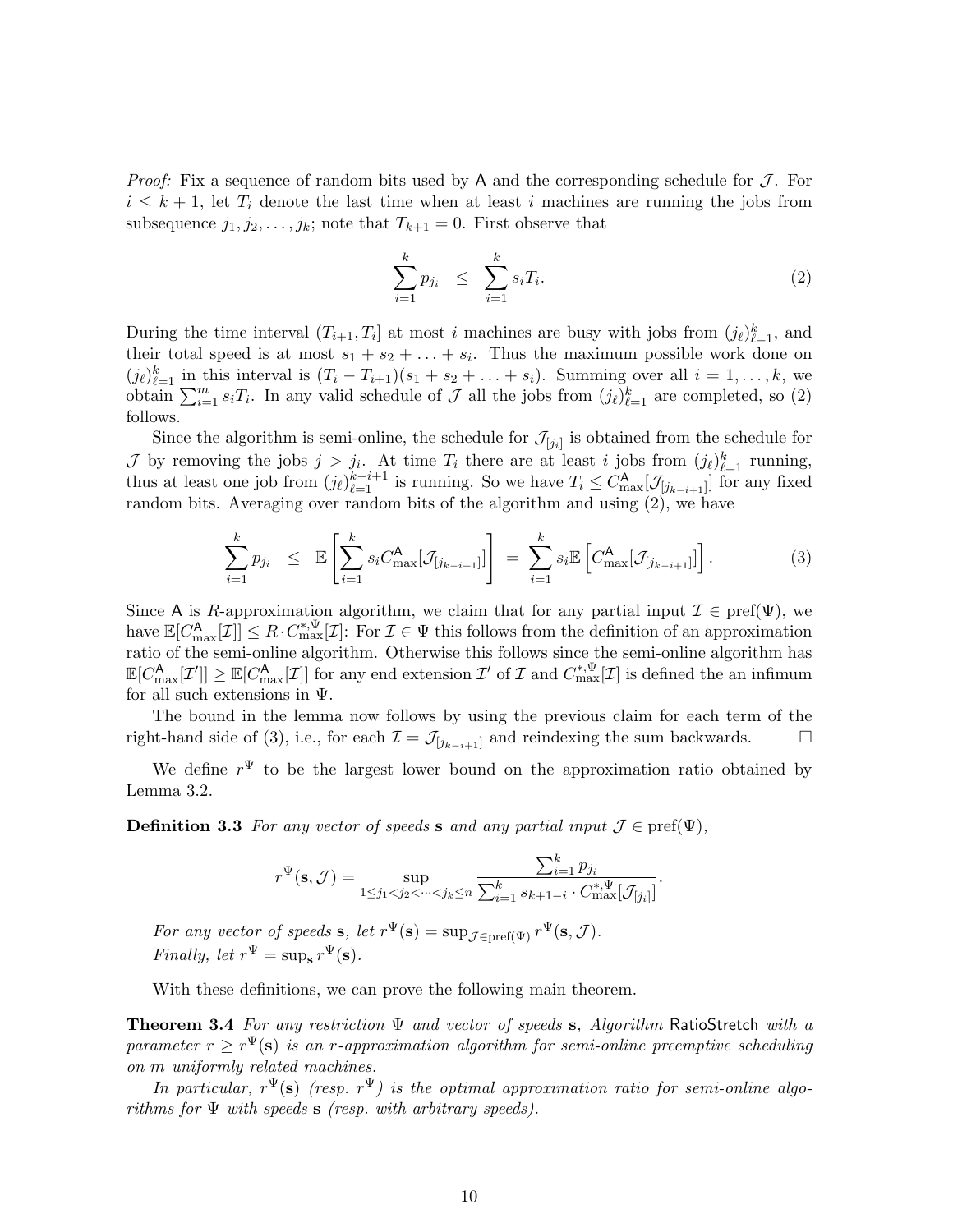*Proof:* If RatioStretch schedules a job, it is always completed at time  $T_j \leq r \cdot C_{\max}^{*,\Psi}[(p_i)_{i=1}^n]$ . Thus to prove the theorem, it is sufficient to guarantee that the algorithm does not fail to find machines  $V_k$  and  $V_{k+1}$  for the incoming job j. This is equivalent to the statement that there is always enough space on  $V_1$ , i.e., that  $p_j \leq W_1(T_j)$  in the iteration when j is to be scheduled. Since  $W_{m+1} \equiv 0$ , this is sufficient to guarantee that the required k exists. Given the choice of k, it is always possible to find time  $t_j$  as the expression  $W_{k+1}(t_j) + W_k(T_j) - W_k(t_j)$ is continuous in  $t_j$ , for  $t_j = 0$  it is equal to  $W_k(T_j) \geq p_j$ , and for  $t_j = T_j$  it is equal to  $W_{k+1}(T_i) \leq p_i$ .

Consider now all the jobs scheduled on the first virtual machine, i.e., the set  $S_1$ . Let  $j_1 < j_2 < \cdots < j_{k-1}$  denote the jobs in  $S_1$ , ordered as they appear on input. Finally, let  $j_k = j$  be the incoming job.

Consider any  $i = 1, ..., k$  and any time  $\tau \in (0, T_{j_i}]$ . Using the fact that the times  $T_j$  are non-decreasing in j and that the algorithm stretches each job j over the whole interval  $(0, T<sub>j</sub>]$ , there are at least  $k - i$  jobs from  $S_1$  running at  $\tau$ , namely jobs  $j_i, j_{i+1}, \ldots, j_{k-1}$ . Including the idle machine, there are at least  $k + 1 - i$  real machines belonging to  $V_1$ . (Possibly some of these machines have speed zero, if  $k - i \geq m$ .) Since  $V_1$  is the first virtual machine and the real machines are adjacent, they must include the fastest real machines  $M_1, \ldots, M_{k+1-i}$ . It follows that the total work that can be processed on the real machines belonging to  $V_1$  during the interval  $(0, T_{j_m}]$  is at least  $s_1T_{j_m} + s_2T_{j_{m-1}} + \cdots + s_mT_{j_1}$ . The total processing time of jobs in  $S_1$  is  $p_{j_1} + p_{j_2} + \cdots + p_{j_{k-1}}$ . Thus to prove that  $j_k$  can be scheduled on  $V_1$  we need to verify that

$$
p_{j_k} \leq s_1 T_{j_k} + s_2 T_{j_{k-1}} + \cdots + s_k T_{j_1} - (p_{j_1} + p_{j_2} + \cdots + p_{j_{k-1}}).
$$

Using  $T_{j_i} = r \cdot C_{\text{max}}^{*,\Psi}[\mathcal{J}_{[j_i]}],$  this is equivalent to

$$
\sum_{i=1}^{k} p_{j_i} \leq r \cdot \sum_{i=1}^{k} s_{k+1-i} \cdot C_{\max}^{*,\Psi}[\mathcal{J}_{[j_i]}].
$$

Rearranging, this is equivalent to

$$
r \ge \frac{\sum_{i=1}^{k} p_{j_i}}{\sum_{i=1}^{k} s_{k+1-i} \cdot C_{\max}^{*,\Psi}[\mathcal{J}_{[j_i]}]}.
$$
\n(4)

By the assumption of the theorem we have  $r \geq r^{\Psi}(\mathbf{s}, \mathcal{J})$ . This implies (4), as the righthand side of (4) is one of the terms in the supremum of Definition 3.3 for  $r^{\Psi}(\mathbf{s}, \mathcal{J})$ . Thus we conclude that Algorithm RatioStretch does not stop and achieves approximation ratio r.

Lemma 3.2 implies that not better approximation ratio than  $r^{\Psi}(\mathbf{s})$  (resp.  $r^{\Psi}$ ) can be achieved by a any semi-online algorithm.

### 4 Proper restrictions and linear programs

From Definition 3.3, we have an abstract formula for  $r^{\Psi}(\mathbf{s})$  which gives the desired approximation ratio for any speeds and  $\Psi$  as a supremum over a bound for all partial inputs and all their subsequences. It is not obvious how to turn this into an efficient algorithm. In this section, we develop a general methodology how to compute the ratio using linear programs and in the rest of the paper we apply it to a few cases.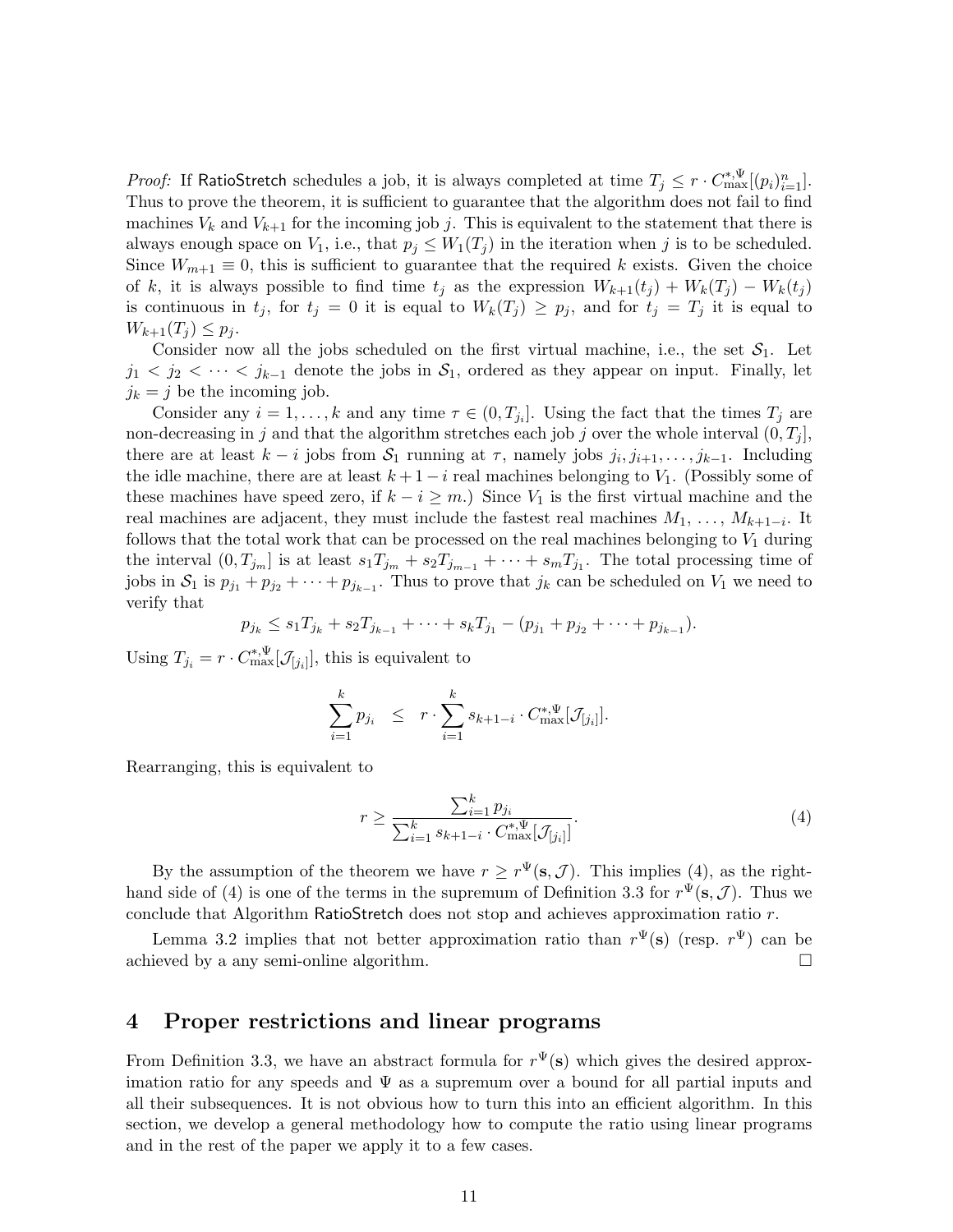In the first part of the section we identify a large set of restrictions for which we can simplify the computation of the optimal ratio from Definition 3.3. We also show some general observations that may often be used to restrict the relevant inputs to monotone sequences.

The second part contains informal recipes that appear to be useful for formulating the linear programs. The tricks described here are used in several sections on specific restrictions, thus this saves repetition of the similar points later. Moreover, these methods appear to be useful in more general circumstances, and thus this part can be used as a guide when applying our methods to further restrictions. Some of the points may become more clear after studying the specific applications in the later sections.

#### 4.1 Proper restrictions and ordering of input sequences

We observed that for a general restriction it may be necessary to use an arbitrary subsequence in Definition 3.3. However, for many restrictions it is sufficient to use the whole sequence, similarly as for online scheduling.

Usual restrictions are essentially of two kinds. The first type are the restrictions that put conditions on individual jobs or their order. These restrictions are closed under taking subsequences (not only prefixes), i.e., any subsequence of an input sequence is also in  $\Psi$ . The second type are the restrictions where some global information is given in advance, like  $\sum p_j = P$  or  $C_{\text{max}}^* = T$ . These are not closed under taking subsequences, but they are closed under permuting the input sequence.

We define a large class of restrictions, called *proper* restrictions that includes both types of restrictions discussed in the previous paragraph as well as their combinations; in particular it includes all the restrictions listed in Section 2.1 and studied in this paper. From now on we focus on proper restrictions.

**Definition 4.1** An input restriction  $\Psi$  is proper if for any  $\mathcal{J} \in \Psi$  and any subsequence  $\mathcal{I}$  of  $\mathcal{J},$  we have  $\mathcal{I} \in \text{pref}(\Psi)$  and furthermore  $C_{\max}^{*,\Psi}[\mathcal{I}] \leq C_{\max}^{*,\Psi}[\mathcal{J}].$ 

Definition 4.1 implies that any subsequence of any input sequence is a prefix of another input. Thus, the sets of all the subsequences and all the prefixes of  $\Psi$  coincide, and using the monotonicity condition in the definition allows us to simplify the computation of  $r^{\Psi}(\mathbf{s})$ . Compared to Definition 3.3, it is not necessary to take a supremum over all subsequences; instead we simply use the last prefixes.

**Definition 4.2** Let  $\Psi$  be a proper semi-online restriction and  $\mathcal{J} \in \text{pref}(\Psi)$  a partial input. We define

$$
\bar{r}^{\Psi}(\mathbf{s}, \mathcal{J}) = \frac{\sum_{j=1}^{n} p_j}{\sum_{j=1}^{n} s_{n+1-j} \cdot C_{\max}^{*,\Psi}[\mathcal{J}_{[j]}]}.
$$

**Observation 4.3** For any proper restriction  $\Psi$ ,

$$
r^{\Psi}(\mathbf{s}) = \sup_{\mathcal{J} \in \text{pref}(\Psi)} \bar{r}^{\Psi}(\mathbf{s}, \mathcal{J})
$$

Proof: Fix a small  $\varepsilon > 0$ . By Definition 3.3 there exists  $\mathcal{J} \in \text{pref}(\Psi)$  such that  $r^{\Psi}(\mathbf{s}) =$  $r^{\Psi}(\mathbf{s},\mathcal{J})-\varepsilon$ . Let  $\mathcal{I}$  be a subsequence  $j_1,\ldots,j_k$  of  $\mathcal{J}$  from Definition 3.3 for  $r^{\Psi}(\mathbf{s},\mathcal{J})$  which is ε-close to the supremum. By Definition 4.1,  $\mathcal{I}_{[i]} \in \text{pref}(\Psi)$  for all  $i \leq k$ . Furthermore, by the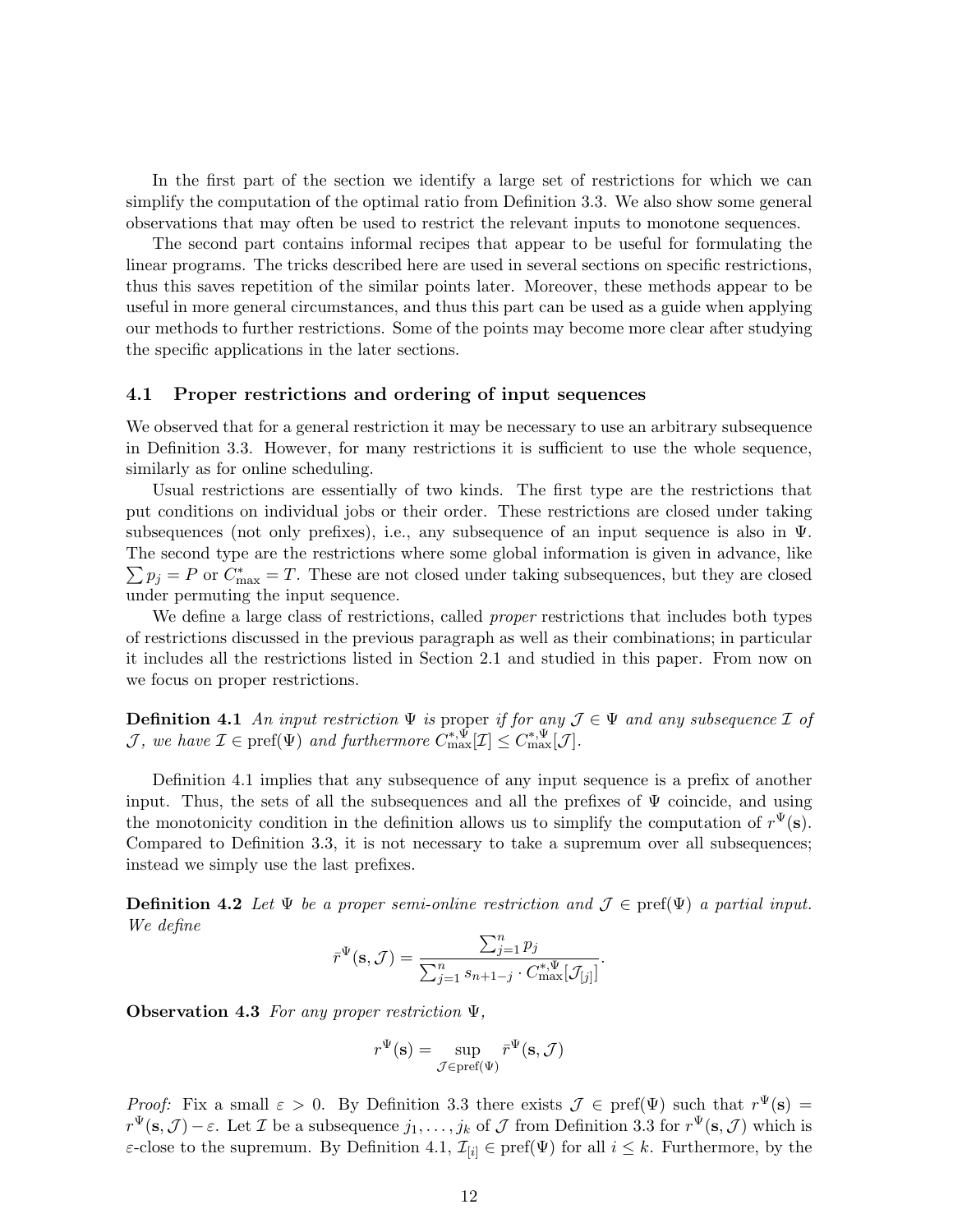monotonicity condition in Definition 4.1,  $C_{\text{max}}^{*,\Psi}[\mathcal{I}_{[i]}] \leq C_{\text{max}}^{*,\Psi}[\mathcal{J}_{[j_i]}]$  for all  $i \leq k$ . Summarizing and using the notation of Definition 4.2, we obtain  $\bar{r}^{\Psi}(\mathbf{s}, \mathcal{I}) \geq r^{\Psi}(\mathbf{s}, \mathcal{J}) - 2\varepsilon$ . Taking the supremum over all I obtained for  $\varepsilon \to 0$ , we obtain the observation.

The following observations help us to further limit the set of relevant sequences.

**Observation 4.4** Let  $\Psi$  be an arbitrary proper restriction, let s be an arbitrary speed vector, and let  $\mathcal{J}, \mathcal{J}' \in \text{pref}(\Psi)$  be two partial inputs with n jobs. Suppose that for some  $b > 0$ :

$$
\sum_{j=1}^{n} p'_j = b \cdot \sum_{j=1}^{n} p_j, \text{ and}
$$
  

$$
(\forall i = 1, ..., n) \quad C_{\text{max}}^{*,\Psi}[\mathcal{J}'_{[i]}] \leq b \cdot C_{\text{max}}^{*,\Psi}[\mathcal{J}_{[i]}].
$$

Then  $\bar{r}(\mathbf{s}, \mathcal{J}') \geq \bar{r}(\mathbf{s}, \mathcal{J}).$ 

*Proof:* The observation follows immediately from the definition of  $\bar{r}^{\Psi}(\mathbf{s}, \mathcal{J})$ .

**Observation 4.5** Assume that (i)  $\Psi$  is closed under permutations of the sequence and (ii) increasing the processing time of the last job of a partial input cannot decrease  $C_{\text{max}}^{*,\Psi}$ , i.e., for any partial inputs  $\mathcal{J}, \mathcal{J}' \in \text{pref}(\Psi)$  with n jobs such that  $p_1 = p'_1, \ldots, p_{n-1} = p'_{n-1}$ , and  $p_n \leq p'_n$  we have  $C^{*,\Psi}_{\max}[\mathcal{J}] \leq C^{*,\Psi}_{\max}[\mathcal{J}']$ . Then it is sufficient to consider sequences of non-decreasing jobs, i.e.,

$$
r^{\Psi}(\mathbf{s}) = \sup_{\mathcal{J} \in \text{pref}(\Psi) \; : \; p_1 \leq p_2 \leq \dots \leq p_n} \bar{r}^{\Psi}(\mathbf{s}, \mathcal{J})
$$

*Proof:* First note that if  $\Psi$  is closed under permutations, then  $\Psi$  is a proper restriction. Whenever J contains two jobs with  $p_k > p_{k+1}$ , swapping them can only decrease  $C_{\max}^{*,\Psi}[\mathcal{J}_{[k]}]$ and any other  $C_{\text{max}}^{*,\Psi}[\mathcal{J}_{[i]}]$  remains unchanged. Using Observation 4.4 with  $b=1$ , it follows that swapping the two jobs can only increase the lower bound. Since any sequence can be sorted by swapping adjacent elements, it follows the supremum over non-decreasing inputs in  $\Psi$  is equal to the supremum over all  $\Psi$ .

If the restriction is not closed under permutations, in some cases we can still use Observation 4.4 in a similar way as in Observation 4.5 to replace two or more jobs by identical jobs (with processing times equal to the arithmetic mean of the previous processing times). Also, using b different from 1 we can scale the instance without changing the restriction; this is used in a subtle way, for example, for the known sum of processing times. Details are given in appropriate sections.

### 4.2 General methods for obtaining linear programs

Before we move to the specific restrictions, let us give a few general remarks about constructing the linear programs for computing the optimal ratio.

Once we restrict the set of instances sufficiently, it is usually possible to describe instances with a given number of jobs together with the optimal makespans by a set of linear conditions. In particular, if the sequences are sorted, we know which jobs are the biggest ones and we can express bounds on the optimal makespans for prefixes easily.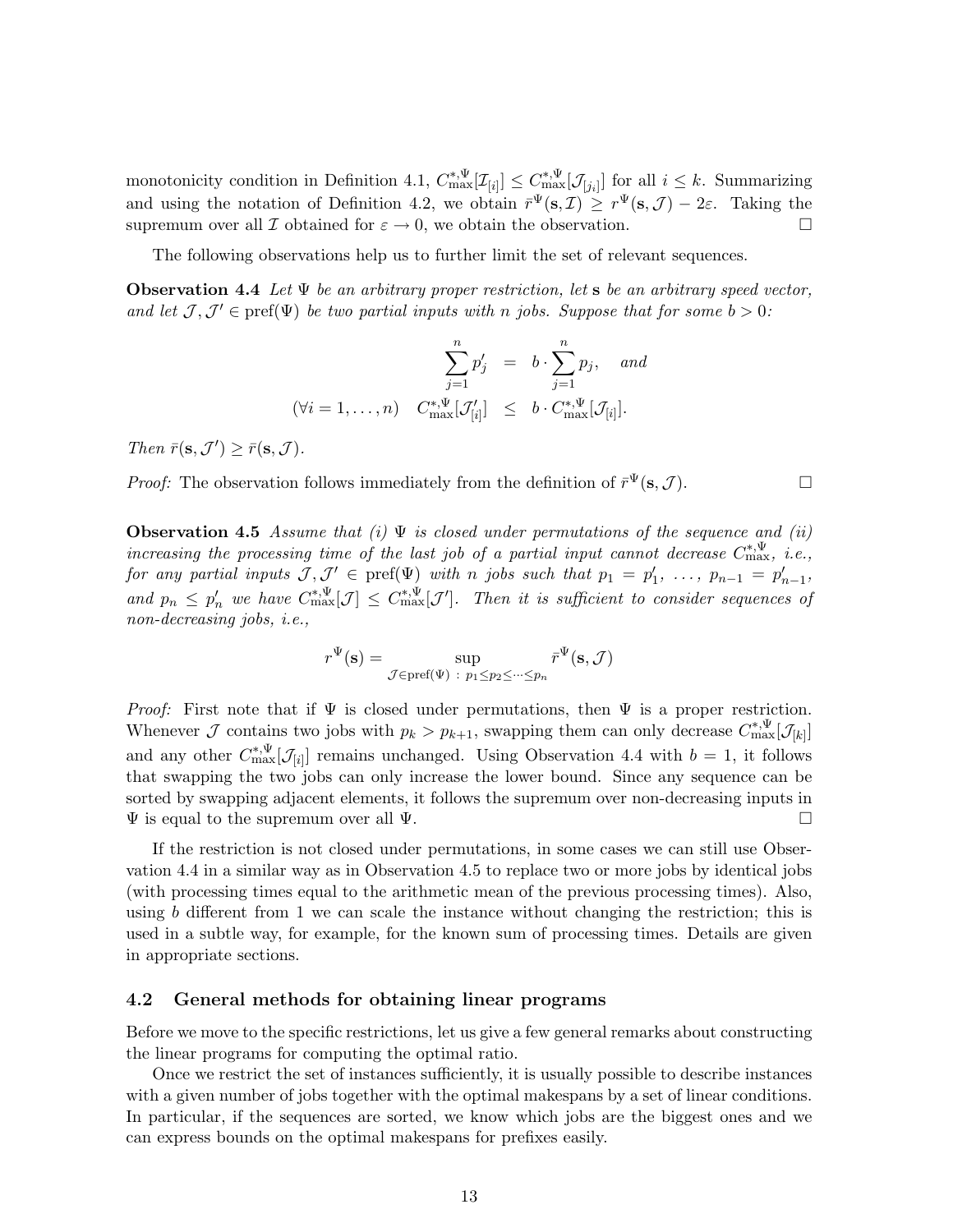To obtain a bounded number of linear programs, we observe that only last m prefixes are relevant (for a proper restriction). To compute the optimal makespans, we only need to know the total processing time and the  $m-1$  largest jobs of each used prefix, which are typically again the last jobs. Thus it is usually sufficient to represent the last (and largest)  $2m-1$  jobs explicitly each by one variable and to represent the remaining small jobs by a single variable giving their total processing time. This gives us one linear program for each  $n < 2m$  and one additional linear program for all  $n \geq m$ . We can then solve all the linear programs. Often it is even sufficient to represent only the last  $m$  jobs, as we know that for the hardest instances the previous jobs do not influence the optima.

In the online case, we may represent shorter instances by having additional jobs with processing time 0, and then we may cover all instances by a single linear program, see [6]. However, in the semi-online case, generally, this does not work. The difference is in computing  $C_{\text{max}}^{*,\Psi}[\mathcal{I}]$  for  $\mathcal I$  containing only jobs with processing time 0. In the online case, we have  $C_{\text{max}}^*[I] = 0$ , thus these artificial initial segments do not influence the bound. However, if for example the total or maximal processing time is known, then  $C_{\text{max}}^{*,\Psi}[\mathcal{I}] > 0$ . In this case we need to handle sequences with a small number of jobs by separate linear programs. On the other hand, for sequences with  $n < m$  jobs, the linear program is slightly simpler: In the formula (1) for computing the optimum, the maximum is always achieved in the second term for some  $k = 1, \ldots, n$ . Also the programs for small n stay the same for all  $m \geq n$ : the additional machines simply can have no influence on inputs with fewer jobs. As a further simplification, the case of  $n = 1$  is necessarily trivial and yields the optimal objective equal to 1, since a partial input with a single job cannot give any non-trivial lower bound.

Finally, we actually do not optimize a linear function, but a rational function  $\bar{r}^{\Psi}(\mathbf{s})$ . However, in all cases that we study the semi-online restriction scales, thus we further restrict the instances by a convenient normalization, without changing the optimal ratio. Typically we normalize the denominator of the expression for the approximation ratio to 1, i.e.,  $1 =$  $s_1O_n + s_2O_{n-1} + \cdots + s_nO_1$  or  $1 = s_1O_m + s_2O_{m-1} + \cdots + s_mO_1$ . Then the objective becomes linear.

### 5 Non-increasing processing times,  $decr$

Among other restrictions, we are also interested in sequences of non-increasing jobs, as this is one of the most studied restrictions. Now the restriction  $\Psi$  contains sequences which have  $p_j \geq p_{j+1}$  for all j. Note that  $\Psi$  is closed under taking subsequences and, in particular,  $\text{pref}(\Psi) = \Psi \text{ and } C^{\ast,\Psi}_{\text{max}}[\mathcal{J}] = C^{\ast}_{\text{max}}[\mathcal{J}] \text{ for all } \mathcal{J} \in \Psi.$ 

We cannot swap jobs, however, we can replace all the jobs by jobs with all processing times equal to the arithmetic mean of the original processing times. Since the jobs are non-increasing, this cannot increase the sum of processing times in any initial segment. Consequently, as the k largest jobs of any prefix are a (possibly shorter) prefix of  $J$ , this transformation cannot increase any  $C_{\text{max}}^{*,\Psi}[\mathcal{J}_{[i]}]$ . Thus, by Observation 4.4, to compute  $r^{\Psi}[\mathcal{J}]$ , we may restrict ourselves to instances  $\mathcal J$  with equal processing times, i.e.,  $p_1 = p_2 = \cdots = p_n$ . By scaling, the actual size of jobs does not matter, we only need to determine the length of the sequence which gives the highest ratio.

Let us denote  $\hat{r}_n(\mathbf{s}) = \bar{r}^{decr}(\mathbf{s}, \mathcal{J})$  for a sequence  $\mathcal J$  with n jobs with  $p_j = 1$ . For this sequence,  $C_{\max}^{*,\Psi}[\mathcal{J}] = C_{\max}^*[\mathcal{J}] = n/S_n$ . (Recall that  $s_i = 0$  for  $i > m$  and  $S_k = \sum_{i=1}^k s_i$ .)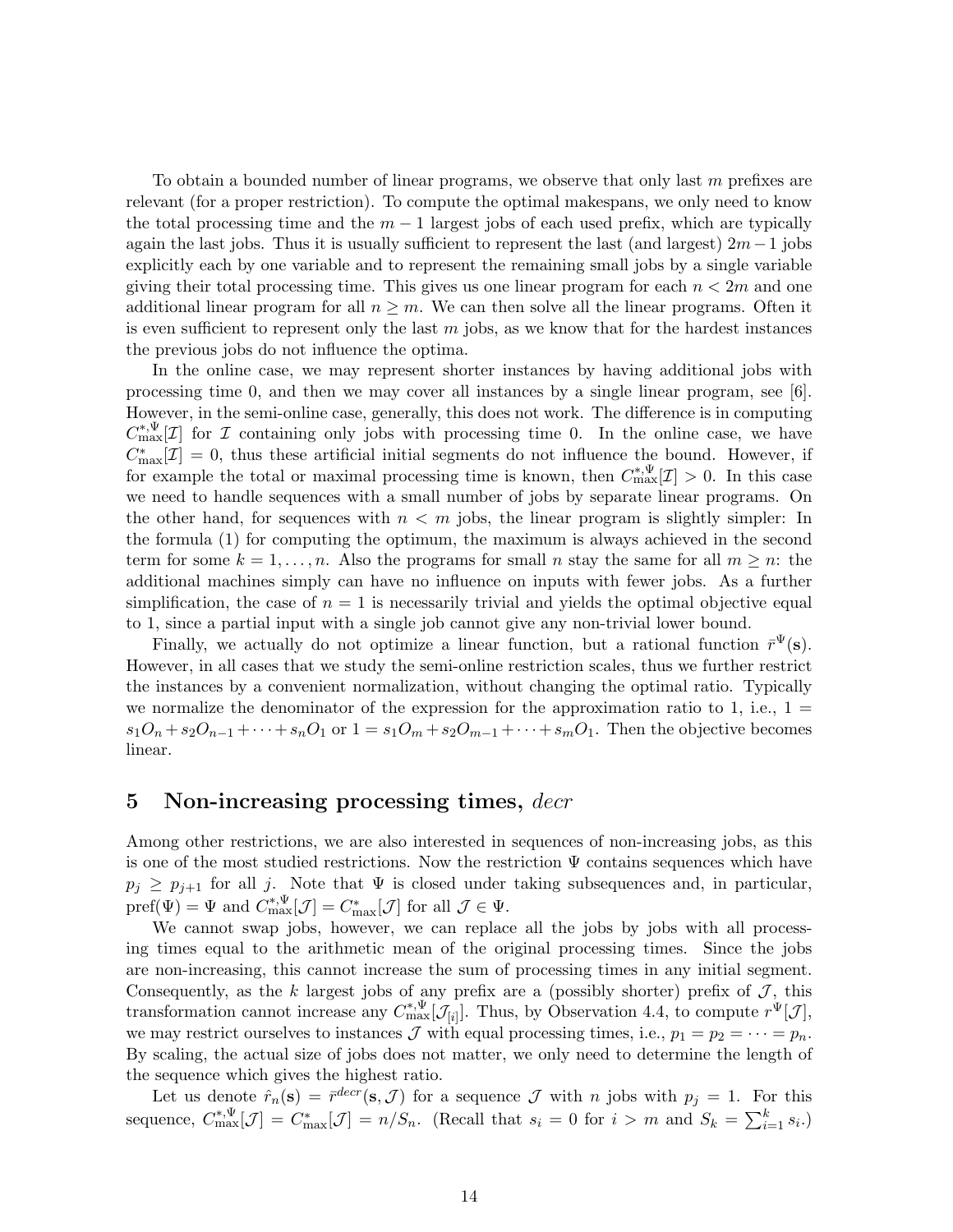Using this for the prefixes, we obtain

$$
(\hat{r}_n(\mathbf{s}))^{-1} = \frac{1}{n} \sum_{k=1}^n \frac{ks_{n-k+1}}{S_k} \,. \tag{5}
$$

Using Observation 4.3 and the previous transformations, we obtain that  $r^{\Psi}(\mathbf{s}) = \sup_n \hat{r}_n(\mathbf{s})$ . We show that for any speed vector, the sequence  $\hat{r}_n(s)$  decreases with n for  $n \geq 2m$ : In this case  $s_{n-k+1} = 0$  for  $k < n-m+1$  and  $S_k = S$  for  $k > m$  and the right-hand side of (5) after reindexing  $j = n - k + 1$  is

$$
\frac{1}{nS} \sum_{j=1}^{m} (n - j + 1)s_i.
$$

This increases with n and thus  $\hat{r}_n(s)$  decreases. Consequently the approximation ratio for any given speeds reduces to finding a maximum of  $2m$  closed formulas, and this is efficient.

#### 5.1 The overall ratio

A natural approach to estimate the overall ratio is to find for each  $n$  the worst speed vector and the corresponding ratio  $\hat{r}_n = \sup_{s} \hat{r}_n(s)$ . Based on numerical experiments, we conjecture that for each n,  $\hat{r}_n$  is attained for some **s** with  $s_1 = s_2 = \cdots = s_{m-1}$ . I.e., almost all the speeds are equal. This conjecture would imply that with non-increasing jobs, the optimal overall approximation ratio is the same for the uniformly related machines and for the identical approximation ratio is the same for the uniformly related machines and for the identical<br>machines, and this is equal to  $(1 + \sqrt{3})/2 \approx 1.366$  by [22]. A subtle detail is that our conjecture allows one machine with a smaller speed (and from the calculations we know that this is necessary). However, with increasing number of machines, the difference from the value of the formula (5) with the last machine removed decreases to 0. Since the competitive ratio for identical machines increases with the number of machines, as shown in [22], the limits would be equal.

This is related to an intriguing geometric question. Suppose we have numbers  $x_i, y_i$ ,  $i = 1, \ldots, n$  such that  $x_i y_i = i$  for all i and both sequences  $(x_i)_{i=1}^n$  and  $(y_i)_{i=1}^n$  are nondecreasing. Consider the union of rectangles  $[0, x_i] \times [0, y_{n+1-i}]$  over all *i*; this is a staircase-like part of the positive quadrant of the plane. What is the smallest possible area of this union of rectangles? Any speed vector can be turned into an instance of the geometric sequence with  $x_i = S_i$  and  $y_i = i/S_i$ . Then, setting  $x_0 = 0$ , the area is equal to

$$
\sum_{i=1}^{n} (x_i - x_{i-1}) y_{n-i+1} = \sum_{k=1}^{n} \frac{ks_{n-k+1}}{S_k},
$$

which is inversely proportional to  $\hat{r}_n(s)$ . We conjecture that the minimum of the geometric problem is attained for an instance with  $y_1 = y_2 = \ldots = y_k$  and  $x_{k+1} = x_{k+2} = \ldots = x_n$  for some k. This would imply the previous conjecture.

We are not able to determine exactly the values of  $\hat{r}_n$ , but we can prove certain relations between these values. In particular, for any integers a, n, and  $n'$ ,  $\hat{r}_{an} \geq \hat{r}_n$  and  $\hat{r}_{n'} \leq \frac{n+1}{n}$  $\frac{+1}{n}\hat{r}_n.$ For the first proof, we replace a sequence of speeds from the bound for  $\hat{r}_n$  by a sequence where each speed is repeated a times, and the bound follows by manipulating the formula for  $\hat{r}_n$ . The second inequality is shown by replacing the speeds for  $\hat{r}_{n'}$  by a shorter sequence where each new speed is a sum of a segment of a speeds in the original sequence, for a suitable a. These relations show that whenever we are able to evaluate some  $\hat{r}_n$  for a fixed n, the optimal overall ratio is at most  $\frac{n+1}{n}\hat{r}_n$ .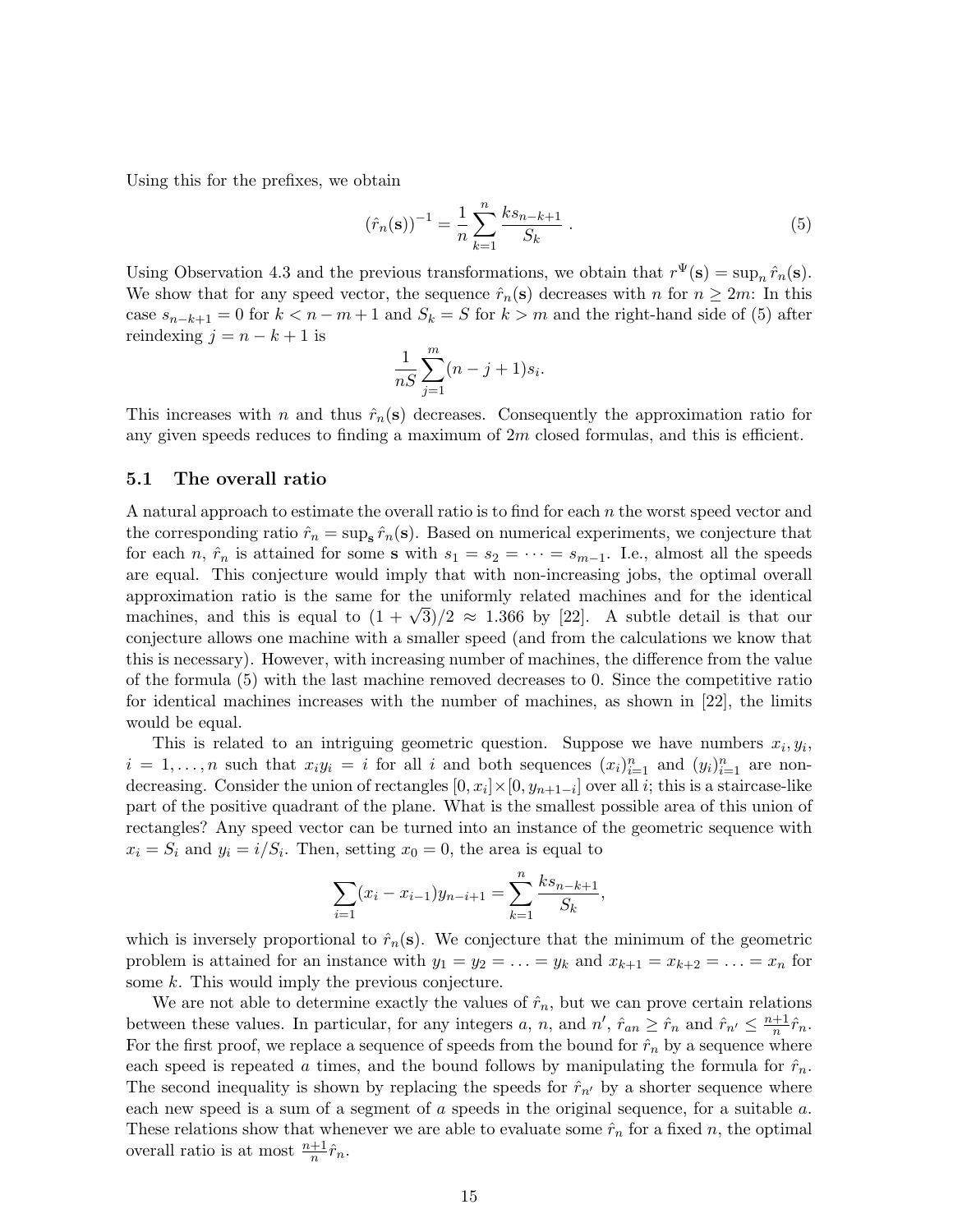**Lemma 5.1** For any positive integers n and a and any speed vector s there exists a speed vector **s'** such that  $\hat{r}_n(\mathbf{s}) \leq \hat{r}_{an}(\mathbf{s}')$ . Consequently  $\hat{r}_n \leq \hat{r}_{an}$ .

*Proof:* We choose s' so that it has a machines with each speed  $s_i$ . Formally, we set  $s'_{ua-v} = s_u$ for any positive integer u and  $v = 0, \ldots, a-1$ . Let  $S'_k = \sum_{i=1}^k s'_k$ , and recall that  $S_u = \sum_{i=1}^u s_u$ .

Let  $k = ua - v$  for some positive integer u and  $v \in \{0, ..., a - 1\}$ . We claim that  $S'_k/k \geq S_u/u$ : We are comparing two averages of some sets of speeds. In  $S'_k$  we sum a copies of each speed in the sum  $S_u$ , except that v copies of the smallest speed are omitted; thus the average can only increase. Observe also that  $s'_{an-k+1} = s_{n-u+1}$ . Thus

$$
\frac{ks'_{an-k+1}}{S'_k} \le \frac{us_{n-u+1}}{S_u}.\tag{6}
$$

,

In the middle step of the following derivation, we use  $(6)$  for each term in the sum (obtaining a equal terms for each u). The first and the last steps follow from  $(5)$ .

$$
(\hat{r}_{an}(\mathbf{s}'))^{-1} = \frac{1}{an} \sum_{k=1}^{an} \frac{ks'_{an-k+1}}{S'_k} \le \frac{1}{an} \sum_{u=1}^{n} a \frac{us_{n-u+1}}{S_u} = \frac{1}{n} \sum_{u=1}^{n} \frac{us_{n-u+1}}{S_u} = (\hat{r}_n(\mathbf{s}))^{-1}.
$$

**Lemma 5.2** For any positive integers n and  $n'$ ,  $\hat{r}_{n'} \leq \frac{n+1}{n}$  $\frac{+1}{n} \cdot \hat{r}_n$ .

*Proof:* Let  $N \ge n$  and let  $a = \left\lfloor \frac{N+1}{n+1} \right\rfloor$ . We prove that  $\hat{r}_N \le \frac{N}{ar}$  $\frac{N}{an} \cdot \hat{r}_n.$ 

First we show that this implies the lemma. For  $N \to \infty$ ,  $\frac{N}{\sigma^2}$  $\frac{N}{an}$  converges to  $\frac{n+1}{n}$ . Thus  $\limsup_{N\to\infty} \hat{r}_N \leq \frac{n+1}{n}$  $\frac{+1}{n} \cdot \hat{r}_n$ . If N is a multiple of n', Lemma 5.1 implies that  $\hat{r}_{n'} \leq \hat{r}_N$ . Since the multiples can be taken arbitrarily large, together with the limit property above this implies  $\hat{r}_{n'} \leq \limsup_{N \to \infty} \hat{r}_N \leq \frac{n+1}{n}$  $\frac{+1}{n} \cdot \hat{r}_n.$ 

Now consider an arbitrary speed vector s'. We construct a speed vector s such that  $\hat{r}_N(\mathbf{s}') \leq \frac{N}{a r}$  $\frac{N}{an}\hat{r}_n(\mathbf{s})$ . This implies that  $\hat{r}_N \leq \frac{N}{an}$  $\frac{N}{an} \cdot \hat{r}_n.$ 

Denote again  $S'_k = \sum_{i=1}^k s'_k$ . We choose the speeds **s** so that we divide s' into groups of a speeds, and  $s_u$  is the sum of the speeds in the uth group. Formally,  $s_u = \sum_{v=0}^{a-1} s'_{ua-v}$ .

By  $(5)$  we have

$$
(\hat{r}_N(\mathbf{s}'))^{-1} = \frac{1}{N} \sum_{k=1}^{an} \frac{ks'_{an-k+1}}{S'_k} \ge \frac{1}{N} \sum_{u=1}^n \sum_{v=0}^{a-1} \frac{(N-na+ua-v)s'_{na-ua+v+1}}{S'_{N-na+ua-v}}
$$

where the inequality follows by dropping the first  $N - an$  terms in the sum and grouping and reindexing the remaining ones, using the substitution  $k = N - na + ua - v$  for some  $u \ge 1$ and  $v \in \{0, \ldots, a-1\}.$ 

Now we proceed towards bounding the inner sums. We have  $S'_{N-na+ua-v}/(N-na+ua$  $v) \le S'_{ua}/(ua)$ , as by the choice of a we have  $N \ge an + a - 1 \ge na + v$  and thus on the left-hand side we take the average of the same speeds as on the right-hand side, plus possibly some smaller ones. Thus we have

$$
\sum_{v=0}^{a-1} \frac{(N-na+ua-v)s'_{na-ua+v+1}}{S'_{N-na+ua-v}} \geq \frac{ua}{S'_{ua}} \cdot \sum_{v=0}^{a-1} s'_{na-ua+v+1} = \frac{ua}{S_u} \cdot s_{n-u+1}.
$$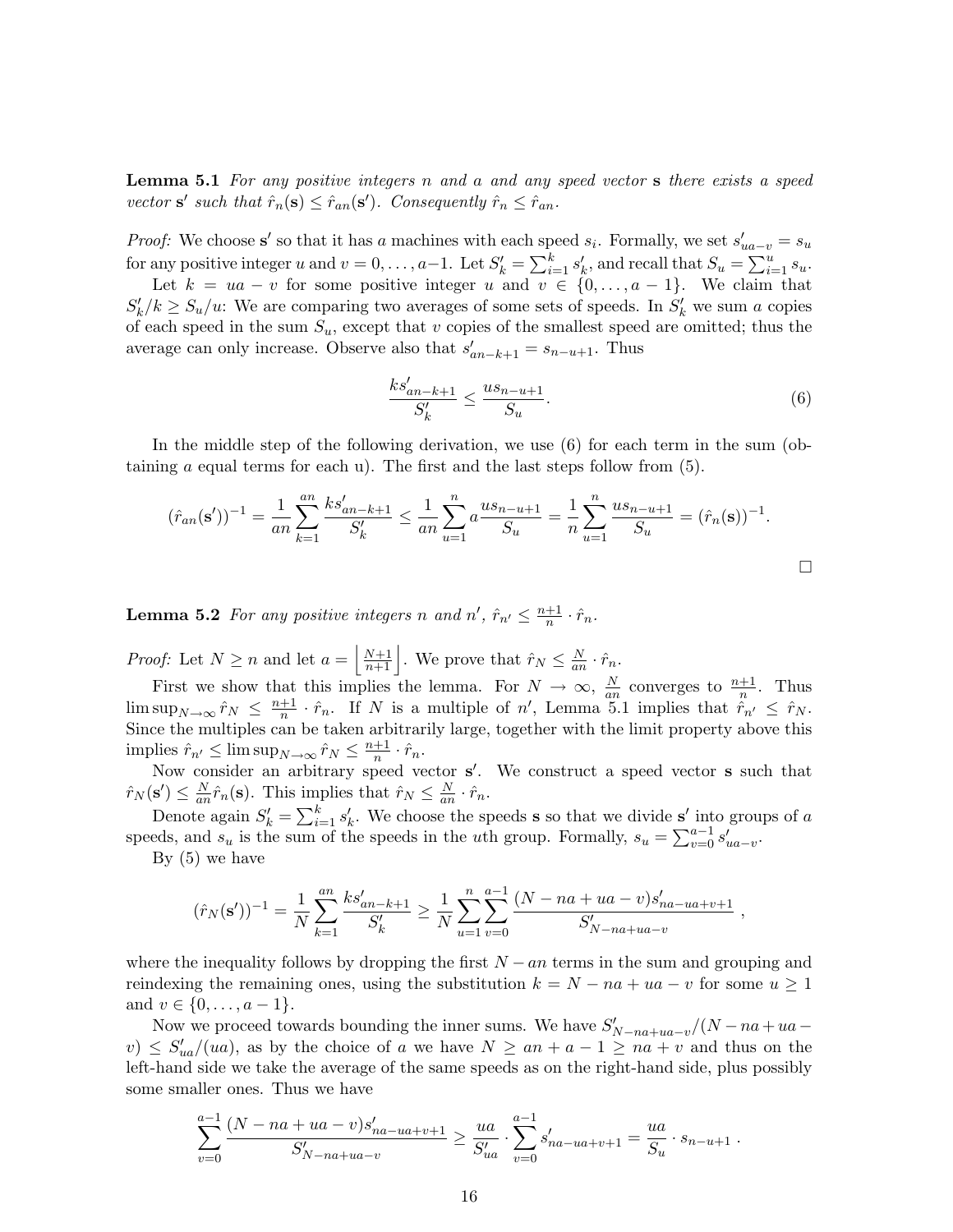Using this bound for the inner sums we have

$$
(\hat{r}_N(\mathbf{s}'))^{-1} \ge \frac{1}{N} \sum_{u=1}^n \left( \frac{ua}{S_u} \cdot s_{n-u+1} \right) = \frac{na}{N} \cdot \frac{1}{n} \sum_{u=1}^n \frac{us_{n-u+1}}{S_u} = \frac{na}{N} (\hat{r}_n(\mathbf{s}))^{-1} .
$$

Now we consider small values of *n*. For  $n = 3$  the formula is

$$
\hat{r}_3(s_1, s_2, s_3) = \left(\frac{s_3}{3s_1} + \frac{2s_2}{3(s_1 + s_2)} + \frac{s_1}{s_1 + s_2 + s_3}\right)^{-1}
$$

Maximizing the function  $\hat{r}_3(s)$  can be done by hand and the maximum is  $\hat{r}_3 = 1.2$  for  $s_1 =$  $s_2 = 1, s_3 = 0$ . This yields an overall upper bound of  $\hat{r}_n \leq \frac{4}{3}$  $\frac{4}{3} \cdot \frac{6}{5} = 1.6$ . By a computerassisted proof we have shown that  $\hat{r}_4 = (\sqrt{7} + 1)/3 \approx 1.215$ , yielding an overall upper bound of  $\hat{r}_n \leq \frac{5}{4}$  $\frac{5}{4}\hat{r}_4 = \frac{5}{12}(\sqrt{7}+1) \approx 1.52.$ 

# 6 Known sum of processing times,  $\sum p_j = P$

Here we are given a value  $\bar{P}$  and  $\Psi$  contains all  $\mathcal J$  with  $P = \bar{P}$ . This restriction is not closed under taking prefixes, thus one has to carefully distinguish the possible input sequences  $\Psi$ and the larger set of possible partial inputs pref $(\Psi)$ . In particular, in the computation of the optimal ratio both in Definition 3.3 and Observation 4.3 one needs to consider the whole set of partial inputs pref $(\Psi)$ .

It can be easily verified that pref( $\Psi$ ) contains exactly all sequences  $\mathcal J$  with  $P \leq \bar P$  and  $C_{\text{max}}^*\left[\mathcal{J}\right] = \max\{C_{\text{max}}^*\left[\mathcal{J}\right], \bar{P}/S\}$  for any  $\mathcal{J} \in \text{pref}(\Psi)$ . Since we can permute the jobs and increasing the size of the last job does not decrease  $C_{\text{max}}^{*,\Psi}$ , Observation 4.5 implies that to compute  $r^{\Psi}(\mathbf{s}) = r^{\sum p_j = P}(\mathbf{s})$ , we can restrict ourselves to non-decreasing partial inputs  $\mathcal{J}$ .

Furthermore, we observe that we can restrict ourselves to partial inputs  $\mathcal J$  with less than m jobs. If  $n \ge m$ , we use the fact that  $C_{\text{max}}^{*,\Psi}[\mathcal{J}_{[i]}] \ge \bar{P}/S$  for any i and obtain

$$
\bar{r}^{\Psi}(\mathbf{s},\mathcal{J})=\frac{P}{\sum_{i=1}^n s_{n+1-i}\cdot C_{\max}^{*,\Psi}[\mathcal{J}_{[i]}]} \leq \frac{P}{\sum_{i=1}^n s_{n+1-i}\frac{\bar{P}}{\bar{S}}}= \frac{P}{\bar{P}} \leq 1,
$$

using  $n \geq m$  and  $P \leq \overline{P}$  in the last step. Thus the partial inputs with  $n \geq m$  cannot lead to any non-trivial bound.

Finally, we may restrict ourselves to partial inputs  $\mathcal J$  with  $P = \bar P$ : If  $P < \bar P$ , we scale up  $\mathcal J$  to  $\mathcal J'$  by multiplying all the processing times by  $b = \bar P/P$ . Observation 4.4 then applies, as each  $C_{\text{max}}^{*,\Psi}[\mathcal{J}'_{[i]}] = \max\{C_{\text{max}}^*[\mathcal{J}'_{[i]}], \bar{P}/S\}$  increases by at most the scaling factor b.

Summarizing, we can assume that partial input  $\mathcal J$  is a non-decreasing sequence of  $n < m$ jobs with  $P = \overline{P}$ . This reduction seems paradoxical at first, as fewer than m jobs apparently cannot be the hardest case for m machines. However note that all the machines up to  $M_m$ actually may be used in the lower bound. Even if the sequence  $\mathcal J$  is now in  $\Psi$ , the prefixes are not, and thus the computation of their optima  $C_{\text{max}}^{*,\Psi}[\mathcal{J}_{[i]}]$  may involve input sequences with more jobs than  $n$ .

To calculate  $r(s)$ , we solve  $m-1$  mathematical programs, one for each value of n, and take the maximum of the optimal values of their objective functions. The program for given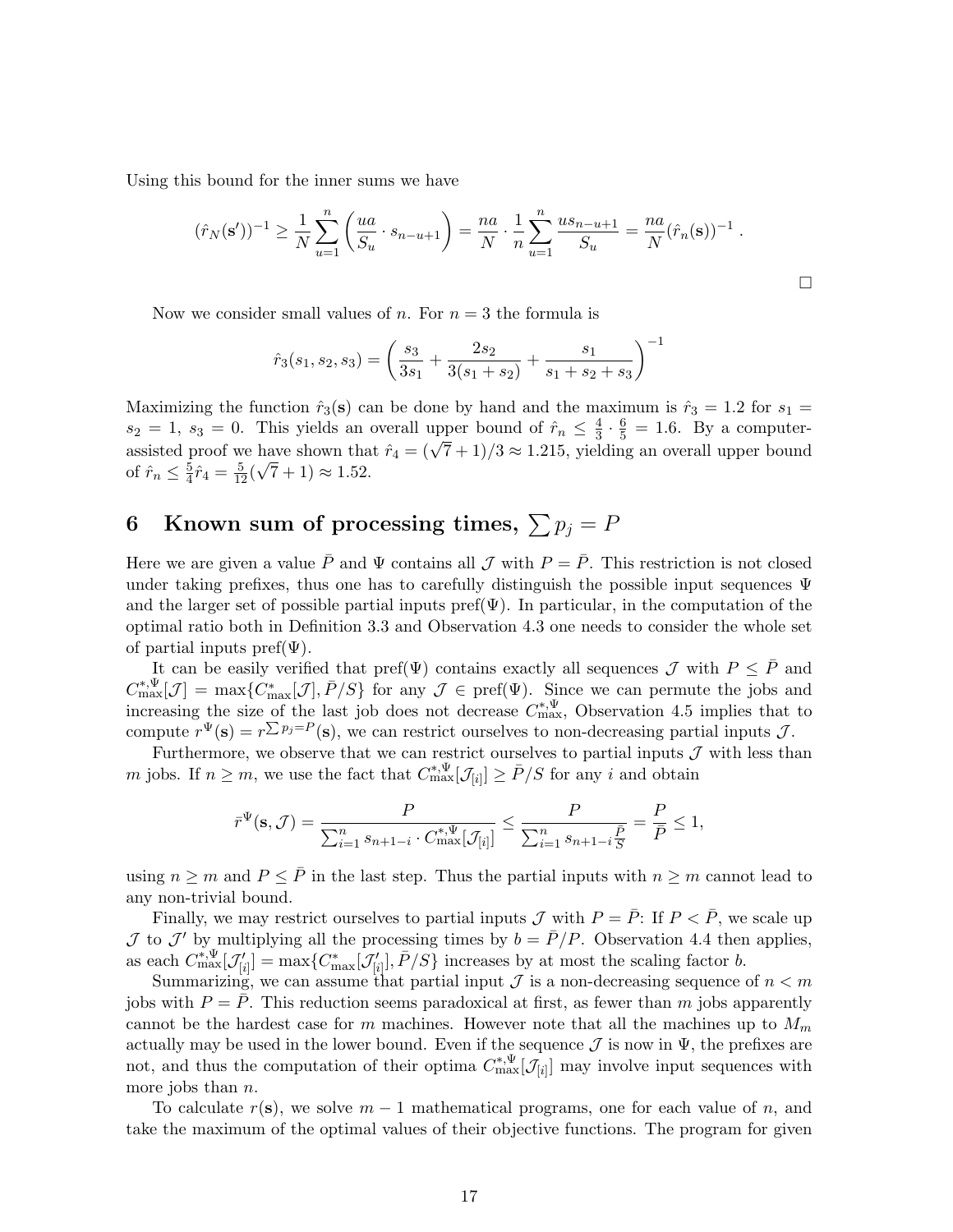P, s, and n has variables  $q_i$  for job sizes and  $O_i$  for optimal makespans of the prefixes:

$$
\begin{array}{ll}\n\text{maximize} & r = \frac{\bar{P}}{s_1 O_n + s_2 O_{n-1} + \dots + s_n O_1} \\
\text{subject to} \\
& q_1 + \dots + q_n = \bar{P} \\
& \bar{P} \leq SO_k \\
q_j + q_{j+1} + \dots + q_k \leq (s_1 + s_2 + \dots + s_{k-j+1}) O_k \quad \text{for } 1 \leq j \leq k \leq n \\
& q_j \leq q_{j+1} \quad \text{for } j = 1, \dots, n-1 \\
& 0 \leq q_1\n\end{array}
$$

If we fix the input sequence, i.e., the values of  $q_i$ , then the smallest objective is achieved for  $O_k$  as small as possible which is exactly the value of the optimal makespan, by the constraints involving  $O_k$ . Thus the mathematical program computes correctly the value  $\bar{r}^{\Psi}(\mathbf{s}, \mathcal{J})$ .

We can also see that the linear program scales and the optimum does not depend on the value  $\bar{P}$ . Thus we can normalize using  $1 = s_1O_n + s_2O_{n-1} + \cdots + s_nO_1$  and also eliminate  $\bar{P}$ by combining the first two constraints. The resulting linear program is:

maximize 
$$
r = q_1 + \cdots + q_n
$$
  
\nsubject to  
\n
$$
1 = s_1O_n + s_2O_{n-1} + \cdots + s_nO_1
$$
\n
$$
q_1 + \cdots + q_n \leq SO_k \qquad \text{for } k = 1, \ldots, n
$$
\n
$$
q_j + q_{j+1} + \cdots + q_k \leq (s_1 + s_2 + \cdots + s_{k-j+1})O_k \qquad \text{for } 1 \leq j \leq k \leq n
$$
\n
$$
q_j \leq q_{j+1} \qquad \text{for } j = 1, \ldots, n-1
$$
\n
$$
0 \leq q_1
$$

Observe that the linear program for  $n = 1$  is trivial; this is always true as a partial input with a single job cannot give any non-trivial lower bound. From the analysis above it follows that for any s, the maximum of the  $m - 2$  optima of the remaining linear programs for  $n = 2, \ldots, m - 1$  is the correct value of  $r^{\sum p_j = P}(\mathbf{s})$ .

#### 6.1 Padding

We prove a theorem that shows that knowing the total processing time of jobs does not improve the overall approximation ratio. This may sound surprising, as for two machines, knowing the sum allows to generate an optimal schedule, and also for three machines the improvement is significant, see Section 6.2. The same result holds also in presence of an additional restriction with suitable properties. Among others, the requirements are satisfied for non-increasing jobs and the online case. Recall that by " $\Psi$ ,  $\sum p_j = P$ " we denote the intersection of the two restrictions, i.e., the set of all sequences  $(p_j)_{j=1}^n \in \Psi$  such that  $\sum_{i=1}^n p_j = \bar{P}$ for a given value of  $P$ 

We say that  $\Psi$  allows scaling if for any  $\mathcal{J} \in \Psi$  and  $b > 0$ , the modified sequence  $\mathcal{J}' =$  $(bp_j)_{j=1}^n$  satisfies  $\mathcal{J}' \in \Psi$ . We say that  $\Psi$  allows padding if for any  $\mathcal{J} \in \Psi$ , there exists  $\varepsilon_0 > 0$ such that any sequence  $\mathcal{J}'$  created by extending  $\mathcal{J}$  by an arbitrary number of equal jobs of size  $\varepsilon < \varepsilon_0$  at the end satisfies  $\mathcal{J}' \in \Psi$ .

**Theorem 6.1** Suppose that  $\Psi$  is proper, allows scaling, padding, and is closed under taking prefixes. Let  $\mathcal{J} \in \Psi$  and let **s** be arbitrary. Then for any  $\delta > 0$  there exists  $\mathcal{J}'$  and **s'** such that

$$
\bar{r}^{\Psi,\sum p_j = P}(\mathbf{s}', \mathcal{J}') \ge \bar{r}^{\Psi}(\mathbf{s}, \mathcal{J})/(1+\delta).
$$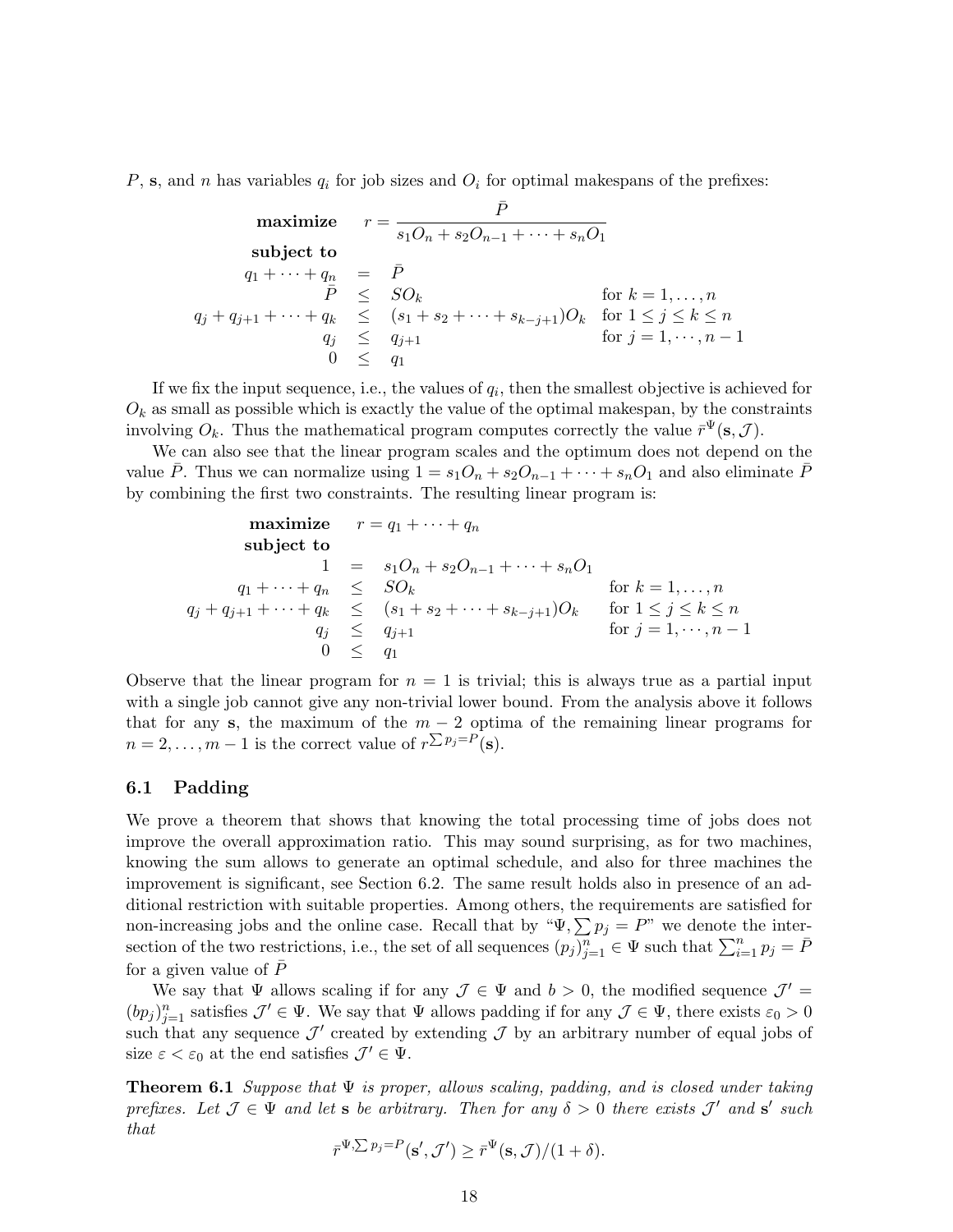Consequently,  $r^{\Psi,\sum p_j=P}=r^{\Psi}.$ 

*Proof:* We fix s, J, and  $\overline{P}$  given to the algorithm with the restriction  $\sum p_i = P$ . We proceed towards constructing the appropriate  $s'$  and  $\mathcal{J}'$ .

The intuitive explanation is this. First, we scale  $\mathcal J$  to  $\mathcal J'$  with the required total processing time. This guarantees that  $\bar{r}^{\Psi,\sum p_j=P}(\mathbf{s},\mathcal{J}')$  is defined, but possibly it is much smaller than  $\bar{r}^{\Psi}(\mathbf{s}, \mathcal{J}')$ . Next we modify **s** to **s'** by adding a huge number of slow machines. The condition that  $\Psi$  allows padding guarantees that the values of optima in  $\bar{r}^{\Psi,\sum p_j=P}(\mathbf{s}',\mathcal{J}')$  can be witnessed by extensions of the partial inputs by arbitrarily small jobs. The capacity of the new machines is chosen to be sufficiently large, so that they can accommodate all these small jobs, thus guaranteeing that the additional restriction  $\sum p_i = P$  has no significant influence on the value of the optima. At the same time, the new machines are chosen to be sufficiently slow so that the optimal bounds do not change significantly by adding the new machines.

Let  $\mathcal{J}'=(p'_j)_{j=1}^n$  be the sequence  $\mathcal J$  scaled by a factor of b (i.e.,  $p'_j=bp_j$  for all j) so that  $P(\mathcal{J}') = \sum_{j=1}^n p'_j = \bar{P}$ . Since  $\Psi$  allows scaling, we have  $C_{\text{max}}^{*,\Psi}[\mathcal{J}'] = b \cdot C_{\text{max}}^{*,\Psi}[\mathcal{J}]$ . To verify this, observe that scaling maps the extensions of  $\mathcal J$  one-to-one to the extensions of  $\mathcal J'$  and at the same time scaling does not change membership in  $\Psi$ , by the assumption that  $\Psi$  allows scaling. Consequently, we have  $\bar{r}^{\Psi}(\mathbf{s}, \mathcal{J}') = \bar{r}^{\Psi}(\mathbf{s}, \mathcal{J})$  by Definition 4.2.

Let  $O_i = C_{\text{max}}^{*,\Psi}[\mathcal{J}'_{[i]}],$  i.e., the optimal makespan after the *i*th prefix of  $\mathcal{J}'$ . Choose a small  $\sigma > 0$  so that  $\sigma < s_m$  and  $\sigma < s_{1}/n$ . Let s' be the sequence of speeds starting with s and continuing with  $\left[\bar{P}/(O_1\sigma)\right]$  of values  $\sigma$ . The first condition on  $\sigma$  guarantees that s' is monotone and thus a valid sequence of speeds.

We claim that, for speeds s', we have  $C_{\text{max}}^{*,\Psi,\sum p_j=P}[\mathcal{J}'_{[i]}] \leq O_i$ . We extend  $\mathcal{J}'_{[i]}$  by sufficiently many jobs of size at most  $\sigma O_1$  so that the total processing time is  $\bar{P}$ ; this extension is in  $\Psi$ for a sufficiently small size of jobs, since  $\Psi$  allows padding. We can schedule the jobs of  $\mathcal{J}'_{[i]}$ in time  $O_i$  on the original machines. Furthermore, we can schedule the remaining jobs with the total processing time at most  $\bar{P}$  on the added machines of speed  $\sigma$  so that they complete before time  $O_1$ ; this is guaranteed by the choice of the number of new machines and the upper bound on the job size. Since  $O_1 \geq O_i$ , the extension can be completed by time  $O_i$  and thus the extension witnesses our claim.

The claim, together with Definition 4.2 and  $P(\mathcal{J}') = \overline{P}$  implies that

$$
\bar{r}^{\Psi,\sum p_j=P}(\mathbf{s}',\mathcal{J}') \ge \frac{\bar{P}}{\sum_{i=1}^n s'_{n-i+1}O_i}.
$$

At the same time we have

$$
\bar{r}^{\Psi}(\mathbf{s}, \mathcal{J}) = \bar{r}^{\Psi}(\mathbf{s}, \mathcal{J}') = \frac{\bar{P}}{\sum_{i=1}^{n} s_{n-i+1} O_i}.
$$

To complete the proof, it now suffices to compare the denominators in the previous two formulas. Using the second condition from the definition of  $\sigma$ , we have

$$
\sum_{i=1}^{n} s'_{n-i+1} O_i \le \sum_{i=1}^{n} s_{n-i+1} O_i + n \sigma O_n \le \sum_{i=1}^{n} s_{n-i+1} O_i + \delta s_1 O_n \le (1+\delta) \sum_{i=1}^{n} s_{n-i+1} O_i.
$$

Thus

$$
\overline{r}^{\Psi,\sum p_j=P}(\mathbf{s}',\mathcal{J}')\geq \frac{\overline{P}}{\sum_{i=1}^n s'_{n-i+1}O_i.}\geq \frac{\overline{P}}{(1+\delta)\sum_{i=1}^n s_{n-i+1}O_i}=\frac{\overline{r}^{\Psi}(\mathbf{s},\mathcal{J})}{1+\delta}.
$$

 $\Box$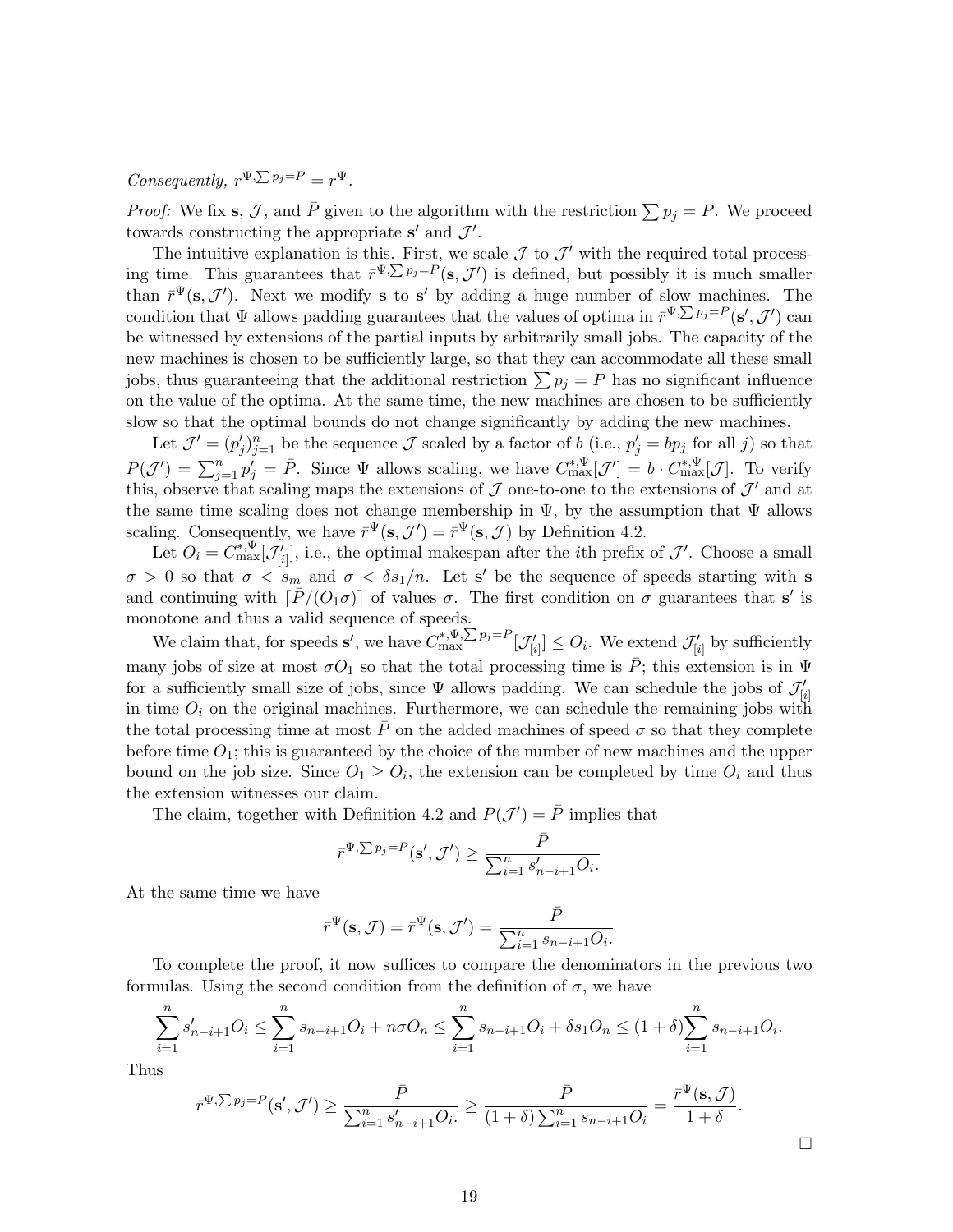#### 6.2 Two and three machines

We now examine the special cases of  $m = 2,3$ . The linear program is trivial for  $n = 1$ . From this we can conclude that for  $m = 2$  the approximation ratio is equal to 1, i.e., RatioStretch always produces an optimal schedule. We can see this also intuitively: The algorithm starts scheduling the incoming jobs in the interval  $[0, T_1)$  where  $T_1 \geq \overline{P}/S$ . Consider the first time when a job is scheduled at the first real machine  $M_1$ . It is always possible to schedule this job at the empty machine  $M_1$  so that it completes before the current optimal makespan. Furthermore, after  $M_1$  is used the first time, the algorithm guarantees that in the interval  $[0, T_1)$  there is only one real machine idle at any time. This in turn implies that the remaining jobs can be completed by time  $T_1$ , as the total processing time of all jobs is  $P \leq S \cdot T_1$ .

For  $m = 3$ , it remains to solve the linear program for  $n = 2$ . In the next theorem we solve it explicitly to illustrate our techniques for obtaining closed formulas for a fixed number of machines.

**Theorem 6.2** The optimal approximation ratio for semi-online scheduling with known sum of the processing times on three machines is:

$$
r^{\sum p_j = P}(s_1, s_2, s_3) = \begin{cases} \frac{s_1(s_1 + s_2)}{s_1^2 + s_2^2} & \text{for } s_1^2 \le s_2(s_2 + s_3) \\ 1 + \frac{s_2 s_3}{(s_1 + s_2)^2 + s_1 s_3} & \text{for } s_1^2 \ge s_2(s_2 + s_3) \end{cases}
$$

Proof: We know that the optimal approximation ratio is given by the following linear program for  $n = 2$  jobs (as the case  $n = 1$  is trivial). We write it explicitly:

maximize 
$$
r = q_1 + q_2
$$
  
\nsubject to  
\n
$$
1 = s_1O_2 + s_2O_1 \t (z_{norm})
$$
\n
$$
q_1 + q_2 \leq (s_1 + s_2 + s_3)O_1 \t (z_1)
$$
\n
$$
q_1 + q_2 \leq (s_1 + s_2 + s_3)O_2 \t (z_2)
$$
\n
$$
q_1 \leq s_1O_1 \t (z_{1,1})
$$
\n
$$
q_1 + q_2 \leq (s_1 + s_2)O_2 \t (z_{1,2})
$$
\n
$$
q_2 \leq s_1O_2 \t (z_{2,2})
$$
\n
$$
q_1 \leq q_2 \t (z_{\leq})
$$
\n
$$
0 \leq q_1 \t (z_0)
$$

We can see that condition  $(z_2)$  is implied by condition  $(z_{1,2})$ . So we omit  $(z_2)$  in the following computations.

We distinguish two cases. In each case we simply give explicit primal and dual optimal solutions. The primal solution is essentially the hardest sequence of jobs, together with the values of  $O_i$  corresponding to the values of  $C_{\text{max}}^{*,\Psi}$  on the prefixes of the sequence. The dual solution gives a linear combination of the constraints such that if we add up these multiples of the constraint, we derive a tight upper bound on  $r$ . By the slackness conditions for linear programming, we only need to use the inequalities that are tight in the primal optimal solution.

**Case I:**  $s_1^2 \leq s_2(s_2 + s_3)$ .

Let  $D = s_1^2 + s_2^2$ . This will be the common denominator for all values in the feasible solution of this case.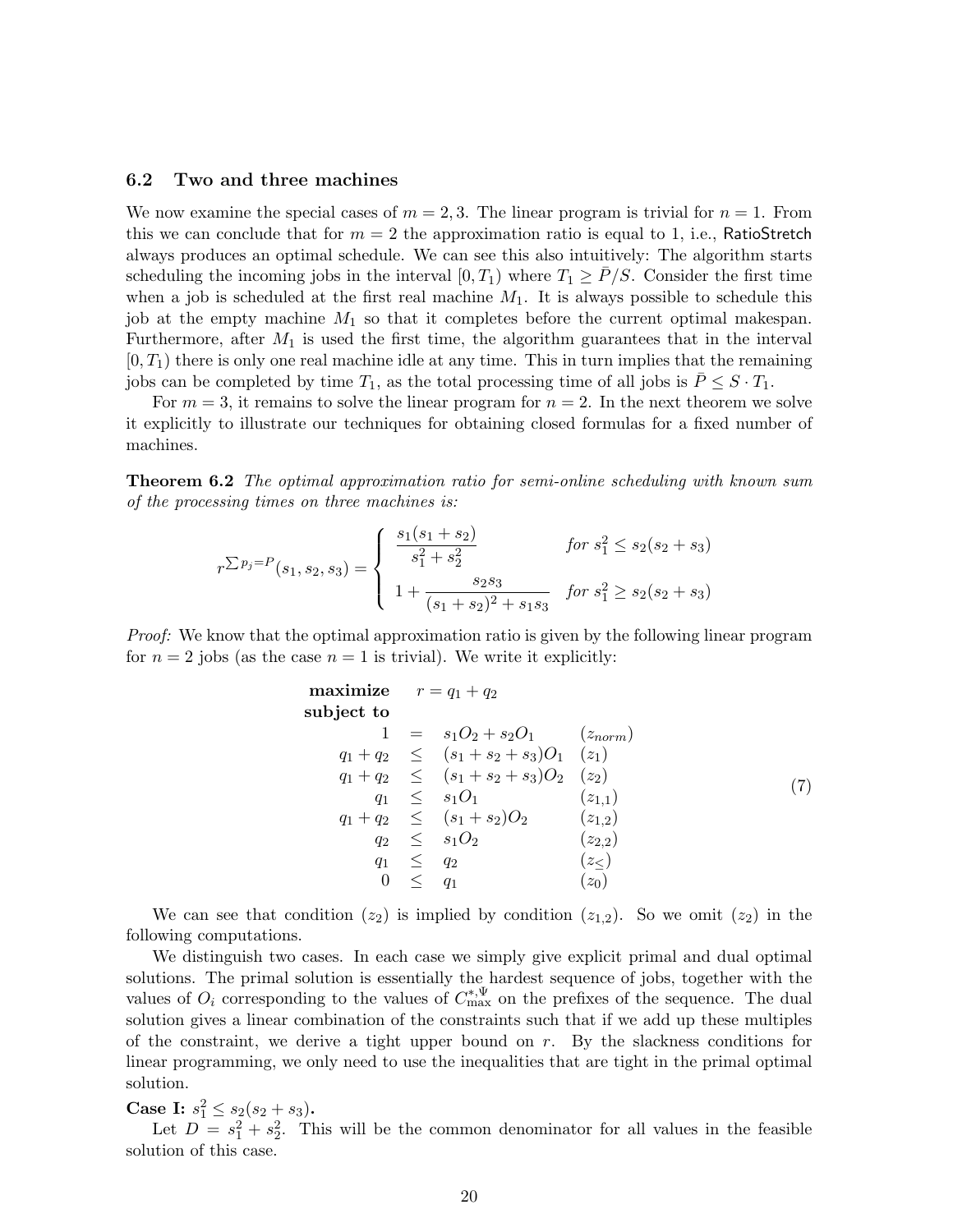The hardest sequence has two jobs:  $p_1 = s_1 s_2/D$  and  $p_2 = s_1^2/D$ . These jobs induce a feasible solution, where  $q_1 = p_1$ ,  $q_2 = p_2$ ,  $O_1 = s_2/D$ ,  $O_2 = s_1/D$ . We can see that  $(z_{\le})$  and  $(z_0)$  are satisfied. Moreover  $(z_{1,1}), (z_{2,2})$  and  $(z_{1,2})$  are satisfied and an equality is attained. Thus it remains to prove  $(z_1)$ . After substitution we get  $(s_1 + s_2)s_1/D \leq (s_1 + s_2 + s_3)s_2/D$ . If we multiply both sides by D and subtract  $s_1s_2$ , we can see that this is equivalent to case condition. Finally, we check that the objective value is  $s_1s_2/D + s_1^2/D = s_1(s_1 + s_2)/(s_1^2 + s_2^2)$ which is equal to the claimed bound.

To demonstrate the dual solution, we add up inequalities in (7) with the following coefficients (each coefficient corresponds to the inequality with the same label):  $z_{1,1} = z_{2,2}$  $s_2(s_1 + s_2), z_{1,2} = s_1(s_1 - s_2), z_{norm} = -s_1(s_1 + s_2).$  We obtain the inequality

$$
(q_1 + q_2)(s_1^2 + s_2^2) - s_1(s_1 + s_2) \le 0.
$$

Equivalently, we get  $r = q_1 + q_2 \leq s_1(s_1 + s_2)/(s_1^2 + s_2^2)$ . Thus for every feasible primal solution, r satisfies this bound.

This completes the proof that  $s_1(s_1 + s_2)/(s_1^2 + s_2^2)$  is the optimal approximation ratio for three machines in Case I.

**Case II:**  $s_1^2 \geq s_2(s_2 + s_3)$ .

Let  $D = s_1(s_1 + s_2 + s_3) + s_2(s_1 + s_2) = (s_1 + s_2)^2 + s_1s_3$ .

The worst sequence has two jobs:  $p_1 = s_2(s_1 + s_2 + s_3)/D$  and  $p_2 = s_1(s_1 + s_2 + s_3)/D$ . These jobs induce a feasible solution, where  $q_1 = p_1$ ,  $q_2 = p_2$ ,  $O_1 = (s_1 + s_2)/D$  and  $O_2 =$  $(s_1 + s_2 + s_3)/D$ . We can see that  $(z<sub>0</sub>)$  and  $(z_0)$  are satisfied. Moreover  $(z<sub>1,2</sub>)$ ,  $(z<sub>2,2</sub>)$  and  $(z_1)$  are satisfied and equality holds. We need to prove  $(z_{1,1})$ . After substitution we get  $s_2(s_1 + s_2 + s_3)/D \leq s_1(s_1 + s_2)/D$ , which is equivalent to the case condition. Finally, the objective value is  $q_1 + q_2 = s_2(s_1 + s_2 + s_3)/D + s_1(s_1 + s_2 + s_3)/D$ , which is equal to the claimed bound.

Again we need to prove a matching upper bound. We add up inequalities in (7) with the following coefficients:  $z_1 = s_2(s_1+s_2), z_{1,2} = s_1(s_1+s_2+s_3), z_{norm} = -(s_1+s_2)(s_1+s_2+s_3).$ We obtain  $(q_1 + q_2)D - (s_1 + s_2)(s_1 + s_2 + s_3) \leq 0$ . This gives the upper bound  $r = q_1 + q_2 \leq$  $(s_1 + s_2)(s_1 + s_2 + s_3)/D$  which is equal to the claimed bound.

The overall worst case ratio for three machines is  $\frac{2+\sqrt{2}}{3} \approx 1.138$  for  $s_1 =$ √  $2, s_2 = s_3 = 1.$ This should be compared with the unrestricted online case where the optimal ratio for two machines is 4/3 and for three machines 1.461.

# 7 Known maximal processing time,  $p_{\text{max}} = p$

Here we are given  $\bar{p}$ , the maximal size of a job. As noted before, any algorithm that works with the first job being the maximal one can be easily changed to a general algorithm for this restriction. First it virtually schedules the maximal job and then it compares the size of each job to  $\bar{p}$ . If it is equal for the first time, it schedules the job to the time slot(s) it reserved by virtual scheduling at the beginning. Other jobs are scheduled in the same way in both algorithms. Thus we can work with the equivalent restriction  $\Psi$  containing all the sequences where the first job is a maximal one, i.e.,  $p_1 \geq p_i$  for all  $i \leq n$ . Then  $\text{pref}(\Psi) = \Psi$ and  $C_{\text{max}}^{*,\Psi}[\mathcal{J}] = C_{\text{max}}^{*}[\mathcal{J}]$  for any  $\mathcal{J} \in \Psi$ .

Using the same argument as in the proof of Observation 4.5, by Observation 4.4, the other jobs can be reordered as in the previous case, and we can maximize only over sequences with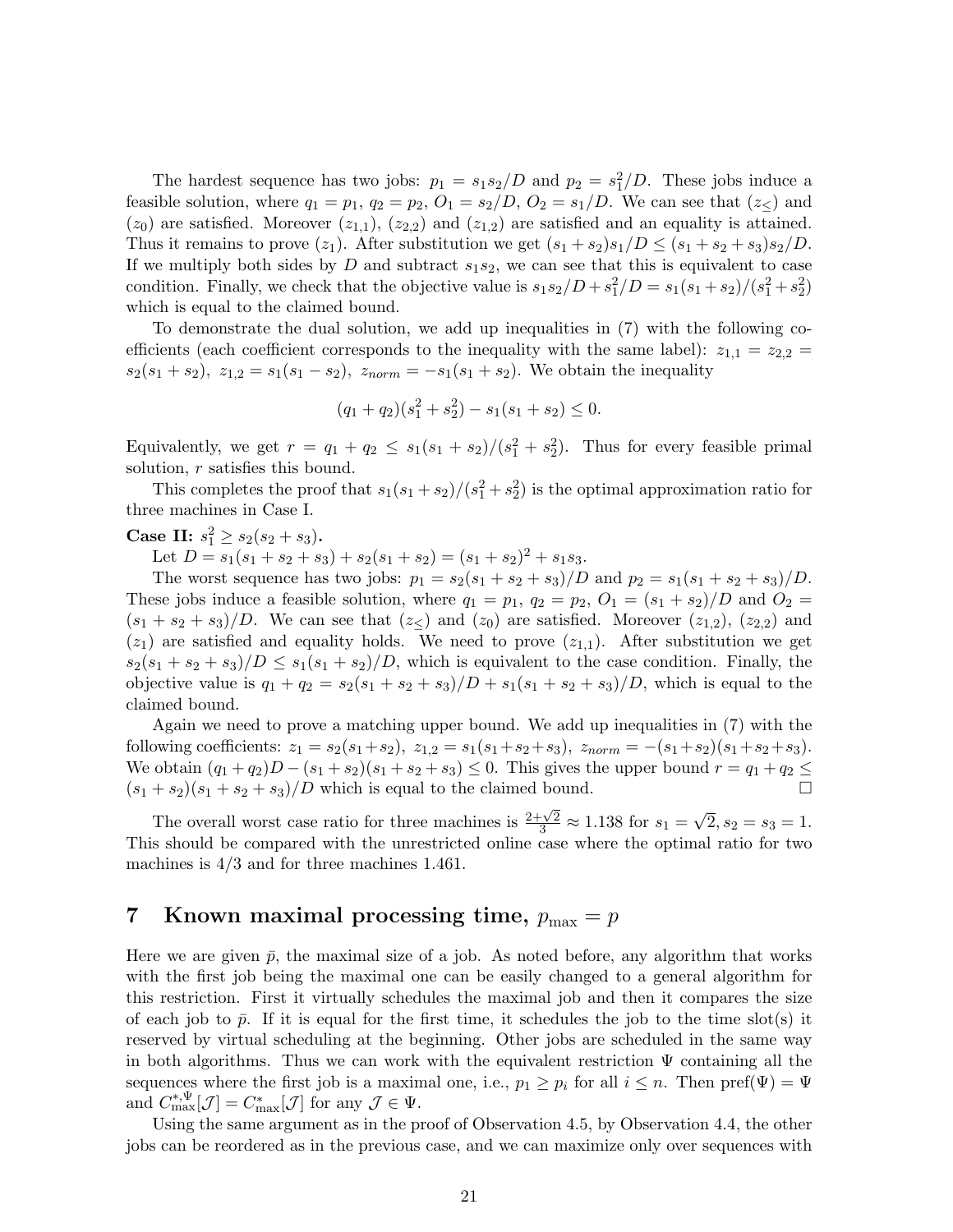non-decreasing processing times from the second job on. Furthermore, we can replace the first and last jobs (which are now the two largest jobs) by two jobs with processing time  $(p_1 + p_n)/2$ . By Observation 4.4, the value  $\bar{r}^{\Psi}(\mathbf{s}, \mathcal{J})$  cannot decrease.

We proceed towards the formulation of the linear programs. In this case we need to solve separately  $m-1$  mathematical programs, one for each  $n = 2, \ldots, m-1$  and one for  $n \geq m$ , and take the maximum value. In all the programs we can use scaling and normalization, to obtain a linear program, using a variable p for  $p_1$  instead of a constant  $\bar{p}$ .

The resulting linear programs are the following. For each  $2 \leq n \leq m$ , we have the following linear program:

|            | maximize $r = p + q_2 + \cdots + q_n$ |                                                                                                    |                |                                    |  |  |
|------------|---------------------------------------|----------------------------------------------------------------------------------------------------|----------------|------------------------------------|--|--|
| subject to |                                       |                                                                                                    |                |                                    |  |  |
|            |                                       | 1 = $s_1 O_n + \cdots + s_n O_1$ $(z_{norm})$                                                      |                |                                    |  |  |
|            |                                       | $p \leq s_1 O_k$                                                                                   |                | $(z_{k,k})$ $1 \leq k \leq n$      |  |  |
|            |                                       | $p + q_{j+1} + \cdots + q_k \le (s_1 + \cdots + s_{k-j+1})Q_k \ (z_{j,k}) \quad 1 \le j < k \le n$ |                |                                    |  |  |
|            | $0 \leq q_2$                          |                                                                                                    | $(z_{0,2})$    |                                    |  |  |
|            |                                       | $q_k \leq q_{k+1}$                                                                                 |                | $(z_{\leq k})$ $2 \leq k \leq n-1$ |  |  |
| $q_n$      | $=$ $p$                               |                                                                                                    | (substitution) |                                    |  |  |

The constraint  $(z_{n,n})$  is implied by  $(z_{n-1,n})$ , thus we can omit it.

For  $n \geq m$ , we have a single linear program. Here the variables are p for the processing time of the first job,  $q_1$  for the total processing time of the small jobs, i.e.,  $q_1 = p_2 + \cdots + p_{n-m+1}$ , and  $q_i = p_{n-m+i}$ , for  $i = 2, ..., m$ .

|                              | maximize $r = p + q_1 + \cdots + q_m$ |                                                                                                    |                |                                    |  |
|------------------------------|---------------------------------------|----------------------------------------------------------------------------------------------------|----------------|------------------------------------|--|
| subject to                   |                                       |                                                                                                    |                |                                    |  |
|                              |                                       | 1 = $s_1 O_m + \cdots + s_m O_1$ $(z_{norm})$                                                      |                |                                    |  |
| $p+q_1+\cdots+q_k \leq SO_k$ |                                       |                                                                                                    |                | $(z_k)$ $1 \leq k \leq m$          |  |
|                              |                                       | $p \leq s_1 O_k$                                                                                   |                | $(z_{k,k})$ $1 \leq k \leq m$      |  |
|                              |                                       | $p + q_{j+1} + \cdots + q_k \le (s_1 + \cdots + s_{k-j+1})O_k \ (z_{j,k}) \quad 1 \le j < k \le m$ |                |                                    |  |
|                              | $0 \leq q_1$                          |                                                                                                    | $(z_{0,1})$    |                                    |  |
| $\Omega$                     | $\leq$ $q_2$                          |                                                                                                    | $(z_{0,2})$    |                                    |  |
|                              |                                       | $q_k \leq q_{k+1}$                                                                                 |                | $(z_{\leq k})$ $1 \leq k \leq m-1$ |  |
|                              | $q_m = p$                             |                                                                                                    | (substitution) |                                    |  |
|                              |                                       |                                                                                                    |                |                                    |  |

The constraint  $(z_{1,m})$  is implied by  $(z_m)$  and  $(z_{m,m})$  is implied by  $(z_{m-1,m})$ , thus these two constraints can be omitted.

To verify that the maximum of the m linear programs is  $r^{\Psi}(\mathbf{s})$ , we observe that from each input  $J$  we can construct a feasible solution of one of the linear programs with objective at least  $\bar{r}^{\Psi}(\mathbf{s},\mathcal{J})$  and vice versa. The first direction, from the instance to a feasible solution, is described during the construction of the linear programs.

Given a feasible solution of a linear program for  $n < m$ , the corresponding input is simply the sequence of *n* jobs with  $p_1 = p$  and  $p_i = q_i$  for  $i = 2, \dots, n$ . Given a feasible solution of a linear program for  $n \geq m$ , we need to replace  $q_1$  by a prefix of jobs with total processing time  $q_1$ . We choose  $k = \max\{m, \lceil q_1/p \rceil\}$ . The input instance has  $n = m + k$  jobs and the processing times are  $p_1 = p, p_2 = \cdots = p_{k+1} = q_1/k$ , and  $p_{k+i} = q_i$  for  $i = 2, \ldots, m$ . The choice of k guarantees that p is the maximal processing time. The fact that we replace  $q_1$  by at least m jobs of equal size guarantees that the maximum in  $(1)$  is given either by  $P/S$  or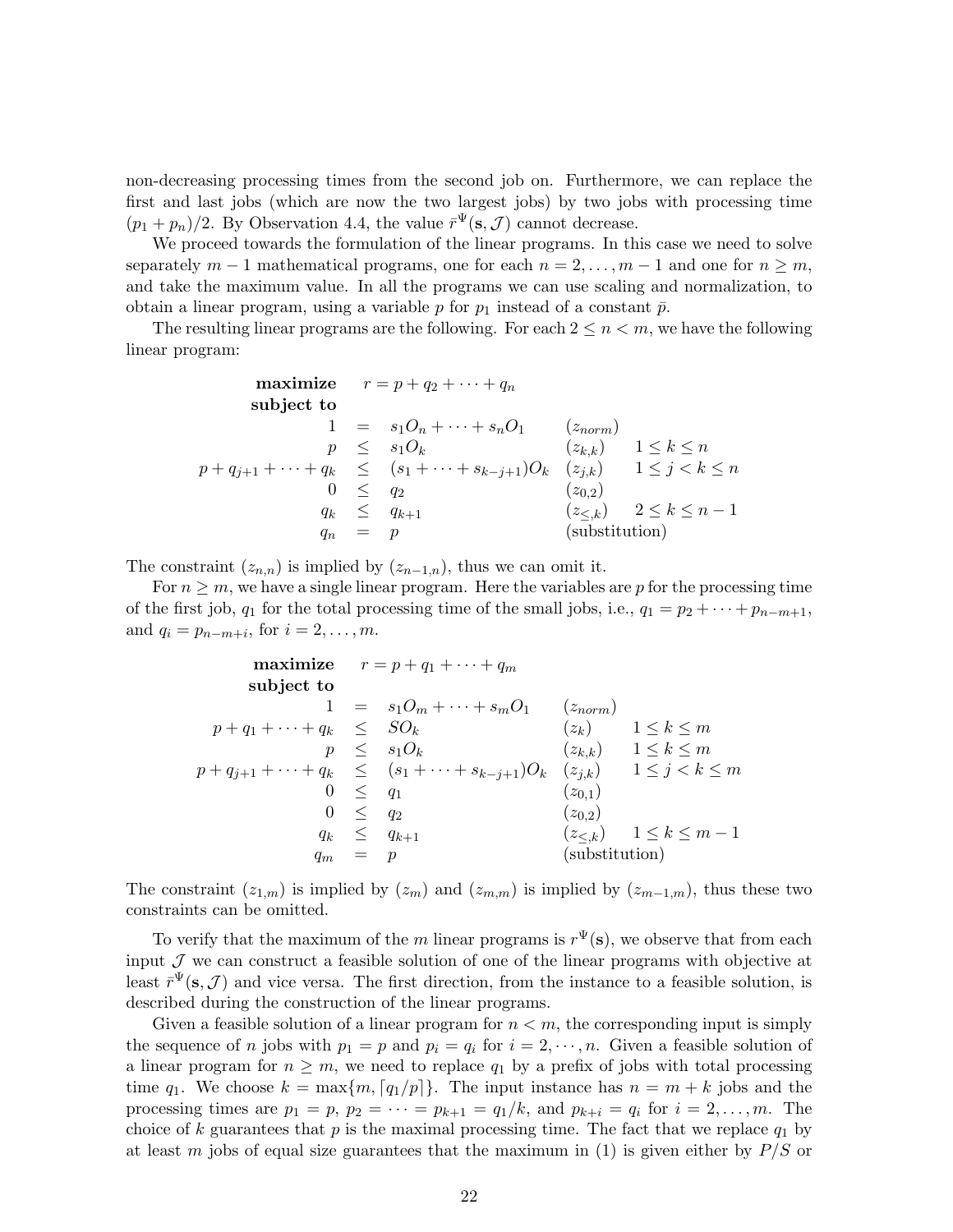by  $P_i/S_i$  for some i such that  $P_i$  does not contain any of these jobs replacing  $q_1$ , using the observation after (1). Thus  $C_{\max}^{*,\Psi}[\mathcal{J}_{[n-i+1]}] \leq O_i$  for all  $i = 1, \ldots, m$ , and the lower bound given by  $\mathcal J$  is at least the objective of the linear program.

For this restriction, the best lower bound is given by a computer-generated hard instance with approximation ratio 1.88 with  $m = 120$ .<sup>1</sup> This instance is obtained by treating the above mathematical program as a quadratic program with variables  $p, q_j, O_i$ , and  $s_i$ . After some heuristic substitutions, the solver finds a reasonably good solution, which can be verified easily.

#### 7.1 Three machines

Next we give a complete solution for  $m = 3$ , generalizing the analysis for  $m = 2$  in [16].

**Theorem 7.1** The optimal approximation ratio for semi-online scheduling with known maximal processing time on three machines is

$$
r^{p_{\max}=p}(s_1, s_2, s_3) = \begin{cases} 1 + \frac{s_1(s_2 + s_3)}{S^2 + s_1^2} & \text{for } s_1 s_2 \ge s_3 S \\ 1 + \frac{s_1 s_2 + 2s_1 s_3}{S^2 + 2s_1^2 + s_1 s_2} & \text{for } s_1 s_2 \le s_3 S \end{cases}
$$

*Proof:* We need to solve one linear program for  $n = 2$  and one linear program for  $m = 3$ (covering all the cases  $n \geq 3$ ), and take the maximum.

The linear program for  $n = 2$  is simple, as the only considered sequence has two jobs of size  $p$  and the bound can be written explicitly as

$$
r^{p_{\max}=p}(s_1,s_2)=\frac{2s_1^2+2s_2^2}{2s_1^2+s_1s_2+s_2^2}=1+\frac{s_1s_2-s_2^2}{2s_1^2+s_1s_2+s_2^2}
$$

It turns out that optimal solution of linear program for  $m = 3$ , which we solve below, is always larger than the previous formula, we omit this calculation. The program for  $m = 3$  is:

maximize 
$$
r = 2p + q_1 + q_2
$$
  
\nsubject to  
\n $1 = s_1O_3 + s_2O_2 + s_3O_1$   $(z_{norm})$   
\n $p + q_1 \leq (s_1 + s_2 + s_3)O_1$   $(z_1)$   
\n $p + q_1 + q_2 \leq (s_1 + s_2 + s_3)O_2$   $(z_2)$   
\n $2p + q_1 + q_2 \leq (s_1 + s_2 + s_3)O_3$   $(z_3)$   
\n $p \leq s_1O_1$   $(z_{1,1})$   
\n $p \leq s_1O_2$   $(z_{2,2})$   
\n $p + q_2 \leq (s_1 + s_2)O_2$   $(z_{1,2})$   
\n $2p \leq (s_1 + s_2)O_3$   $(z_{2,3})$   
\n $0 \leq q_1$   $(z_{0,1})$   
\n $0 \leq q_2$   $(z_{0,2})$   
\n $q_2 \leq p$   $(z_{\leq,2})$ 

Case I  $s_1s_2 \ge (S - s_1 - s_2)S$ .

This case holds for any  $m \ge 2$  and we prove it here in this general form. Let  $D = S^2 + s_1^2$ .

 $^1$ See the Maple output at http://kam.mff.cuni.cz/~sgall/ps/semirel-pmax.mpl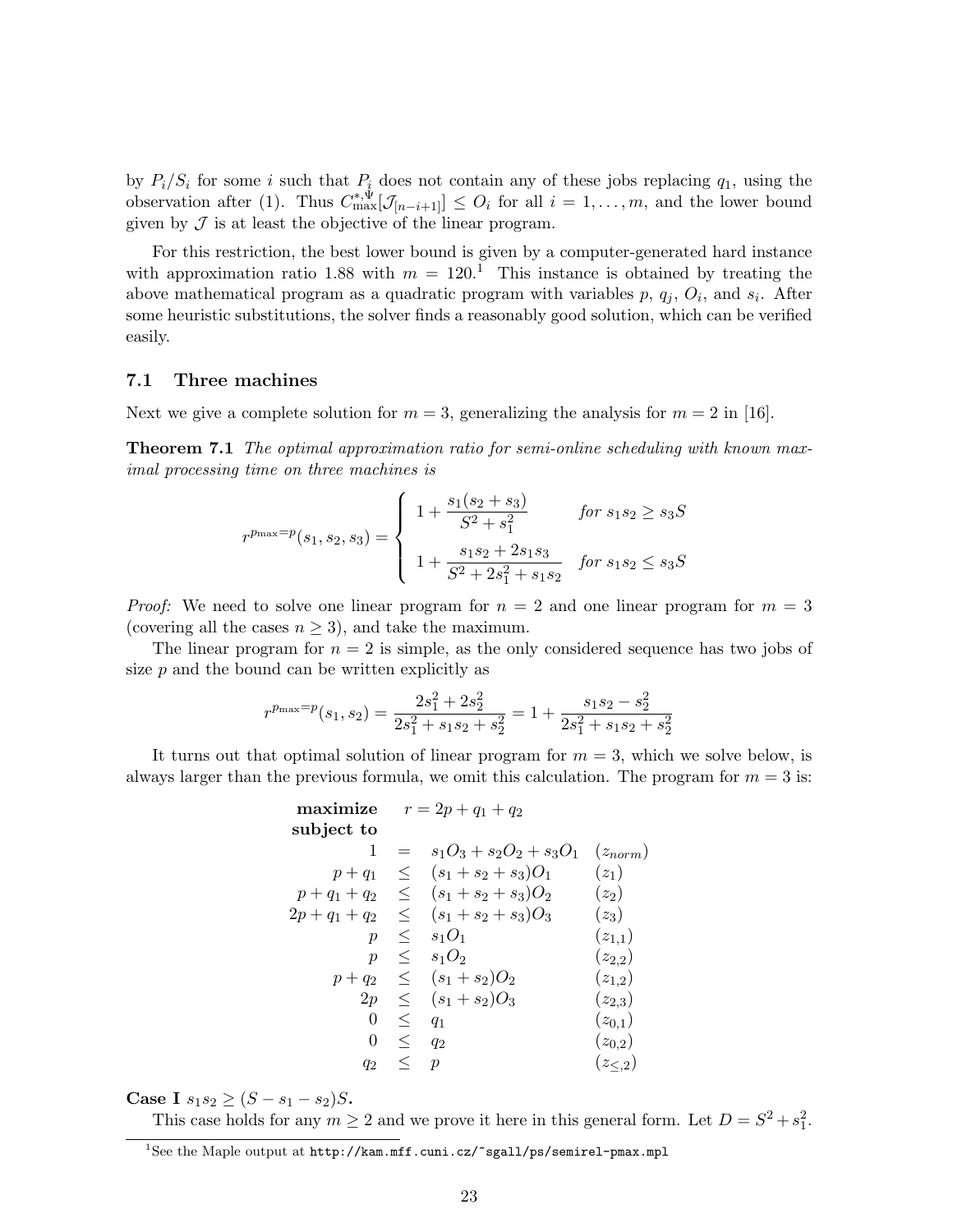The primary optimal solution is  $q_1 = (S - s_1)S/D, q_2 = \ldots = q_{m-1} = 0, p = s_1S/D, O_1 =$  $\ldots = O_{m-1} = S/D, O_m = (S + s_1)/D$ . All inequalities can be easily verified. This gives a lower bound on the ratio of  $(S^2 + s_1S)/(S^2 + s_1^2)$ .

To obtain an upper bound (and demonstrate the optimal dual solution) we sum the inequalities multiplied by the following non-negative coefficients:  $z_{i,i} = s_{m-i+1}S(S + s_1)$  for  $i = 1, \dots, m-2, z_{m-1,m-1} = (s_1s_2 - (S-s_1-s_2)S)S, z_{m-1} = s_1(S-s_1)S, \text{ and } z_m = s_1^2(S+s_1).$ The resulting inequality yields the bound after substituting the identity  $(z_{norm})$ .

#### Case II  $s_1s_2 \leq s_3S$ .

Let  $D = S^2 + 2s_1^2 + s_1s_2$ .

The primary optimal solution is:  $q_1 = (S - s_1)S/D$ ,  $p = q_2 = s_1S/D$ ,  $O_1 = S/D$ ,  $O_2 = (s_1 + S)/D$ ,  $O_3 = (2s_1 + S)/D$ . Again, all the inequalities can be easily checked as well as the resulting value of the lower bound.

To obtain an upper bound we sum the inequalities multiplied by the following non-negative coefficients:  $z_{\leq,2} = z_1 = s_3S - s_1s_2$ ,  $z_2 = s_2(2s_1 + S)$ ,  $z_3 = s_1(2s_1 + S)$ ,  $z_{1,1} = (s_2 + 2s_3)S$ .

The linear programs for  $n = 2$  is trivial. The only remaining input sequence has two identical jobs. The resulting ratio is  $r = 1 + \frac{s_1 s_2 - s_2^2}{2s_1^2 + s_1 s_2 + s_2^2}$ . We verify that this ratio is strictly smaller than the resulting formula of program for  $m = 3$ :

We prove  $\frac{s_1s_2-s_2^2}{2s_1^2+s_1s_2+s_2^2} \leq \frac{s_1(s_2+s_3)}{S^2+s_1^2}$  $\frac{(s_2+s_3)}{S^2+s_1^2}$  by:

$$
(s_1s_2 - s_2^2)(S^2 + s_1^2) = 2s_1^3s_2 + 2s_1^2s_2s_3 - s_1s_2^3 + s_1s_2s_3^2 - s_2^4 - 2s_2^3s_3 - s_2^2s_3^2
$$
  
\n
$$
\leq 2s_1^3s_2 + 2s_1^2s_2s_3 + s_1s_2s_3^2
$$
  
\n
$$
= s_1s_2(2s_1^2 + s_1s_3 + s_3^2) + s_1^2s_2s_3
$$
  
\n
$$
\leq s_1(s_2 + s_3)(2s_1^2 + s_1s_2 + s_2^2)
$$

The second case  $\frac{s_1s_2-s_2^2}{2s_1^2+s_1s_2+s_2^2} \le \frac{s_1s_2+2s_1s_3}{S^2+2s_1^2+s_1s_2}$  $\frac{s_1s_2+2s_1s_3}{S^2+2s_1^2+s_1s_2}$  is proved by:

$$
(s_1s_2 - s_2^2)(S^2 + 2s_1^2 + s_1s_2) = 3s_1^3s_2 + 2s_1^2s_2s_3 - 2s_1s_2^3 + s_1s_2s_3^2 - s_2^4 - 2s_2^3s_3 - s_2^2s_3^2
$$
  
\n
$$
\leq 3s_1^3s_2 + 2s_1^2s_2s_3 + s_1s_2s_3^2
$$
  
\n
$$
= s_1s_2(2s_1^2 + s_1s_3 + s_3^2) + s_1^3s_2 + s_1^2s_2s_3
$$
  
\n
$$
\leq (s_1s_2 + 2s_1s_3)(2s_1^2 + s_1s_2 + s_2^2)
$$

The approximation ratio for three machines is maximized at  $s_1 = 2, s_2 = s_3 =$ √ 3, which The approximation ratio for three machines is maximized at  $s_1$  = falls into the second case and gives the ratio  $(8 + 12\sqrt{3})/23 \approx 1.252$ .

 $\Box$ 

# 8 Approximately known optimal makespan,  $T \leq C_{\text{max}}^* \leq \alpha T$ .

If some value from previous restrictions is given not exactly but it is only known to belong to some interval, typically it means that the linear program is weakened by relaxing some equation to a pair of inequalities, or by relaxing some inequality. Then the optimal ratio is again computed using a linear program.

In this particular variant, we have two parameters,  $\overline{T}$  and  $\alpha > 1$ . The semi-online restriction contains all job sequences with the optimal makespan between  $\bar{T}$  and  $\alpha \bar{T}$ . We proceed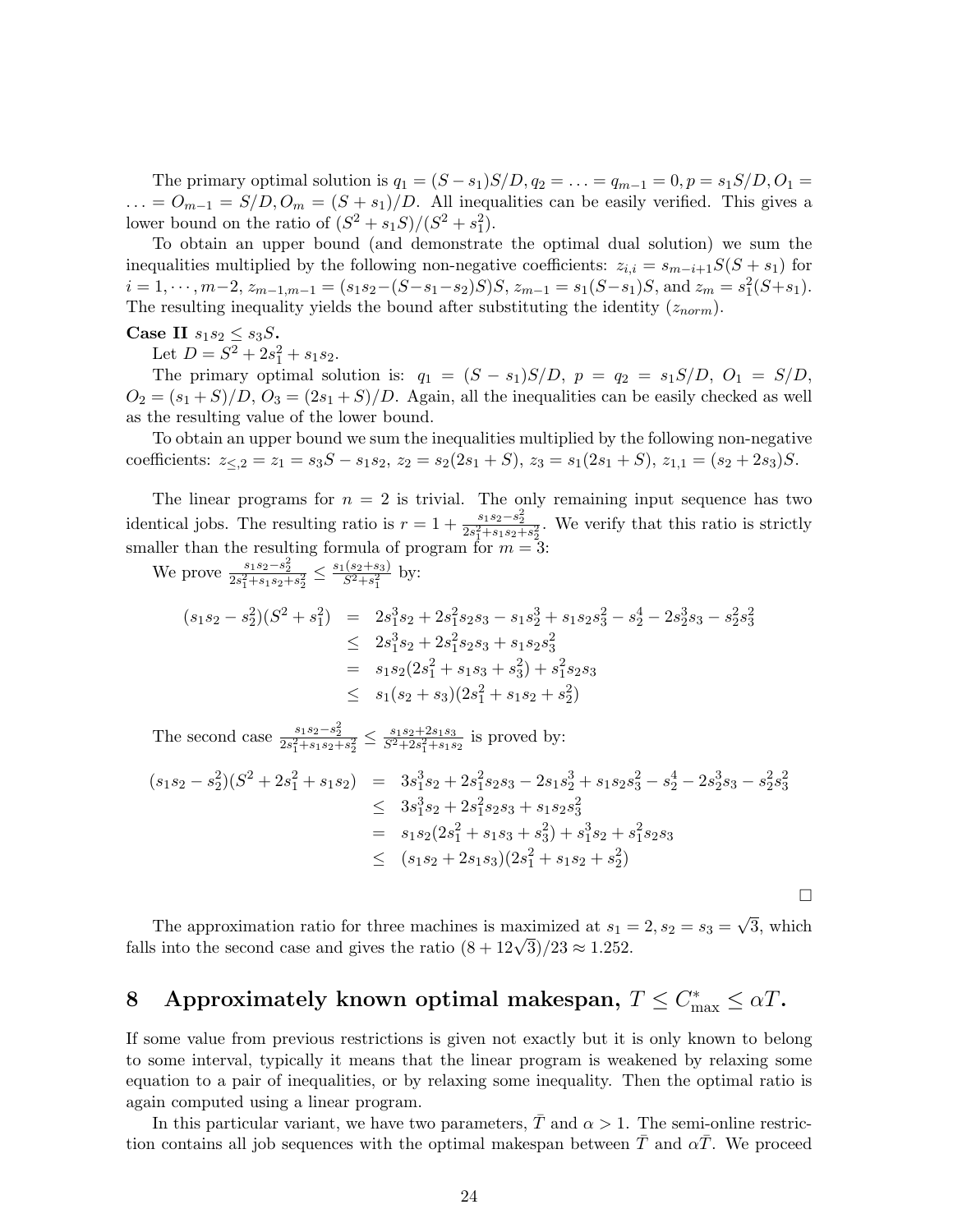towards the formulation of the linear programs. Here we need to solve separately  $m$  mathematical programs, one for each  $n = 1, \ldots, m - 1$  and one for  $n \geq m$ , and take the maximum value.

We now describe the usual simplifications; they apply to all the  $m$  mathematical programs. Since we can permute the jobs and increasing the size of the last job does not decrease  $C_{\text{max}}^{*,\Psi}$ , Observation 4.5 implies that we can restrict ourselves to non-decreasing sequences  $\mathcal{J}$ .

To express the constraint bounding the optimum, one can simply assert that  $\overline{T} \leq O_k \leq$  $\alpha$ T. We can see that the mathematical program scales and its value does not depend on the value of  $\overline{T}$ . Thus we can treat  $\overline{T}$  as a variable and normalize the denominator of the objective function to be 1. To further simplify the linear program, we note that in the optimal solution we have  $O_1 \leq O_2 \leq \cdots$ , i.e., the values of the variables for the optima are ordered. Then the constraint for bounding the optima in terms of  $\overline{T}$  simplifies to  $O_n \leq \alpha O_1$  or  $O_m \leq \alpha O_1$  and the variable  $T$  no longer appears in the program.

The resulting linear programs are the following. For each  $n < m$ , we have the linear program

maximize 
$$
r = q_1 + q_2 + \cdots + q_n
$$
  
\nsubject to  
\n
$$
1 = s_1O_n + s_2O_{n-1} + \cdots + s_nO_1
$$
\n
$$
q_j + q_{j+1} + \cdots + q_k \le (s_1 + s_2 + \cdots + s_{k-j+1})O_k \quad \text{for } 1 \le j \le k \le n
$$
\n
$$
q_j \le q_{j+1} \quad \text{for } j = 1, \ldots, n-1
$$
\n
$$
0 \le q_1 \quad O_k \le O_{k+1} \quad \text{for } k = 1, \ldots, n-1
$$
\n
$$
O_n \le \alpha O_1
$$

For  $n \geq m$  we have a single linear program, where the variable  $q_1$  denotes the sum of the first processing times, i.e.,  $q_1 = p_1 + p_2 + \cdots + p_{n-m+1}$ .

$$
\begin{array}{ll}\n\text{maximize} & r = q_1 + q_2 + \cdots q_m \\
\text{subject to} & 1 & = s_1 O_m + s_2 O_{m-1} + \cdots + s_m O_1 \\
q_1 + q_2 + \cdots + q_k & \leq & SO_k \\
q_j + q_{j+1} + \cdots + q_k & \leq & (s_1 + s_2 + \cdots + s_{k-j+1}) O_k \\
q_j & \leq & q_{j+1} & \text{for } 2 \leq j \leq k \leq m \\
q_j & \leq & q_{j+1} & \text{for } j = 2, \ldots, m-1 \\
0 & \leq & q_2 & \text{for } k = 1, \ldots, m-1 \\
O_m & \leq & o_0 \end{array}
$$

To verify that the maximum of the m linear programs is  $r^{\Psi}(\mathbf{s})$ , we observe that from each input  $\mathcal J$  we can construct a feasible solution of one of the linear programs with objective at least  $\bar{r}^{\Psi}(\mathbf{s},\mathcal{J})$  and vice versa. The first direction, from the instance to a feasible solution, is again described during the construction of the linear programs.

Given a feasible solution of a linear program for  $n < m$ , the corresponding input is simply the sequence of *n* jobs with  $p_i = q_i$ . Given a feasible solution of a linear program for  $n \geq m$ , the corresponding input has  $n = 2m - 1$  jobs and the processing times are  $p_1 = \cdots = p_m = q_1/m$ and  $p_{m+i} = q_{i+1}$  for  $i = 1, ..., m-1$ . In both cases we set  $T = O_1$ . Again, as for the previous restriction, the optima  $O_i$  are computed correctly and we obtain a desired lower bound on the approximation ratio.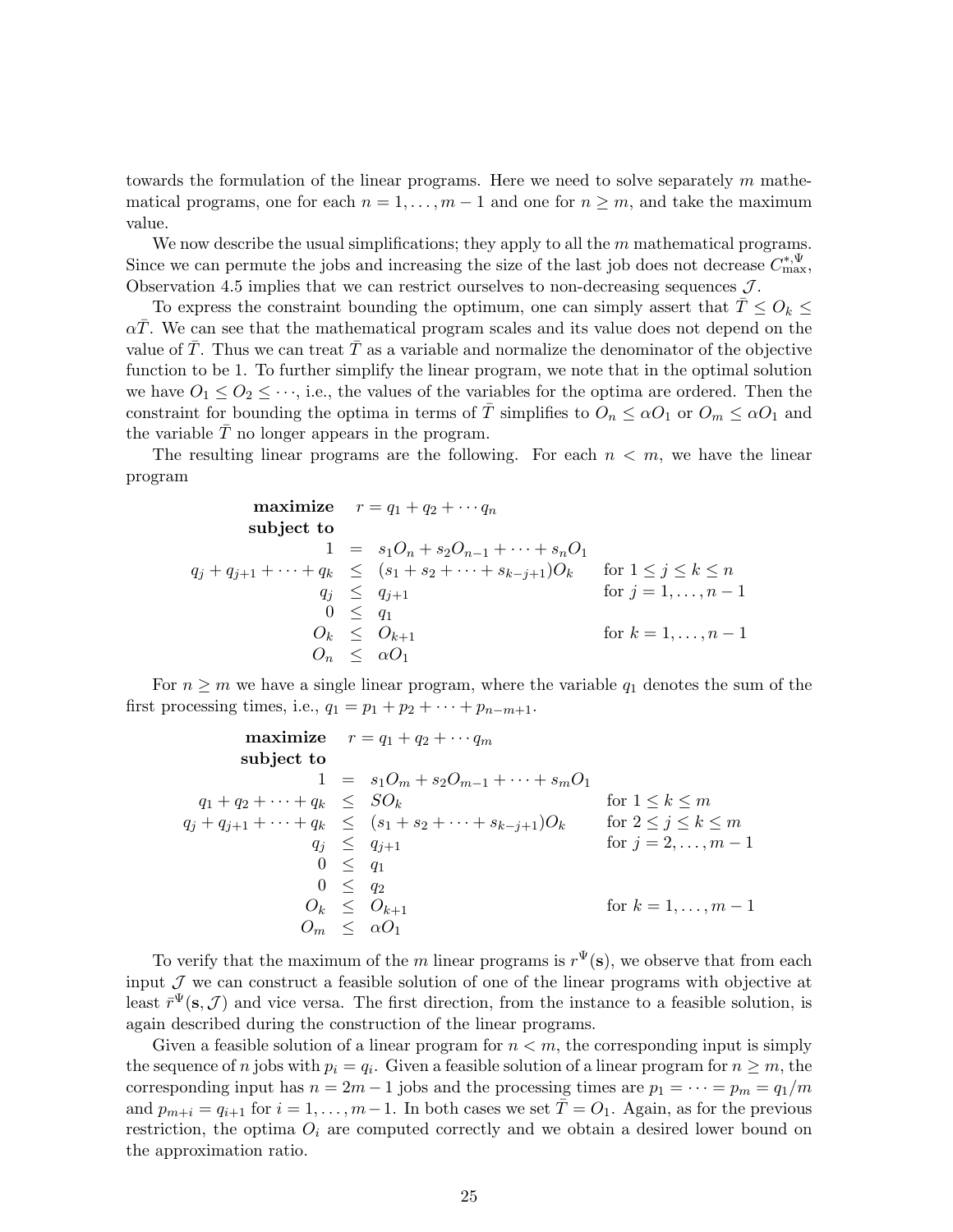#### 8.1 Three machines

Next we give a complete analysis for  $m = 3$ , generalizing the analysis for  $m = 2$  in [20].

Theorem 8.1 The optimal approximation ratio for semi-online scheduling with approximately known optimum up to a factor  $\alpha$  on three machines is

$$
r^{T \leq C_{\max}^* \leq \alpha T}(s_1, s_2, s_3) = \begin{cases} \frac{\alpha S}{(\alpha - 1)s_1 + S} & \text{for } S \geq \alpha (S - s_1) \\ \frac{\alpha S^2}{\alpha s_1 S + \alpha s_2 (S - s_1) + s_3 S} & \text{for } \begin{cases} S \leq \alpha (S - s_1), \\ S \geq \alpha s_3, \text{ and } \\ S^2 \geq \alpha (S - s_1)^2 \end{cases} \\ \frac{S^2}{S^2 - s_1 s_2 - s_1 s_3 - s_2 s_3} & \text{for } \begin{cases} S \leq \alpha s_3 \text{ and } \\ s_2 S \leq s_1 (S - s_1) \end{cases} \\ \frac{S^3}{s_1 S^2 + s_2 (S - s_1) S + s_3 (S - s_1)^2} & \text{for } \begin{cases} S^2 \leq \alpha (S - s_1)^2 \text{ and } \\ s_2 S \geq s_1 (S - s_1) \end{cases} \end{cases}
$$

*Proof:* We need to solve the linear programs for  $n = 2$  and  $m = 3$ , and take the maximum. It turns out that optimal solution of linear program for  $m = 3$  is always the maximal of these two.

Here we list the linear program for  $m = 3$  explicitly, followed by its optimal solutions:

maximize 
$$
r = q_1 + q_2 + q_3
$$
  
\nsubject to  
\n $1 = s_1O_3 + s_2O_2 + s_3O_1$   $(z_{norm})$   
\n $q_1 \leq (s_1 + s_2 + s_3)O_1$   $(z_1)$   
\n $q_1 + q_2 \leq (s_1 + s_2 + s_3)O_2$   $(z_2)$   
\n $q_1 + q_2 + q_3 \leq (s_1 + s_2 + s_3)O_3$   $(z_3)$   
\n $q_2 \leq s_1O_2$   $(z_{2,2})$   
\n $q_2 + q_3 \leq (s_1 + s_2)O_3$   $(z_{2,3})$   
\n $q_3 \leq s_1O_3$   $(z_{3,3})$   
\n $O_3 \leq \alpha O_1$   $(z_{\alpha})$   
\n $O_1 \leq O_2$   $(z_{b,1})$   
\n $O_2 \leq O_3$   $(z_{b,2})$   
\n $0 \leq q_1$   $(z_{0,1})$   
\n $0 \leq q_2$   $(z_{0,2})$   
\n $q_2 \leq q_3$   $(z_{\leq,2})$ 

Case I:  $S \geq \alpha(S - s_1)$ .

This case holds for general values of  $m$ , and we prove it here in this general form. Let  $D = (\alpha - 1)s_1 + S.$ 

The primary optimal solution is  $q_1 = S/D$ ,  $q_2 = \cdots = q_{m-1} = 0$ ,  $q_m = (\alpha - 1)S/D$ ,  $O_1 = \ldots = O_{m-1} = 1/D$ ,  $O_m = \alpha/D$ . It is easy to verify that this is feasible; note that  $(z_{m,m})$  is equivalent to the case condition. The objective is the desired lower bound of  $\alpha S/((\alpha-1)s_1+S).$ 

To prove the upper bound we first derive inequalities  $O_1 \leq O_k$  from  $(z_{b,i})$ . Now sum the corresponding inequalities multiplied by the following coefficients:  $z_{\alpha} = (S - s_1)S/D$ ,  $z_m = 1$ , and inequalities  $O_1 \leq O_k$  multiplied by  $\alpha s_k S/D$  for  $2 \leq k \leq m-1$ .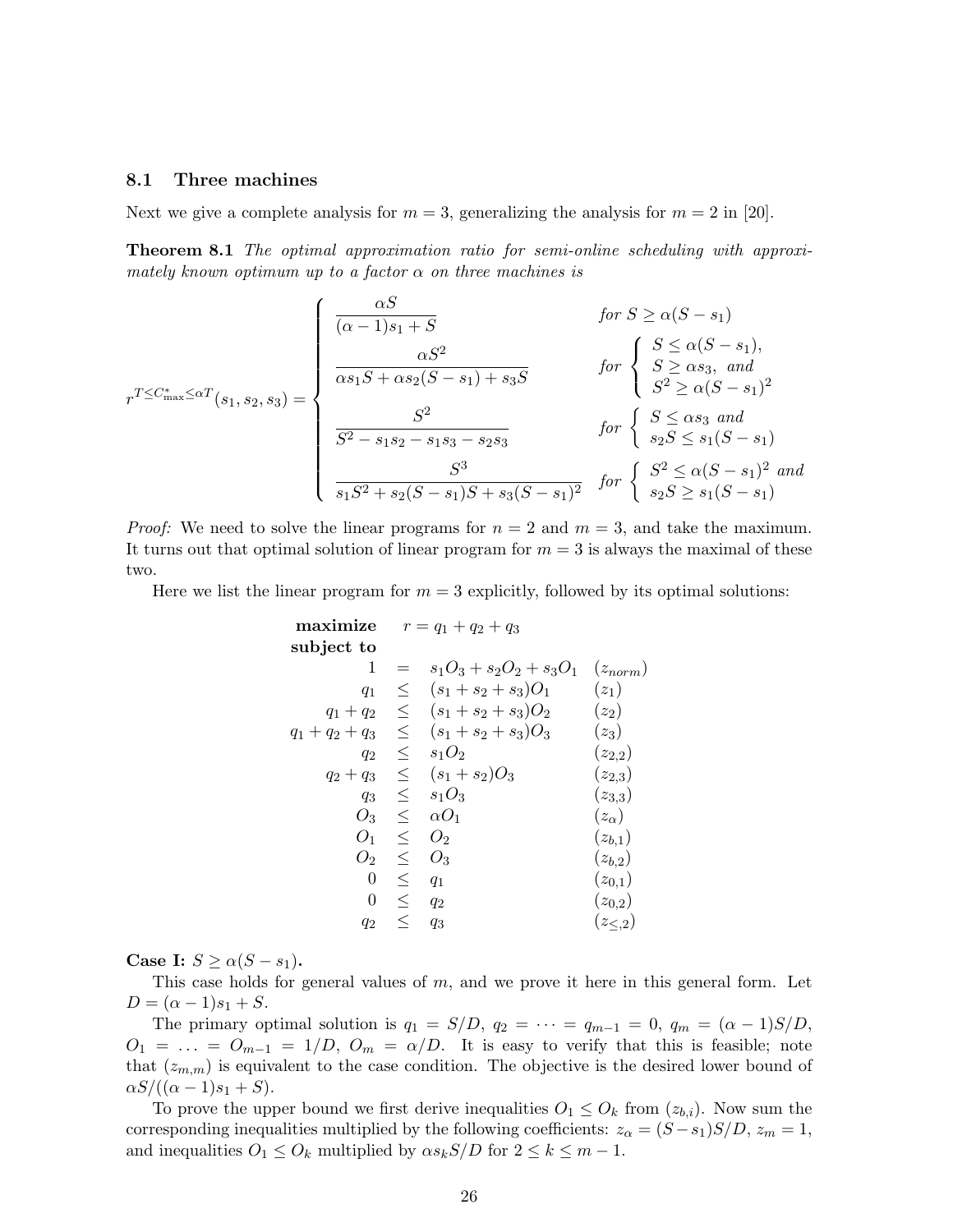**Case II:**  $S \leq \alpha(S - s_1)$ ,  $S^2 \geq \alpha(S - s_1)^2$ , and  $S \geq \alpha s_3$ . Let  $D = \alpha s_1 S + \alpha s_2 (S - s_1) + s_3 S$ .

The primary optimal solution is  $q_1 = S^2/D$ ,  $q_2 = (\alpha(S - s_1) - S)S/D$ ,  $q_3 = \alpha s_1 S/D$ ,  $O_1 = S/D$ ,  $O_2 = \alpha(S - s_1)/D$ ,  $O_3 = \alpha S/D$ . Due to the first case condition,  $q_2 \geq 0$ . We get the ratio  $r = \alpha S^2/D$ .

For the upper bound we sum the inequalities with following coefficients:  $z_{\alpha} = s_3 S^2$ ,  $z_2 = z_{3,3} = \alpha s_2 S, z_3 = s_3 S + \alpha s_1 (s_1 + s_3).$ 

Cases III and IV. The ratios in these cases are equal to the ratios for online scheduling. Thus the upper bound is trivial. To verify the lower bound, we use the same sequences as for online scheduling. In addition we need to verify that  $(z_{\alpha})$  is satisfied for these cases: it turns out to be equivalent to the case conditions  $S \leq \alpha s_3$  for Case III and  $S^2 \leq \alpha (S - s_1)^2$ for Case IV. We omit the proofs and sequences here as they can be found in [6].

The linear program for  $n = 2$  has maximum

$$
r = \min \left\{ \frac{s_1^2 + s_1 s_2}{s_1^2 + s_2^2}, \frac{\alpha s_1 + \alpha s_2}{\alpha s_1 + s_2} \right\}.
$$

We omit the proof here. It can be easily verified that this formula is dominated by the formula in Case I. For Case II the verification is a bit harder, but it is possible to substitute the case condition  $S \leq \alpha(S - s_1)$  into the value of the approximation ratio to obtain a formula without  $\alpha$ , and the rest is a mechanical calculation. In Cases III and IV the approximation ratio is the same as for the online scheduling, thus the linear program for  $n = 2$  cannot give a larger bound and no verification is needed.

# 9 Tightly grouped processing times,  $p \leq p_j \leq \alpha p$

In this case we have two parameters  $\bar{p}$  and  $\alpha$ , and the restriction  $\Psi$  contains all sequences  $\mathcal J$ with  $\bar{p} \leq p_j \leq \alpha \bar{p}$ , for all  $j = 1, \ldots, n$ . Once again,  $\Psi$  is closed under taking subsequences and, in particular,  $\text{pref}(\Psi) = \Psi$  and  $C_{\text{max}}^{*,\Psi}[\mathcal{J}] = C_{\text{max}}^*[\mathcal{J}]$  for all  $\mathcal{J} \in \Psi$ .

The case of tightly grouped jobs is interesting, because it is not clear how to set up a single linear program for a sufficiently large  $n$ . The problem is that the possible total processing time of small jobs do not form a single interval, and thus the domain of the mathematical program is not convex. (Even for a fixed  $\alpha$  it is not straightforward to form a single linear program for  $n \ge n_0$  for any  $n_0$ .) However, we observe that for a fixed  $\alpha$  and s, starting from some  $n_0$ , the value of  $\bar{r}^{\Psi}(\mathbf{s}, \mathcal{J})$  decreases with the number of jobs. Thus a constant number of linear programs is sufficient.

To form the linear programs for a fixed  $n$  is now routine, even though in this case we possibly need also values  $n > m$  (in which case we use the notation  $s_i = 0$  for  $i > m$ ). Since  $\Psi$  is closed under permutations, we may restrict ourselves to sequences with non-decreasing processing times. The restriction on the processing times is now handled similarly as in the previous case the restriction of approximately known optimum. Also, we can normalize as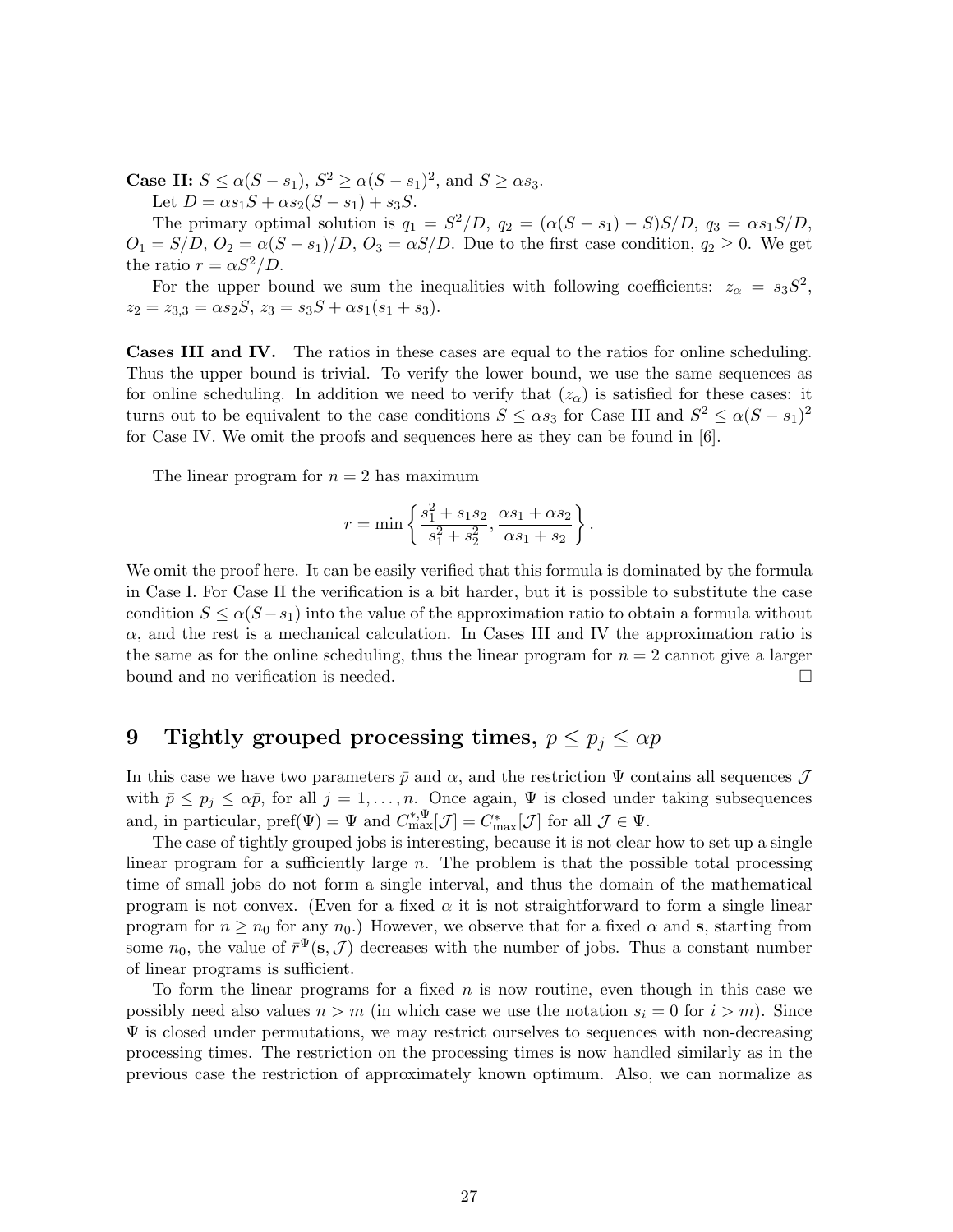usual. The resulting linear program for a fixed  $n$  is:

$$
\begin{array}{ll}\n\text{maximize} & r = q_1 + q_2 + \cdots q_n \\
\text{subject to} \\
& 1 = s_1 O_n + s_2 O_{n-1} + \cdots + s_n O_1 \\
& q_1 + q_2 + \cdots + q_k \leq SO_k \\
& q_j + q_{j+1} + \cdots + q_k \leq (s_1 + s_2 + \cdots + s_{k-j+1}) O_k \\
& \text{for } 1 \leq j \leq k \leq n \\
& q_j \leq q_{j+1} \\
& q_n \leq \alpha q_1\n\end{array}
$$

Now we want to bound the number of the linear programs needed for a fixed  $\alpha$  and s. We observe that for a sufficiently large n, we have  $C_{\text{max}}^{*,\Psi}[\mathcal{J}] = P/S$ . Indeed, to guarantee this for all sequences of length n, it is sufficient to guarantee that  $P/S$  is at least the bound in the second term of (1) for all k. For a given k, the worst possible sequence has exactly k jobs with processing times  $\alpha \bar{p}$  and the remaining jobs with processing times  $\bar{p}$ . Then the required inequality is

$$
\frac{n + k(\alpha - 1)}{S} \ge \frac{k\alpha}{S_k} \qquad \text{for all } k = 1, \dots, m. \tag{8}
$$

Clearly, for some  $n_1$  (dependent on  $\alpha$  and s), (8) holds for any  $n \geq n_1$ .

Take  $n_0 = n_1 + m - 1$ ; note that  $n_0 \geq m$ . Now, for any  $\mathcal J$  with  $n \geq n_0$  jobs and any  $i \geq n-m+1$ , we have  $C_{\text{max}}^{*,\Psi}[\mathcal{J}_{[i]}] = (p_1+p_2+\cdots+p_i)/S$ . Consequently, expanding the terms, we have

$$
\bar{r}^{\Psi}[\mathbf{s}, \mathcal{J}] = \frac{(s_1 + \dots + s_m)(p_1 + \dots + p_n)}{s_1(p_1 + \dots + p_n) + s_2(p_1 + \dots + p_{n-1}) + \dots + s_m(p_1 + \dots + p_{n-m+1})}.
$$
(9)

Consider this as a linear rational function in  $p_i$ 's. The coefficient of  $p_1$  is equal to S both in the numerator and in the denominator, while the whole ratio is at least 1. Thus, assuming  $n > n_0$ , by removing all the occurrences of  $p_1$ , the value of the fraction does not decrease. However, the obtained expression is equal to the one for  $\bar{r}^{\Psi}$  (s,  $\mathcal{J}'$ ), where  $\mathcal{J}'$  is the sequence with the first job removed (which still has at least  $n_0$  jobs). This shows that in computing  $r^{\Psi}[\mathbf{s}]$ , we can restrict ourselves to sequences  $\mathcal{J}$  with  $n \leq n_0$  jobs.

For  $n = n_0$ , we can further analyze the formula (9). Since the ratio is a linear rational function, it is monotone in each  $p_i$  (it can be decreasing or increasing, depending on the speeds, always decreasing in  $p_1$ ). Thus the hardest sequence of  $n_0$  jobs has  $p_1 = 1$  and  $p_i \in \{1, \alpha\}$  for  $i = 2, \ldots, n_0$  (after scaling), and we can simply calculate the ratio for these  $n_0$ sequences.

Thus we can compute  $r^{\Psi}[\mathbf{s}]$  by taking the maximum among these  $n_0$  sequences and the optima of the linear programs for  $n < n_0$ . Note that we have not tried to find a good bound for  $n_0$  or for the number of the conditions in the linear programs. For special cases, e.g., for a small number of machines, it is possible to give better bounds.

#### 9.1 Two machines

We now examine the case of  $m = 2$ , to obtain the results of [16] using our framework. Denote  $s = s_1/s_2$ ; by scaling we can assume that  $s_1 = s$  and  $s_2 = 1$ .

From the previous results for the online problem [25, 10], we know that in the online case, the hardest sequence has three jobs with  $p_1 = p_2 = 1$  and  $p_3 = 2s$ . This sequence is in  $\Psi$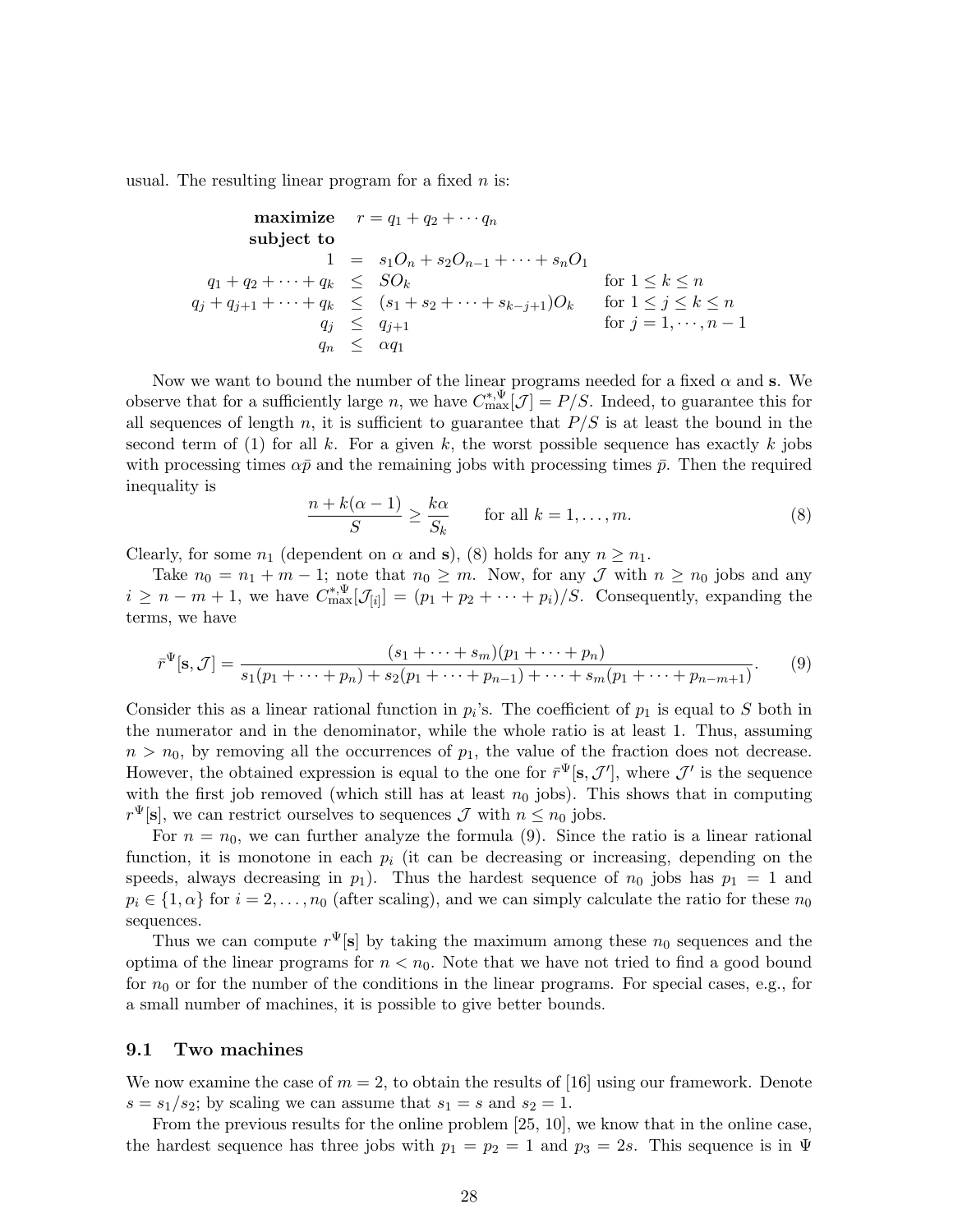whenever  $\alpha \geq 2s$ . Thus for  $\alpha \geq 2s$ , the optimal algorithm for the current restriction is the optimal online algorithm.

Now consider the case  $\alpha < 2s$ . The condition (8) reduces to a single condition  $(n + (\alpha 1)$ / $(s + 1) \ge \alpha/s$ , or equivalently  $n \ge 1 + \alpha/s$ . Since  $\alpha/s < 2$ , we can take  $n_1 = 3$  and  $n_0 = 4$ . For  $n = n_0 = 4$ , the ratio (9) is decreasing in  $p_1$ ,  $p_2$ , and  $p_3$ , thus maximized by a sequence  $(1, 1, 1, r)$ , i.e., with  $p_1 = p_2 = p_3 = 1$  and  $p_4 = \alpha$ .

To completely analyze the case of  $m = 2$ , it is sufficient to analyze the sequences with  $n = 2$  and  $n = 3$ , and take the maximum of these and the sequence  $(1, 1, 1, r)$ . For analyzing the sequences with  $n = 2$  and  $n = 3$  we can directly use the formula for  $\bar{r}^{\Psi}$  [s,  $\mathcal{J}$ ] instead of solving the linear program. We can take advantage of scaling so that  $p_1 = 1$  and also of the fact that for  $n = 3$  the optimum is  $P/S$ , as we proved above. For  $n = 3$  it is then easy to see that the bound is increasing in  $p_3$ , thus we have  $p_3 = \alpha$  in the worst case. In both cases  $n = 2, 3$  it remains to find the value of  $p_2$ . A routine calculus calculation which we omit shows that the only possible extremal sequences are  $(1, \min\{r, s\})$  and  $(1, 1, r)$ .

Finally, it turns out that for  $r < 2s$ , the optimum for the sequence  $(1,1,r)$  is  $P/S$ , as well as for its prefix  $(1,1)$  thus the sequence  $(1,1,r)$  always gives a larger bound than  $(1,1,1,r)$ , using our previous analysis of (9).

Thus the only possible extremal sequences are  $(1, \min\{r, s\})$  and  $(1, 1, r)$ , yielding the result of  $|16|$ .

## 10 Combined restrictions

If  $\Psi$  is given as an intersection of two standard restrictions, the same methods for reducing the number of candidates for the worst case instances apply. Sometimes we need to be somewhat careful as some simplifications connected to the two restrictions are not compatible. We give two examples, in each we know the total processing time and in the first one also the maximal processing time, while in the second the jobs are non-increasing. In both cases Theorem 6.1 allows padding and thus the overall approximation ratio is the same as without knowledge of the total processing time.

# 10.1 Known total and maximal processing times,  $\sum p_j = P$ ,  $p_{\text{max}} = p$

In this section we construct the linear program for the first combined semi-online restriction. We are given two parameters,  $\bar{P}$  and  $\bar{p}$ . The restriction  $\Psi$  contains all inputs  $\mathcal{J}$  with  $P = \bar{P}$ ,  $p_1 = \bar{p}$ , and  $p_j \leq \bar{p}$  for all  $j \leq n$ . The interesting feature of this variant is that not all the simplifications used before are possible, as they could change the ratio of  $P$  and the maximal processing time. Consequently, the results for small  $m$  split into more cases, depending on this ratio.

Similarly to the case  $p_{\text{max}} = p$ , the restriction of knowing the maximal processing time is equivalent to the restriction to the set of inputs where the first job is the maximal one. This modified restriction allows padding and scaling, and thus the overall approximation ratio is the same as for the restriction  $p_{\text{max}} = p$  by Theorem 6.1.

Furthermore, similarly to the case of  $p_{\text{max}} = p$ , we may restrict ourselves to partial inputs with non-decreasing processing times from the second job on. (However, the jobs in the extensions that define the optima may be small.) Using the same calculation as in the case of  $\sum p_i = P$ , it follows that we may restrict ourselves to partial inputs with  $n < m$ .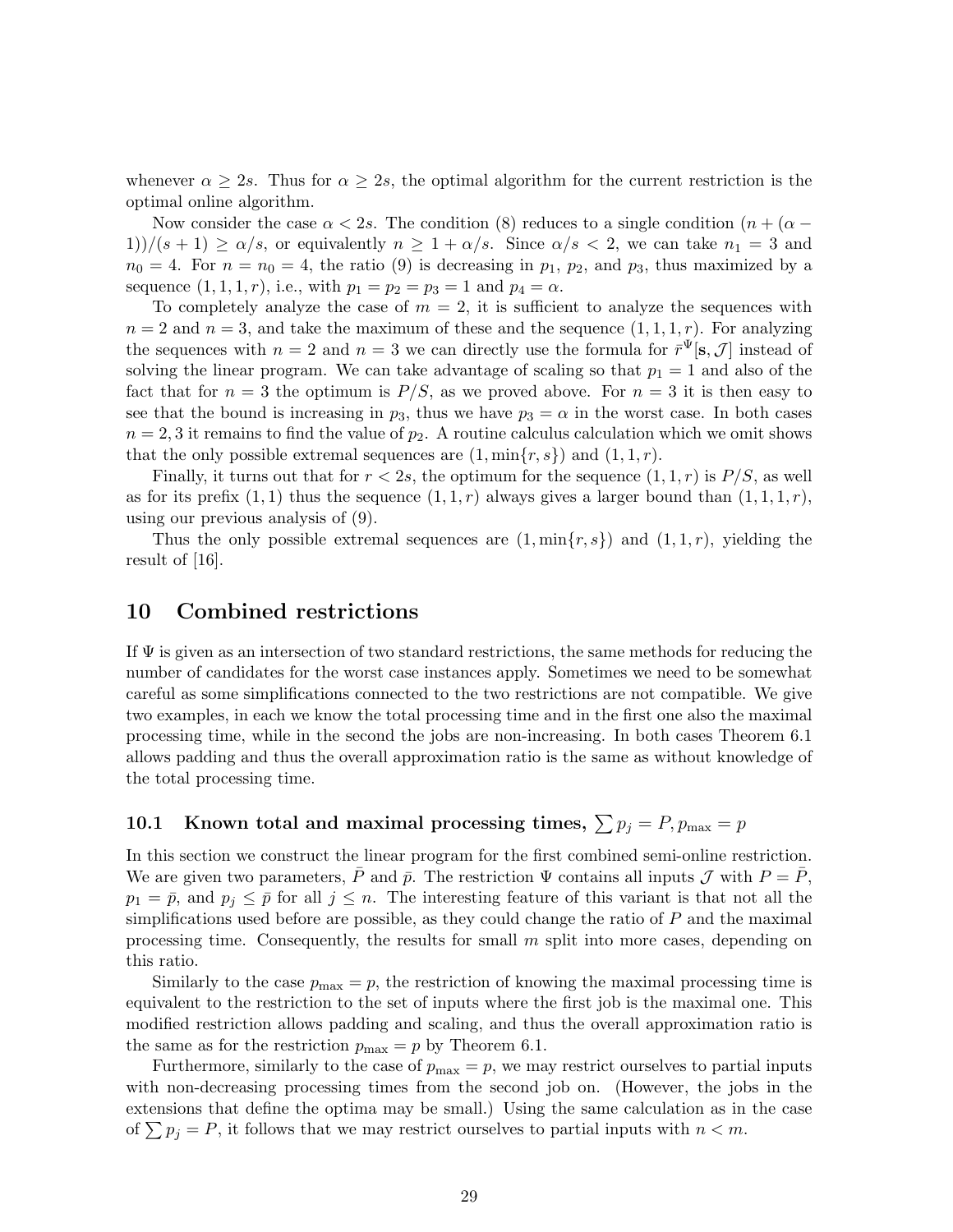On the other hand, unlike in the previous cases, we cannot scale so that  $P = \overline{P}$  and we cannot assume that the last job has the maximal processing time. These arguments break down, as the appropriate transformation changes the ratio of  $P$  and  $\bar{p}$ .

Let  $\beta = \bar{P}/\bar{p}$ . Note that  $\beta \geq 1$ , as otherwise  $\Psi$  is empty. Here we have two cases where the competitive ratio is 1, and both of them can be explained intuitively. One case is when  $\beta$  is so small that when the largest job is processed on the fastest machine, then all the other jobs can be completed in the same time on the second machine. The other case is the opposite extreme:  $\beta$  is so large so that we know that the optimum is always given by the total volume of the jobs, not the large jobs. It is also not very surprising that solutions are very different for the case of  $\beta \leq 2$  when the maximal job is larger than all the remaining jobs and for the case of  $\beta \geq 2$ . Surprisingly, for  $\beta$  close to 2 there is always one subcase where the exact competitive ratio does not depend on  $\beta$ ; we do not have an intuitive explanation for this phenomenon.

The mathematical program for a fixed  $n < m$  is:

$$
\begin{array}{ll}\n\text{maximize} & r = p + q_2 + \dots + q_n \\
\text{subject to} \\
& 1 & = s_1 O_n + \dots + s_1 O_n \\
& \beta p & \leq S O_k \\
& p \leq S O_k \\
& \text{for } 1 \leq k \leq n \\
p + q_{j+1} + \dots + q_k & \leq (s_1 + \dots + s_{k-j+1})O_k \\
& \text{for } 1 \leq j < k \leq n \\
p + q_2 + \dots + q_n & \leq \beta p \\
& q_n & \leq p \\
& q_n & \leq q_2 \\
& q_{k-1} & \leq q_k \\
\end{array}
$$
\n
$$
\begin{array}{ll}\n\text{maximize} & r = p + q_2 + \dots + q_n \\
\text{for } 1 \leq k \leq n \\
\text{for } 3 \leq k \leq n\n\end{array}
$$

Theorem 10.1 The optimal approximation ratio for semi-online scheduling with known total and maximal processing times on three machines for  $\beta \leq 2$  is following:

$$
r^{\sum p_j = P, p_{\max} = p}(s_1, s_2, s_3) = \begin{cases} 1 & \text{for } \beta s_1 \le s_1 + s_2 \\ \frac{\beta s_1(s_1 + s_2)}{\beta s_1^2 + s_1 s_2 + s_2^2} & \text{for } s_1 + s_2 \le \beta s_1 \le S \\ \frac{(s_1 + s_2)S}{s_1 S + (s_1 + s_2) s_2} & \text{for } \beta s_1 \ge S \end{cases}
$$

and for  $\beta \geq 2$  is following:

$$
r^{\sum p_j = P, p_{\max} = p}(s_1, s_2, s_3) = \begin{cases} 1 & \text{for } \beta(s_1 + s_2) \ge 2S \\ \frac{2(s_1 + s_2)S}{2s_1S + \beta s_2(s_1 + s_2)} & \text{for } \begin{cases} \beta s_1 \ge S \text{ and } \\ \beta(s_1 + s_2) \le 2S \end{cases} \\ \frac{2s_1(s_1 + s_2)}{s_1(s_1 + s_2) + s_1^2 + s_2^2} & \text{for } \beta s_1 \le S \end{cases}
$$

We omit the proof of this theorem, see [5] for the solutions of the linear programs.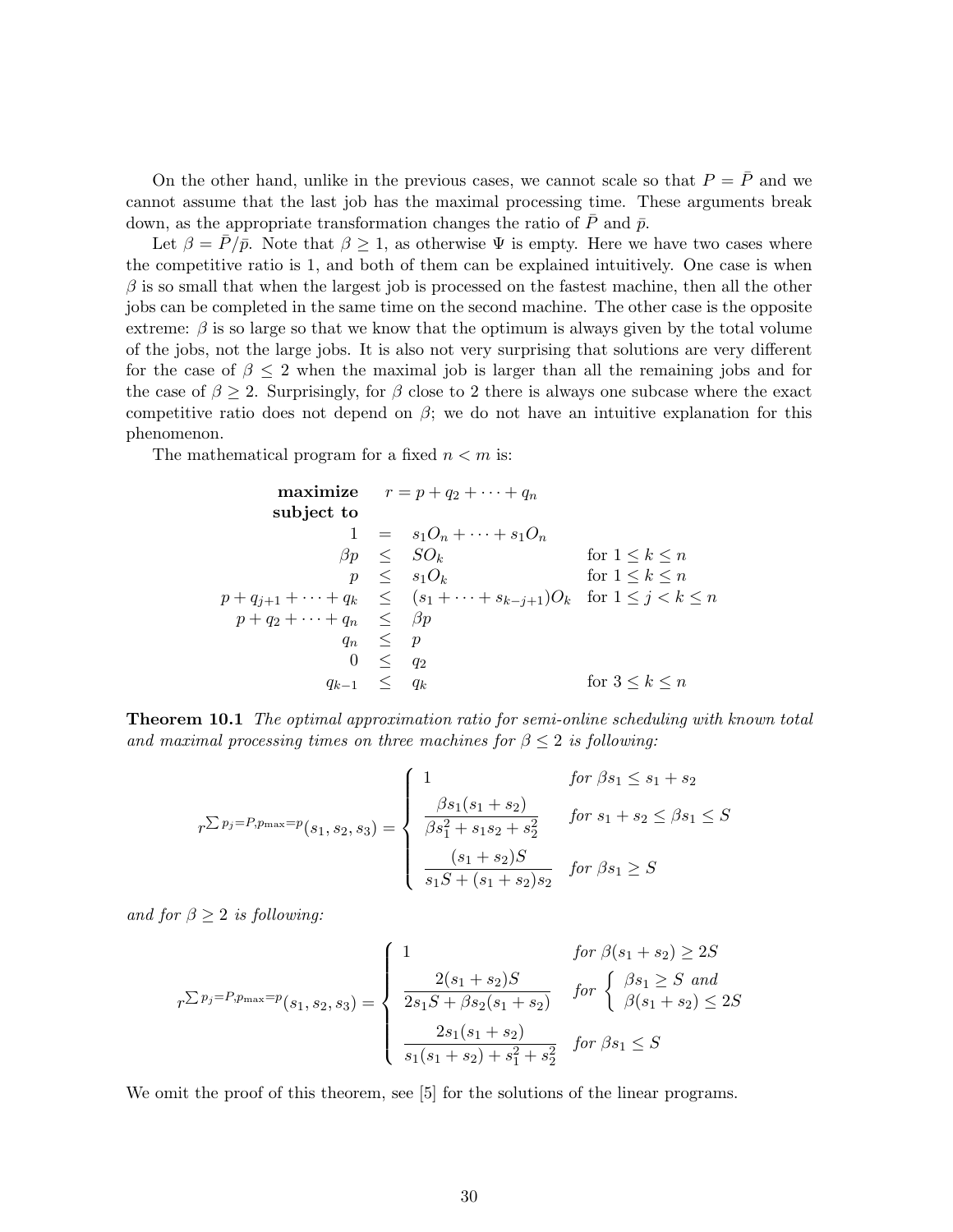### 10.2 Known total processing time and non-increasing jobs,  $\sum p_i = P$ , decr

We conclude by a restriction  $\Psi$  containing all sequences with total processing time equal to a parameter  $\bar{P}$  and non-increasing processing times. Similarly as for non-increasing processing times, we do not need to solve linear programs.

Again, similarly to the non-increasing jobs, we can assume that all the jobs in the partial input  $\mathcal J$  are equal; we normalize their size to be 1. Once all jobs are equal we have

$$
C_{\text{max}}^{*,\Psi}[\mathcal{J}] = \max\left\{\frac{n}{S_n}, \frac{\bar{P}}{S}\right\}.
$$
\n(10)

.

Note that again the jobs in the extensions defining  $C_{\text{max}}^{*,\Psi}[\mathcal{J}]$  are possibly smaller than 1.

It must hold that  $\bar{P} \geq n$ , as otherwise the sequence cannot be completed to satisfy  $\sum p = \bar{P}$ . If  $n \geq m$ , then all optima are equal, yielding approximation ratio of 1. I.e., if the algorithm gets first job smaller or equal  $P/m$ , it can always schedule all jobs optimally. So we can restrict ourselves only to cases with  $n < m$ .

Also, we can scale the whole sequence by  $b^{-1} = \bar{P}/n$ , i.e., the scaled sequence has  $p_j =$  $\bar{P}/n$ . From Observation 4.4 we get that the scaled sequence yields larger lower bound. Thus we can restrict ourselves to instances with  $\bar{P} = n$ .

Let us denote  $\hat{r}_n(\mathbf{s}) = \bar{r}^{\sum p_j = P, decr}(\mathbf{s}, \mathcal{J})$  for a sequence  $\mathcal J$  with  $n$  jobs with  $p_j = 1$ and for  $\overline{P} = n$ . Using Observation 4.3 and the previous transformations, we obtain that  $r^{\sum p_j = P, decr}$ (s) = max $_{n=1}^{m-1}$   $\hat{r}_n$ (s).

Using (10) we obtain

$$
(\hat{r}_n(\mathbf{s}))^{-1} = \sum_{k=1}^n s_{n-k+1} \cdot \max\left\{\frac{k}{nS_k}, \frac{1}{S}\right\}.
$$

Note that because  $k/S_k$  is nondecreasing with k, the maximum for the first few values of k is  $1/S$  and for the remaining ones it is  $k/(nS_k)$ .

Now we examine the cases for two, three, and four machines. The restriction  $\sum p = P$ ensures that in case  $m = 2$  the algorithm achieves approximation ratio 1.

For three machines, we only need to calculate  $\hat{r}_2$ . We have

$$
(\hat{r}_2(\mathbf{s}))^{-1} = s_2 \cdot \max\left\{\frac{1}{2s_1}, \frac{1}{s_1 + s_2 + s_3}\right\} + \frac{s_1}{s_1 + s_2}
$$

The approximation ratio is maximized at  $s_1 = 2$ ,  $s_2 = s_3 = 1$ , and its value is  $r = \frac{12}{11} \approx 1.091$ .

For four machines we take the maximum of  $\hat{r}_2$  and  $\hat{r}_3$ . The first one is maximized when For four macnines we take the maximum of  $r_2$  and  $r_3$ . The first one is maximized when  $s_2 = s_3 = s_4$  and has the approximation ratio is  $(7\sqrt{2} + 2)/7 \approx 1.094$ , which is the same as without the restriction  $\sum p_j = P$ . The formula for  $\hat{r}_3$  is maximized at  $s_1 = s_2 = 1$ ,  $s_3 = s_4 = \frac{1}{2}$  $\frac{1}{2}$ , where the ratio is  $r = 10/9 \approx 1.111$ .

# Conclusions and open problems.

We have provided a general algorithm for semi-online preemptive scheduling. Now, instead of re-inventing the whole machinery for new cases of interest and going through the ad hoc case analysis, we can just analyze the appropriate linear programs as we have demonstrated on a variety of special cases.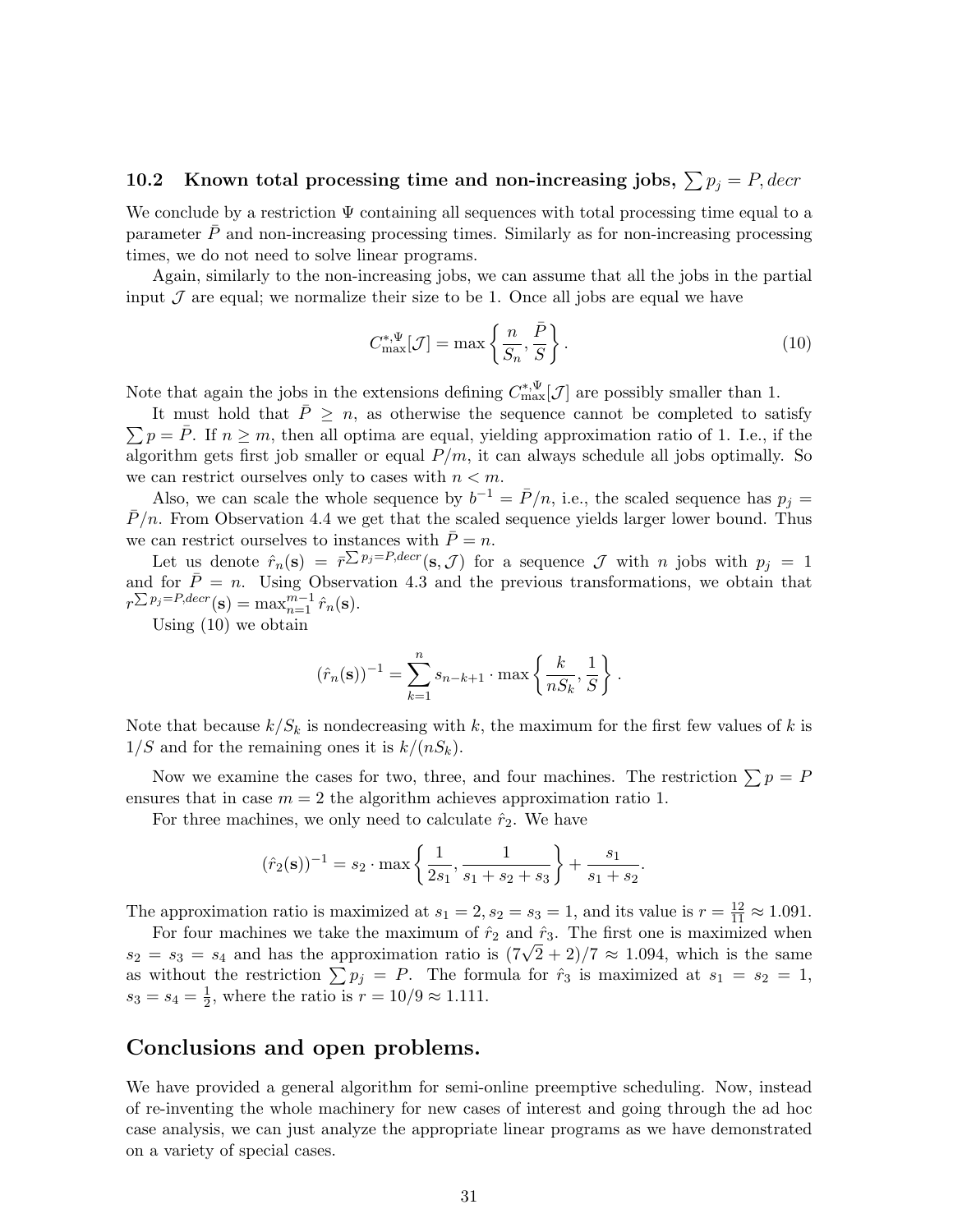#### 10.3 Other restrictions

Similar methods can be used to analyze other semi-online restrictions, their combinations and inexact versions, or give formulas for the approximation ratios for more machines. This becomes a somewhat mechanical exercise; we have not found any surprising phenomenon in the cases we have examined so far.

We should note that there are also semi-online models that do not fit into our framework at all. For example, the algorithm may be allowed to store some job(s) in a buffer. This model was introduced for the non-preemptive version in [21], later tight bounds on identical machines were given in [8]. The preemptive version was recently studied in [3]. The technical reason why this semi-online variant cannot be analyzed using our techniques is that a schedule for an initial prefix of jobs cannot be obtained from the final schedule by removing the remaining job. This property is essential in our proof.

On the other hand, some models that do not exactly fit in our description in this paper, yet they can be analyzed in the same way. One example is the model studied in [26, 12]. Here we are guaranteed that the largest job comes last, which fits into our framework, and the scheduler learns that the jobs is the last one when it is released, which is more difficult to handle. To analyze this model, we need to allow the input instance to contain with each job some additional information, for example, here a bit indicating the last job. With this modification, all the proofs work with no changes. We have not performed the actual calculation. Analyzing this and similar models, as well as further extending the scope of our methods remains as a topic for future research.

#### 10.4 Open problems

It would be interesting, and it seems hard to us but not impossible, to determine the exact overall approximation ratios for the basic restrictions.

The most interesting question in this area is if some similar results can be proven for non-preemptive algorithms. There we do not have the same understanding of the optimal makespan, so perhaps one can only hope for some reasonably good bound on the approximation ratios. The current best overall upper bounds are 5.828 for deterministic and 4.311 for randomized algorithms, while the lower bounds are only 2.438 and 2. Also for a fixed number of machines very little is known.

# References

- [1] A. Borodin, S. Irani, P. Raghavan, and B. Schieber. Competitive paging with locality of reference. J. Comput. Systems Sci., 50:244–258, 1995.
- [2] B. Chen, A. van Vliet, and G. J. Woeginger. An optimal algorithm for preemptive on-line scheduling. Oper. Res. Lett., 18:127–131, 1995.
- [3] G. Dósa and L. Epstein. Preemptive online scheduling with reordering. In Proc. 17th European Symp. on Algorithms (ESA), volume 5757 of Lecture Notes in Comput. Sci., pages 456–467. Springer, 2009.
- [4] D. Du. Optimal preemptive semi-online scheduling on two uniform processors. Inform. Process. Lett., 92:219–223, 2004.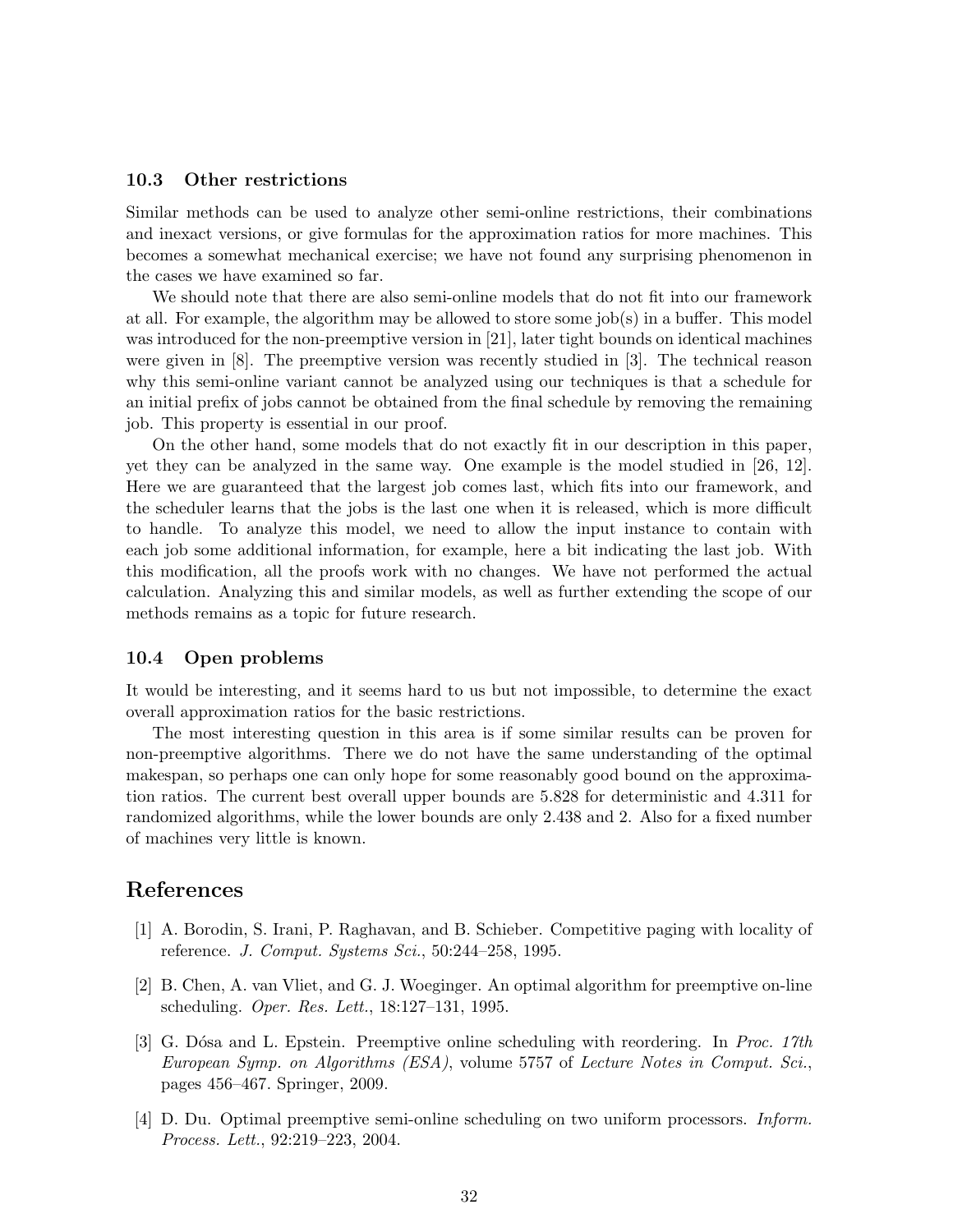- [5] T. Ebenlendr. Semi-online preemptive scheduling: Study of special cases. In Proc. 8th Int. Conf. on Parallel Processing and Applied Mathematics (PPAM 2009), Lecture Notes in Comput. Sci., Springer, 2010. To appear. A full version is available as ITI Series 2010-495, Charles University, Prague, 2010.
- [6] T. Ebenlendr, W. Jawor, and J. Sgall. Preemptive online scheduling: Optimal algorithms for all speeds. Algorithmica, 53:504–522, 2009.
- [7] T. Ebenlendr and J. Sgall. Optimal and online preemptive scheduling on uniformly related machines. J. Sched., 12:517–527, 2009.
- [8] M. Englert, D. Ozmen, and M. Westermann. The power of reordering for online minimum makespan scheduling. In Proc. 49th Symp. Foundations of Computer Science (FOCS), pages 603–612. IEEE, 2008.
- [9] L. Epstein and L. M. Favrholdt. Optimal preemptive semi-online scheduling to minimize makespan on two related machines. Oper. Res. Lett., 30:269–275, 2002.
- [10] L. Epstein, J. Noga, S. S. Seiden, J. Sgall, and G. J. Woeginger. Randomized on-line scheduling for two uniform machines. J. Sched., 4:71–92, 2001.
- [11] L. Epstein and J. Sgall. A lower bound for on-line scheduling on uniformly related machines. Oper. Res. Lett., 26:17–22, 2000.
- [12] L. Epstein and D. Ye. Semi-online scheduling with "end of sequence" information. J. Comb. Optim., 14:45–61, 2007.
- [13] T. F. Gonzales and S. Sahni. Preemptive scheduling of uniform processor systems. J. ACM, 25:92–101, 1978.
- [14] R. L. Graham. Bounds for certain multiprocessing anomalies. Bell System Technical J., 45:1563–1581, 1966.
- [15] R. L. Graham. Bounds on multiprocessing timing anomalies. SIAM J. Appl. Math., 17:263–269, 1969.
- [16] Y. He and Y. Jiang. Optimal algorithms for semi-online preemptive scheduling problems on two uniform machines. Acta Inform., 40:367–383, 2004.
- [17] Y. He and Y. Jiang. Preemptive semi-online scheduling with tightly-grouped processing times. J. Comput. Sci. Technol., 19:733–739, 2004.
- [18] Y. He and G. Zhang. Semi on-line scheduling on two identical machines. Computing, 62:179–187, 1999.
- [19] E. Horwath, E. C. Lam, and R. Sethi. A level algorithm for preemptive scheduling. J. ACM, 24:32–43, 1977.
- [20] Y. Jiang and Y. He. Optimal semi-online algorithms for preemptive scheduling problems with inexact partial information. Acta Inform., 44:571-590, 2007.
- [21] H. Kellerer, V. Kotov, M. G. Speranza, and Z. Tuza. Semi on-line algorithms for the partition problem. Oper. Res. Lett., 21:235–242, 1997.